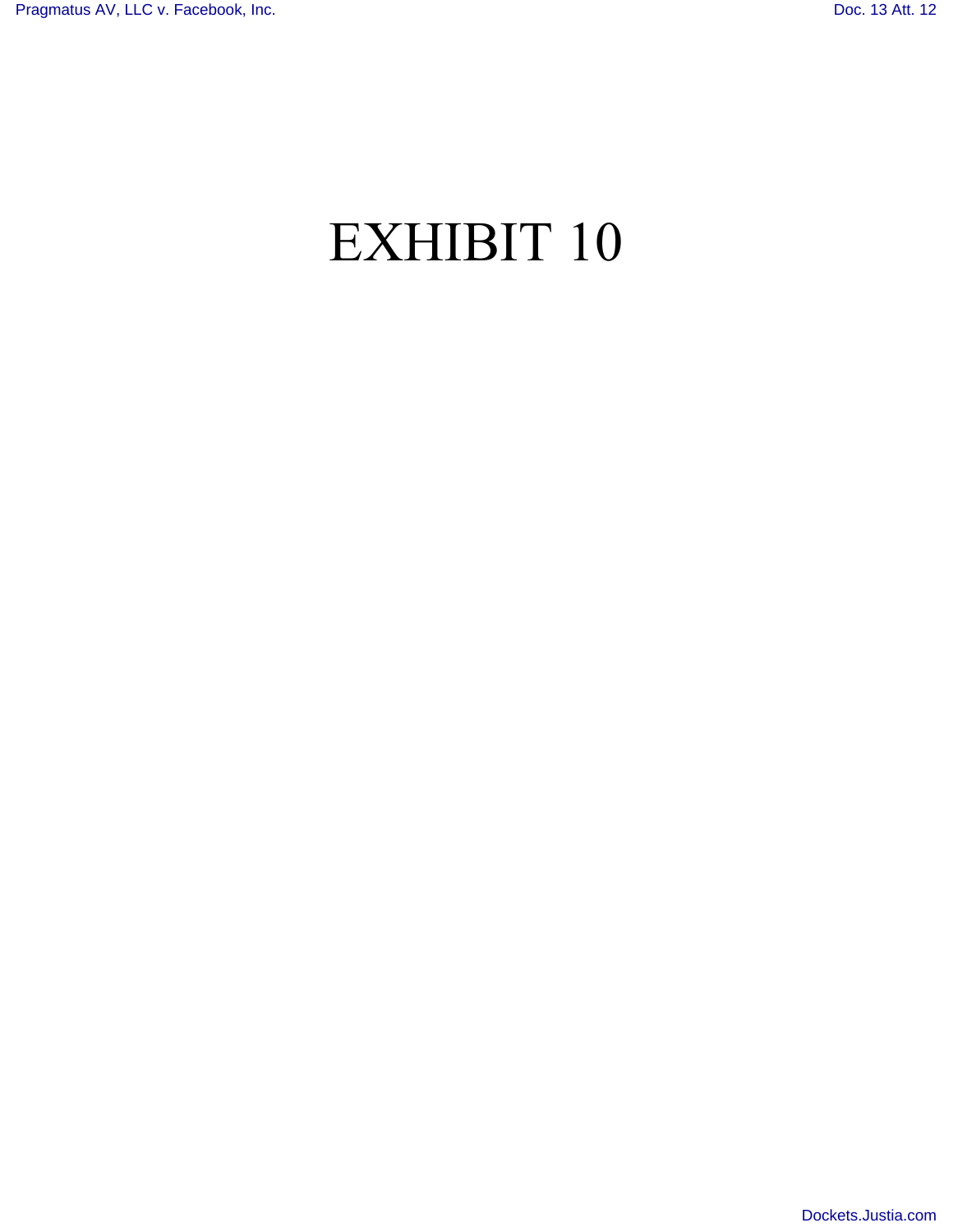ADRMOP, AO279, CLOSED, E-Filing, REFSET-EAI, SM

# **U.S. District Court California Northern District (San Francisco) CIVIL DOCKET FOR CASE #: 3:05-cv-01940-MHP**

Collaboration Properties, Inc. v. Tandberg Asa, et al Assigned to: Hon. Marilyn H. Patel Cause: 35:271 Patent Infringement

Date Filed: 05/11/2005 Date Terminated: 02/22/2007 Jury Demand: Both Nature of Suit: 830 Patent Jurisdiction: Federal Question

# **Special Master**

**Edward A. Infante**

# **Plaintiff**

**Collaboration Properties, Inc.** represented by **Amy E. Semet** 

Simpson Thacher & Bartlett LLP 425 Lexington Avenue New York, NY 10017 (212) 455-2000 Fax: (212) 2502 *LEAD ATTORNEY ATTORNEY TO BE NOTICED*

## **George Michael Newcombe**

Simpson Thacher & Bartlett LLP 3330 Hillview Avenue Palo Alto, CA 94304 650-251-5000 Fax: 650-251-5002 Email: gnewcombe@stblaw.com *LEAD ATTORNEY ATTORNEY TO BE NOTICED*

# **Harrison J. Frahn , IV**

Simpson Thacher & Bartlett 2550 Hanover Street Palo Alto, CA 94304 650-251-5025 Fax: 650-251-5002 Email: hfrahn@stblaw.com *ATTORNEY TO BE NOTICED*

# **Jeffrey E. Ostrow**

Simpson Thacher & Bartlett LLP 2550 Hanover Street Palo Alto, CA 94304 (650)251-5000 Fax: (650)251-5002 Email: j\_ostrow@stblaw.com *ATTORNEY TO BE NOTICED*

# **Jeremy S. Pitcock**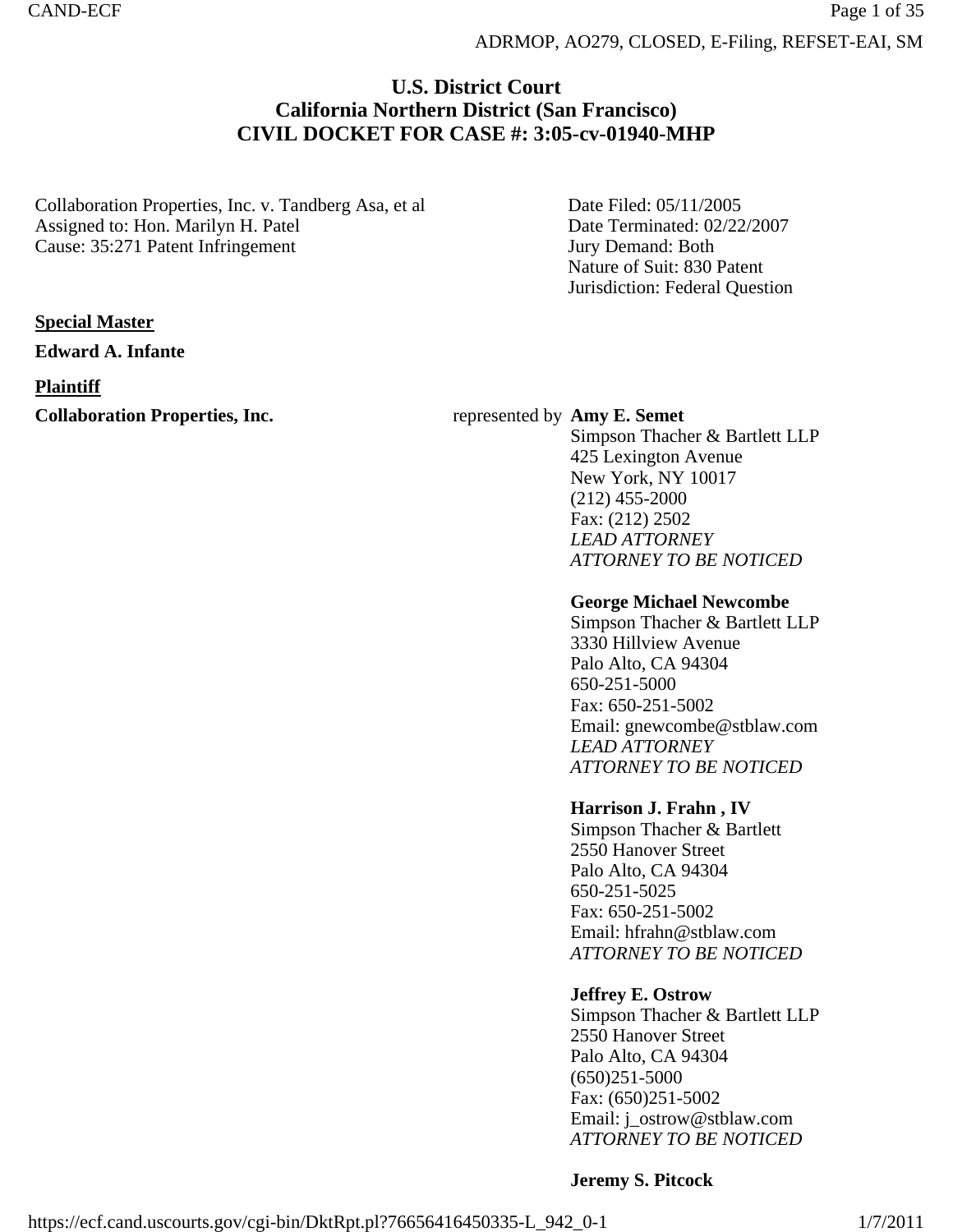Simpson Thacher & Bartlett LLP 425 Lexington Avenue New York, NY 10017 (212)455-2000 Fax: (212)4552502 Email: jpitcock@stblaw.com *ATTORNEY TO BE NOTICED*

# **Melissa A. Siegelman**

Proskauer Rose LLP One International Place Boston, MA 02110-2600 617-526-9600 Fax: 617-526-9899 Email: msiegelman@proskauer.com *ATTORNEY TO BE NOTICED*

# **Noah M. Leibowitz**

Simpson Thatcher & Bartlett LLP 425 Lexington Avenue New York, NY 10017 (212) 455-2000 Fax: (212) 455-2502 Email: nleibowitz@stblaw.com *ATTORNEY TO BE NOTICED*

# **Victor Cole**

425 Lexington Avenue New York, NY 10017 (212) 455-3488 Email: vcole@stblaw.com *ATTORNEY TO BE NOTICED*

V. **Defendant** 

# **Tandberg Asa** represented by **Indra Neel Chatterjee**

Orrick Herrington & Sutcliffe LLP 1000 Marsh Road Menlo Park, CA 94025 650-614-7400 Fax: 650-614-7401 Email: nchatterjee@orrick.com *LEAD ATTORNEY ATTORNEY TO BE NOTICED*

# **Bas de Blank**

Orrick, Herrington & Sutcliffe LLP 1000 Marsh Road Menlo Park, CA 94205 (650) 614-7400 Fax: (650) 614-7401 Email: basdeblank@orrick.com *ATTORNEY TO BE NOTICED*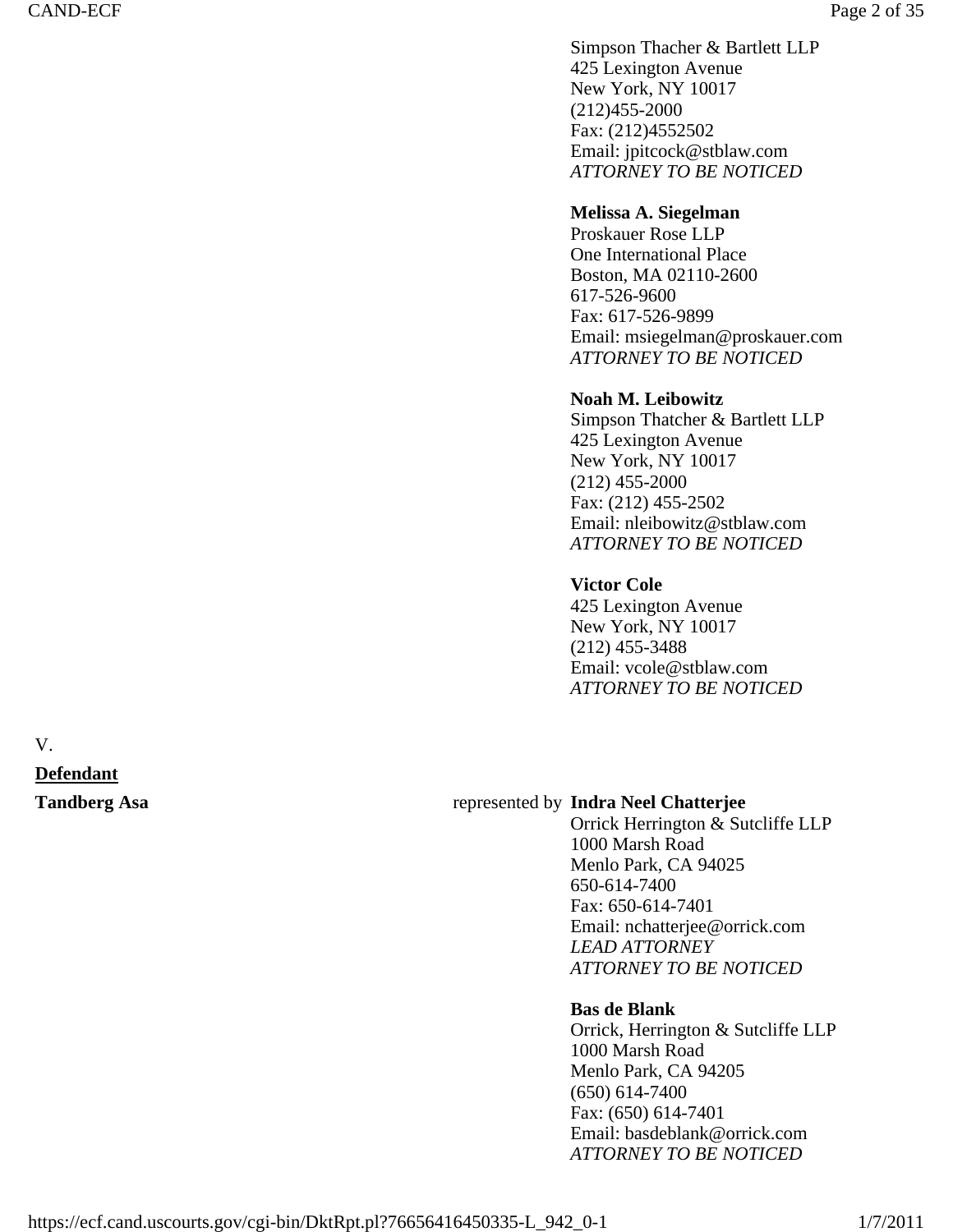# **Chester Wren-Ming Day**

Orrick Herrington & Sutcliffe Silicon Valley 1000 Marsh Road Menlo Park, CA 94025 650-614-7497 Fax: 650-614-7401 Email: cday@orrick.com *ATTORNEY TO BE NOTICED*

# **Daralyn J. Durie**

Durie Tangri LLP 217 Leidesdorff Street San Francisco, CA 94111 415-376-6401 Fax: 415-236-6300 Email: ddurie@durietangri.com *ATTORNEY TO BE NOTICED*

## **Denise Marie Mingrone**

Orrick, Herrington & Sutcliffe LLP 1000 Marsh Road Menlo Park, CA 94560 650-614-7400 Fax: 650-614-7401 Email: dmingrone@orrick.com *ATTORNEY TO BE NOTICED*

### **Rory Bens**

Orrick Herrington & Sutcliffe LLP 1000 Marsh Road Menlo Park, CA 94025 510 635-9540 Email: rbens@orrick.com *ATTORNEY TO BE NOTICED*

### **Theresa Ann Sutton**

Orrick, Herrington & Sutcliffe LLP 1000 Marsh Road Menlo Park, CA 94025 650-614-7400 Fax: 650-614-7401 Email: tsutton@orrick.com *TERMINATED: 01/17/2007 ATTORNEY TO BE NOTICED*

### **William L. Anthony , Jr.**

Orrick Herrington & Sutcliffe LLP 1000 Marsh Road Menlo Park, CA 94025 650-614-7400 Fax: 650-614-7401 Email: wanthony@orrick.com *ATTORNEY TO BE NOTICED*

# **Defendant**

https://ecf.cand.uscourts.gov/cgi-bin/DktRpt.pl?76656416450335-L\_942\_0-1 1/7/2011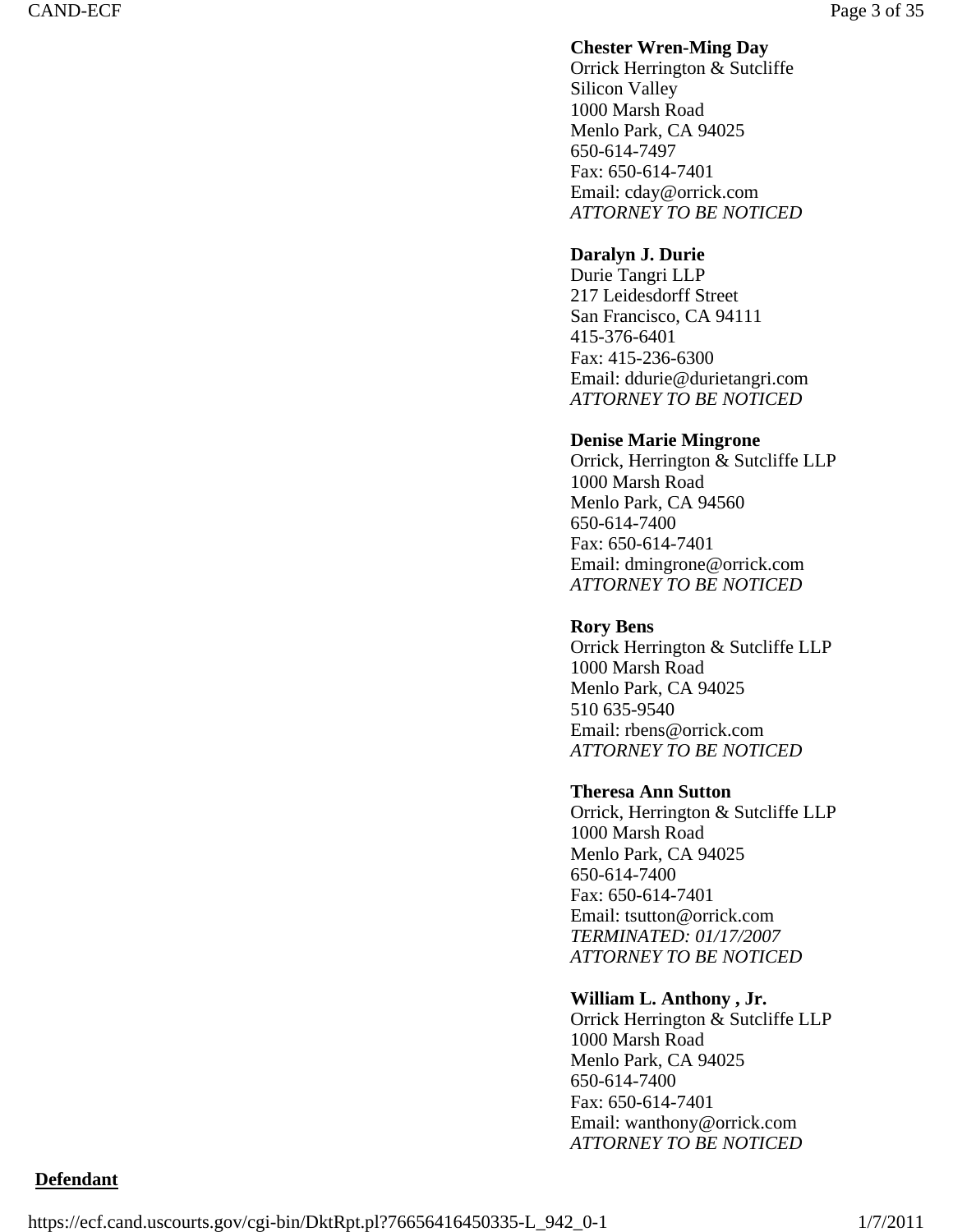# **Tandberg, Inc**

*a Delaware corporation*

# represented by **Indra Neel Chatterjee**

(See above for address) *LEAD ATTORNEY ATTORNEY TO BE NOTICED*

# **Susan J. Harriman**

Keker & Van Nest, LLP 710 Sansome Street San Francisco, CA 94111 415-391-5400 Email: SHarriman@kvn.com *LEAD ATTORNEY ATTORNEY TO BE NOTICED*

# **Bas de Blank**

(See above for address) *ATTORNEY TO BE NOTICED*

### **Chester Wren-Ming Day**  (See above for address) *ATTORNEY TO BE NOTICED*

**Daralyn J. Durie**  (See above for address) *ATTORNEY TO BE NOTICED*

**Denise Marie Mingrone**  (See above for address) *ATTORNEY TO BE NOTICED*

## **Rory Bens**  (See above for address) *ATTORNEY TO BE NOTICED*

# **Theresa Ann Sutton**

(See above for address) *TERMINATED: 01/17/2007 ATTORNEY TO BE NOTICED*

# **William L. Anthony , Jr.**

(See above for address) *ATTORNEY TO BE NOTICED*

V. **Movant** 

# Cisco Systems Inc. *Cisco Systems* Inc.

Attorney at Law 555 California Street, 12th Floor San Francisco, CA 94104 415-875-2300 Fax: 415-281-1350 Email: bkohm@fenwick.com *LEAD ATTORNEY ATTORNEY TO BE NOTICED*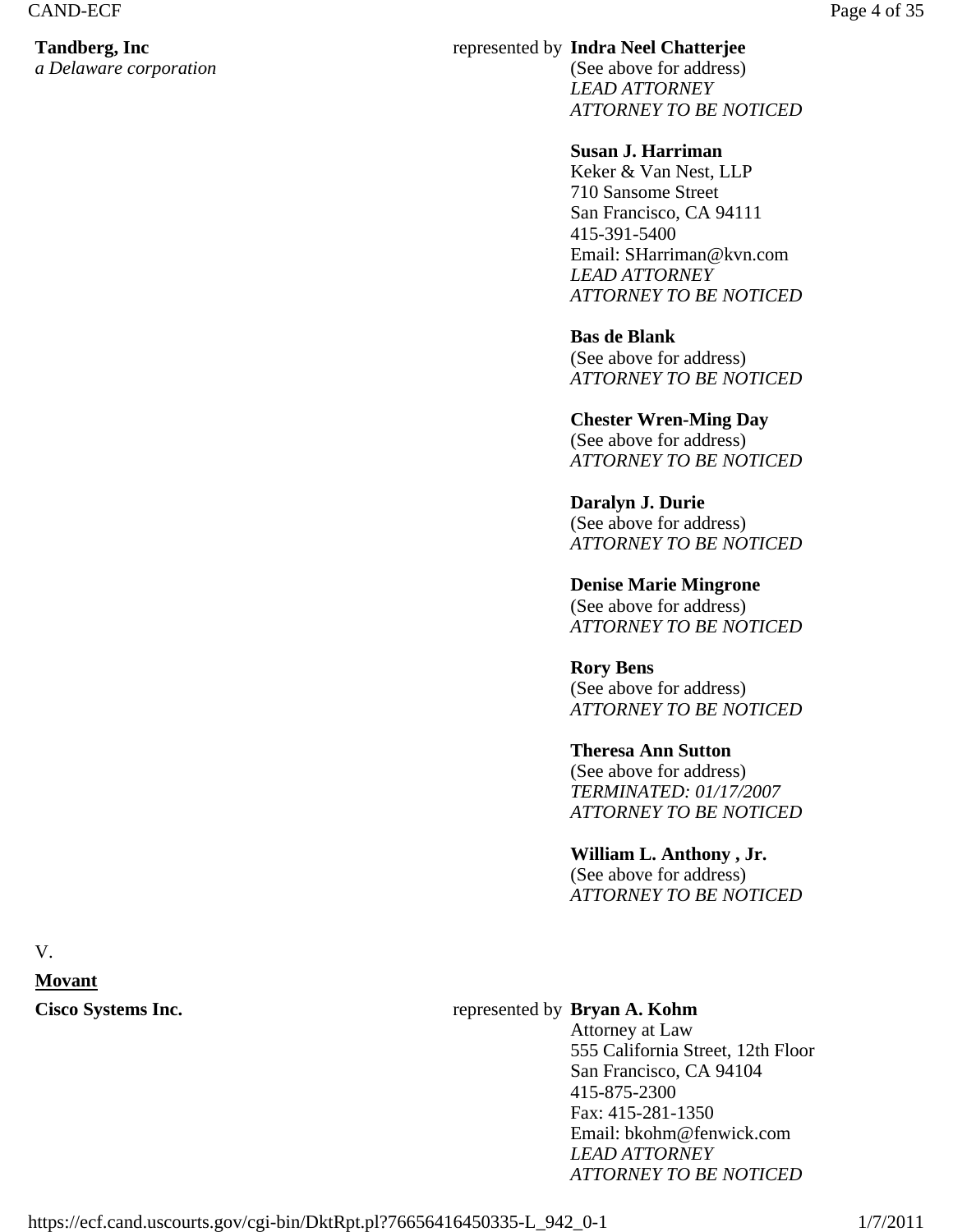# **3rd party defendant**

# **RADVISION, Ltd.** represented by **Elizabeth Rogers Brannen**

Oracle America, Inc. 500 Oracle Parkway Redwood Shores, CA 94065 (650) 506-5200 Fax: (650) 506-7114 Email: elizabeth.brannen@oracle.com *LEAD ATTORNEY ATTORNEY TO BE NOTICED*

# represented by **Bas de Blank**

(See above for address) *ATTORNEY TO BE NOTICED*

# **Collaboration Properties, Inc.** represented by Amy E. Semet

(See above for address) *LEAD ATTORNEY ATTORNEY TO BE NOTICED*

# **George Michael Newcombe**

(See above for address) *LEAD ATTORNEY ATTORNEY TO BE NOTICED*

# **Harrison J. Frahn , IV**

(See above for address) *ATTORNEY TO BE NOTICED*

# **Jeffrey E. Ostrow**

(See above for address) *ATTORNEY TO BE NOTICED*

# **Jeremy S. Pitcock**

(See above for address) *ATTORNEY TO BE NOTICED*

| <b>Date Filed</b> | # | <b>Docket Text</b>                                                                                                                                                                                                                                                                                                                 |
|-------------------|---|------------------------------------------------------------------------------------------------------------------------------------------------------------------------------------------------------------------------------------------------------------------------------------------------------------------------------------|
| 05/11/2005        |   | COMPLAINT for Patent Infringement (Summons Issued) : Jury Demand; against Tandberg<br>Asa, Tandberg, Inc (Filing fee \$ 250, receipt number 3372169.). Filed by Collaboration<br>Properties, Inc., (bw, COURT STAFF) (Filed on 5/11/2005) Additional attachment(s) added<br>on 5/20/2005 (gba, COURT STAFF). (Entered: 05/12/2005) |
| 05/11/2005        |   | Certificate of Interested Entities or persons filed by Collaboration Properties, Inc. (bw,<br>COURT STAFF) (Filed on 5/11/2005) Additional attachment(s) added on 5/20/2005 (gba,<br>COURT STAFF). (Entered: 05/12/2005)                                                                                                           |
| 05/11/2005        | 3 | ADR SCHEDULING ORDER: Case Management Statement due by 6/6/2005. Case<br>Management Conference set for 9/13/2005 02:00 PM. (Attachments: #1 Standing Order)                                                                                                                                                                        |

### https://ecf.cand.uscourts.gov/cgi-bin/DktRpt.pl?76656416450335-L\_942\_0-1 1/7/2011

# **Counter-claimant**

**Tandberg, Inc** *a Delaware corporation*

## V.

# **Counter-defendant**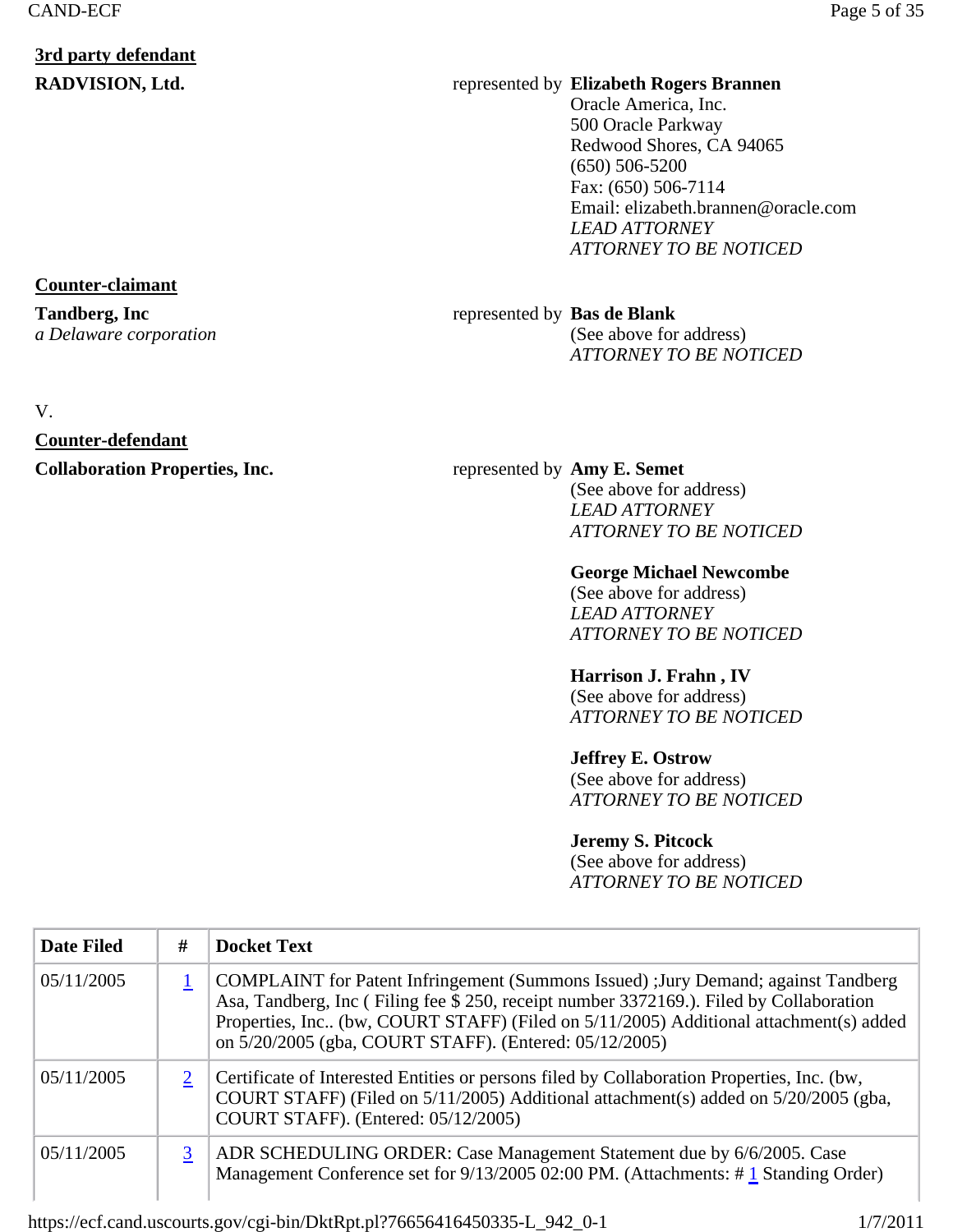# CAND-ECF Page 6 of 35

 $\parallel$ 

|            |                | (bw, COURT STAFF) (Filed on 5/11/2005) (Entered: 05/12/2005)                                                                                                                                                                                                                                                                                                              |
|------------|----------------|---------------------------------------------------------------------------------------------------------------------------------------------------------------------------------------------------------------------------------------------------------------------------------------------------------------------------------------------------------------------------|
| 05/11/2005 |                | Summons Issued as to Tandberg Asa. (bw, COURT STAFF) (Filed on 5/11/2005) (Entered:<br>05/12/2005                                                                                                                                                                                                                                                                         |
| 05/11/2005 |                | Summons Issued as to Tandberg, Inc. (bw, COURT STAFF) (Filed on 5/11/2005) (Entered:<br>05/12/2005                                                                                                                                                                                                                                                                        |
| 05/11/2005 |                | CASE DESIGNATED for Electronic Filing. (bw, COURT STAFF) (Filed on 5/11/2005)<br>(Entered: 05/12/2005)                                                                                                                                                                                                                                                                    |
| 05/12/2005 |                | REPORT on the filing or determination of an action regarding Patent Infringement (cc: form<br>mailed to register). (bw, COURT STAFF) (Filed on 5/12/2005) (Entered: 05/12/2005)                                                                                                                                                                                           |
| 05/12/2005 | $\overline{4}$ | Declination to Proceed Before a U.S. Magistrate Judge by Collaboration Properties, Inc. and<br>Request for Reassignment to a United States District Judge. (Ostrow, Jeffrey) (Filed on<br>5/12/2005) (Entered: 05/12/2005)                                                                                                                                                |
| 05/12/2005 | $\overline{5}$ | CERTIFICATE OF SERVICE by Collaboration Properties, Inc. re 4 Declination to Proceed<br>Before a U.S. Magistrate Judge (Attachments: #1 Signature Page<br>(Declarations/Stipulations))(Ostrow, Jeffrey) (Filed on 5/12/2005) (Entered: 05/12/2005)                                                                                                                        |
| 05/13/2005 | <u>6</u>       | CLERK'S NOTICE of Impending Reassignment to U.S. District Judge (cm, COURT<br>STAFF) (Filed on 5/13/2005) (Entered: 05/13/2005)                                                                                                                                                                                                                                           |
| 05/13/2005 | $\overline{1}$ | ORDER REASSIGNING CASE. Case reassigned to Judge Marilyn H. Patel for all further<br>proceedings. Magistrate Judge Patricia V Trumbull no longer assigned to case. Signed by<br>Executive Committee on May 13, 2005. (bw, COURT STAFF) (Filed on 5/13/2005)<br>(Entered: 05/13/2005)                                                                                      |
| 05/13/2005 |                | Clerk mailed copy of Reassignment Order to all parties of record. (bw, COURT STAFF)<br>(Filed on 5/13/2005) (Entered: 05/13/2005)                                                                                                                                                                                                                                         |
| 05/16/2005 | <u>8</u>       | NOTICE by Collaboration Properties, Inc. re 1 Complaint Notice of Attachment of Exhibits<br>to Complaint (Attachments: # $\frac{1}{2}$ Exhibit A, part 1 of $2\# 2$ Exhibit A, Part 2 of $2\# 3$ Exhibit B,<br>Part 1 of 2# 4 Exhibit B, Part 2 of 2# 5 Exhibit C, Part 1 of 2# 6 Exhibit C, Part 2 of 2)<br>(Frahn, Harrison) (Filed on 5/16/2005) (Entered: 05/16/2005) |
| 05/17/2005 | $\overline{9}$ | CLERK'S NOTICE Case Management Conference set for 9/12/2005 04:00 PM before the<br>Honorable Marilyn Hall Patel; Case Management Statement due by 9/2/2005. (awb,<br>COURT-STAFF) (Filed on 5/17/2005) (Entered: 05/17/2005)                                                                                                                                              |
| 05/24/2005 | <u>10</u>      | Summons Returned Unexecuted by Collaboration Properties, Inc. as to Tandberg Asa.<br>(Ostrow, Jeffrey) (Filed on 5/24/2005) (Entered: 05/24/2005)                                                                                                                                                                                                                         |
| 05/24/2005 | 11             | SUMMONS Returned Executed by Collaboration Properties, Inc Tandberg, Inc served on<br>5/12/2005, answer due $6/1/2005$ . (Attachments: #1 Signature Page<br>(Declarations/Stipulations))(Ostrow, Jeffrey) (Filed on 5/24/2005) (Entered: 05/24/2005)                                                                                                                      |
| 05/24/2005 | 12             | AFFIDAVIT of Service for Notice of Attachment of Exhibits to Complaint; Judge Patel's<br>Standing Orders; Clerk's Notice of Impending Reassignment; Reassignment Order served on<br>Tandberg, Inc. on 5/17/05, filed by Collaboration Properties, Inc (Ostrow, Jeffrey) (Filed<br>on 5/24/2005) (Entered: 05/24/2005)                                                     |
| 05/24/2005 | <u>13</u>      | *** FILED IN ERROR. PLEASE SEE DOCKET # 14. ***<br>AFFIDAVIT of Service for Clerk's Notice re Case Management served on Tandberg, Inc. on<br>5/18/05, filed by Collaboration Properties, Inc (Ostrow, Jeffrey) (Filed on 5/24/2005)<br>Modified on 5/25/2005 (ewn, COURT STAFF). (Entered: 05/24/2005)                                                                    |
| 05/24/2005 | <u>14</u>      | AFFIDAVIT of Service for Clerk's Notice CORRECTION OF DOCKET #13 served on<br>Tandberg, Inc. on 5/18/05, filed by Collaboration Properties, Inc (Ostrow, Jeffrey) (Filed                                                                                                                                                                                                  |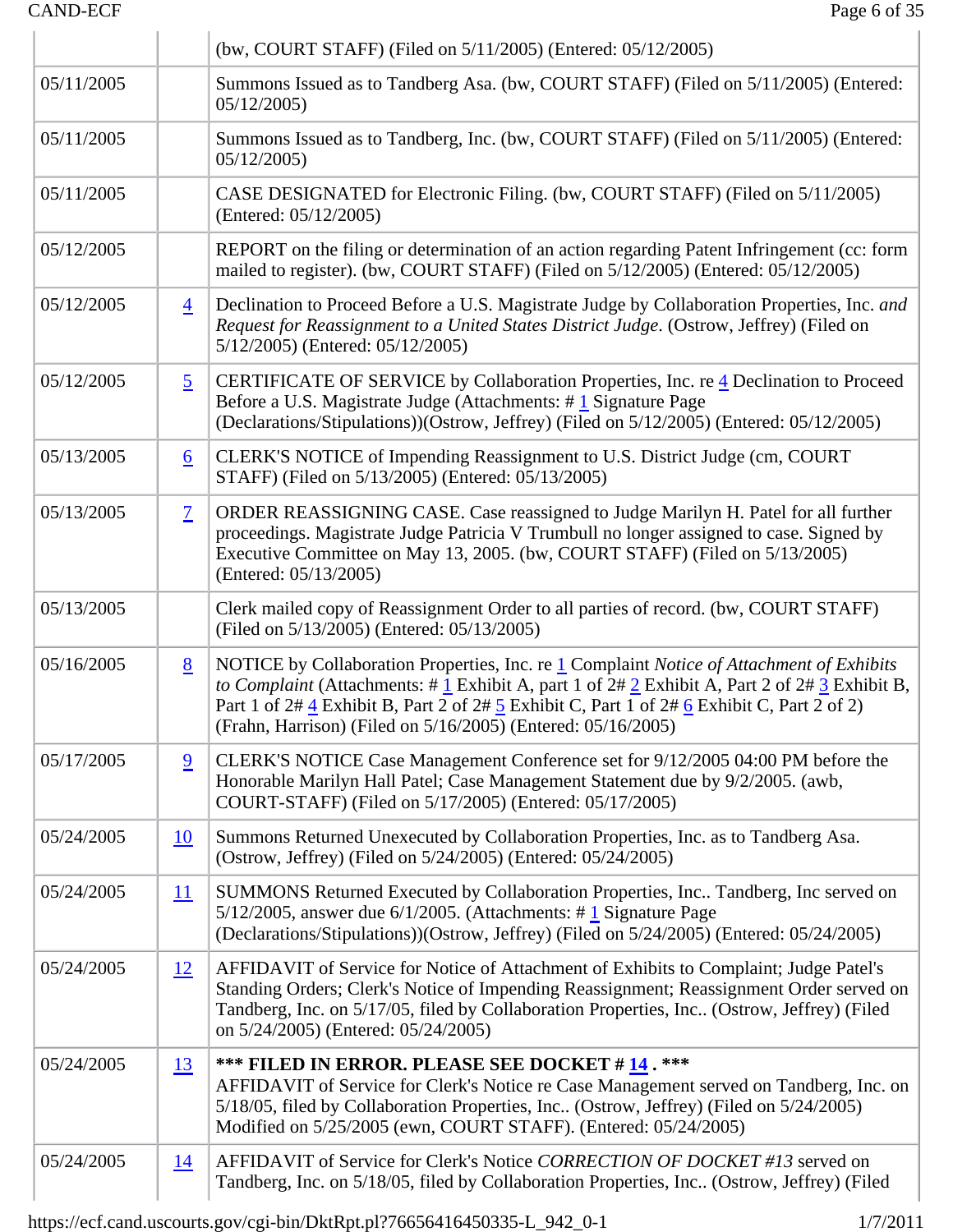# CAND-ECF Page 7 of 35

|            |                 | on 5/24/2005) (Entered: 05/24/2005)                                                                                                                                                                                                                                                                                                                                                                                                                                                                |
|------------|-----------------|----------------------------------------------------------------------------------------------------------------------------------------------------------------------------------------------------------------------------------------------------------------------------------------------------------------------------------------------------------------------------------------------------------------------------------------------------------------------------------------------------|
| 05/24/2005 |                 | Summons Issued as to Tandberg Asa. (gba, COURT STAFF) (Filed on 5/24/2005) (Entered:<br>05/24/2005                                                                                                                                                                                                                                                                                                                                                                                                 |
| 05/24/2005 | 15              | CERTIFICATE OF SERVICE by Collaboration Properties, Inc. re 11 Summons Returned<br>Executed, 12 Affidavit of Service,, 14 Affidavit of Service (Attachments: #1 Signature Page<br>(Declarations/Stipulations))(Ostrow, Jeffrey) (Filed on 5/24/2005) (Entered: 05/24/2005)                                                                                                                                                                                                                         |
| 06/01/2005 | 16              | STIPULATION to Continue Time to Respond to Collaboration Properties, Inc.'s Complaint<br>by Collaboration Properties, Inc (Attachments: $\# \underline{1}$ Certificate of Service)(Ostrow, Jeffrey)<br>(Filed on 6/1/2005) (Entered: 06/01/2005)                                                                                                                                                                                                                                                   |
| 07/15/2005 | <u>17</u>       | DEFENDANTS' ANSWER to Complaint with JURY DEMAND, COUNTERCLAIM<br>against all plaintiffs byTandberg, Inc. (de Blank, Bas) (Filed on 7/15/2005) (Entered:<br>07/15/2005                                                                                                                                                                                                                                                                                                                             |
| 07/22/2005 | <u>18</u>       | ANSWER TO COUNTERCLAIM Plaintiff's Reply to Counterclaims of Defendants<br>Tandberg ASA and Tandberg, Inc. byCollaboration Properties, Inc (Ostrow, Jeffrey) (Filed<br>on 7/22/2005) (Entered: 07/22/2005)                                                                                                                                                                                                                                                                                         |
| 09/02/2005 | <u>19</u>       | JOINT CASE MANAGEMENT STATEMENT AND PROPOSED ORDER filed by<br>Collaboration Properties, Inc (Attachments: #1 Signature Page (Declarations/Stipulations)<br>Attestation)(Ostrow, Jeffrey) (Filed on 9/2/2005) (Entered: 09/02/2005)                                                                                                                                                                                                                                                                |
| 09/16/2005 | 20              | Minute Entry: Initial Case Management Conference held on 9/12/2005 before Judge Marilyn<br>Hall Patel (Date Filed: 9/16/2005); Claim construction schedules set; 10 terms total; No<br>damages discovery at this point; Discovery on Infringement and Invalidity discovery to<br>proceed; A further status conference set for 3:00 pm on 1/23/2006; A joint status report to be<br>filed one week prior. (Court Reporter n/r.) (awb, COURT-STAFF) (Date Filed: 9/16/2005)<br>(Entered: 09/16/2005) |
| 12/07/2005 | 21              | Letter Brief Regarding Claim Terms filed by Tandberg Asa, Tandberg, Inc. (Chatterjee, I.)<br>(Filed on 12/7/2005) (Entered: 12/07/2005)                                                                                                                                                                                                                                                                                                                                                            |
| 12/07/2005 | 22              | Letter Brief Regarding Terms for Construction filed byCollaboration Properties, Inc<br>(Newcombe, George) (Filed on 12/7/2005) (Entered: 12/07/2005)                                                                                                                                                                                                                                                                                                                                               |
| 12/12/2005 | 23              | MOTION for Admission of Attorney Jeremy S. Pitcock Pro Hac Vice (Fee \$210.00, Receipt<br>Number 3379314) filed by Collaboration Properties, Inc., Collaboration Properties, Inc.<br>(gba, COURT STAFF) (Filed on 12/12/2005) Additional attachment(s) added on 12/13/2005<br>(gba, COURT STAFF). (Entered: 12/13/2005)                                                                                                                                                                            |
| 12/12/2005 | $\overline{24}$ | Received Order re 23 MOTION for leave to appear in Pro Hac Vice by Collaboration<br>Properties, Inc., Collaboration Properties, Inc. (gba, COURT STAFF) (Filed on 12/12/2005)<br>Additional attachment(s) added on 12/13/2005 (gba, COURT STAFF). (Entered:<br>12/13/2005                                                                                                                                                                                                                          |
| 12/12/2005 | 25              | CERTIFICATE OF SERVICE by Collaboration Properties, Inc., Collaboration Properties,<br>Inc. re 23 MOTION for leave to appear in Pro Hac Vice, 24 Received Order (gba, COURT<br>STAFF) (Filed on 12/12/2005) (Entered: 12/13/2005)                                                                                                                                                                                                                                                                  |
| 12/15/2005 | $\overline{26}$ | ORDER by Judge Marilyn Hall Patel granting 23 plaintiff's Motion for attorney Jeremy<br>Pitcock to appear Pro Hac Vice (awb, COURT-STAFF) (Filed on 12/15/2005) (Entered:<br>12/15/2005                                                                                                                                                                                                                                                                                                            |
| 12/21/2005 | 27              | MOTION to Amend/Correct Preliminary Infringement Contentions and Enlarge Time<br>Under the Case Management Order filed by Collaboration Properties, Inc., Collaboration<br>Properties, Inc Motion Hearing set for 1/9/2006 09:00 AM in Courtroom 15, 18th Floor,<br>San Francisco. (Frahn, Harrison) (Filed on 12/21/2005) (Entered: 12/21/2005)                                                                                                                                                   |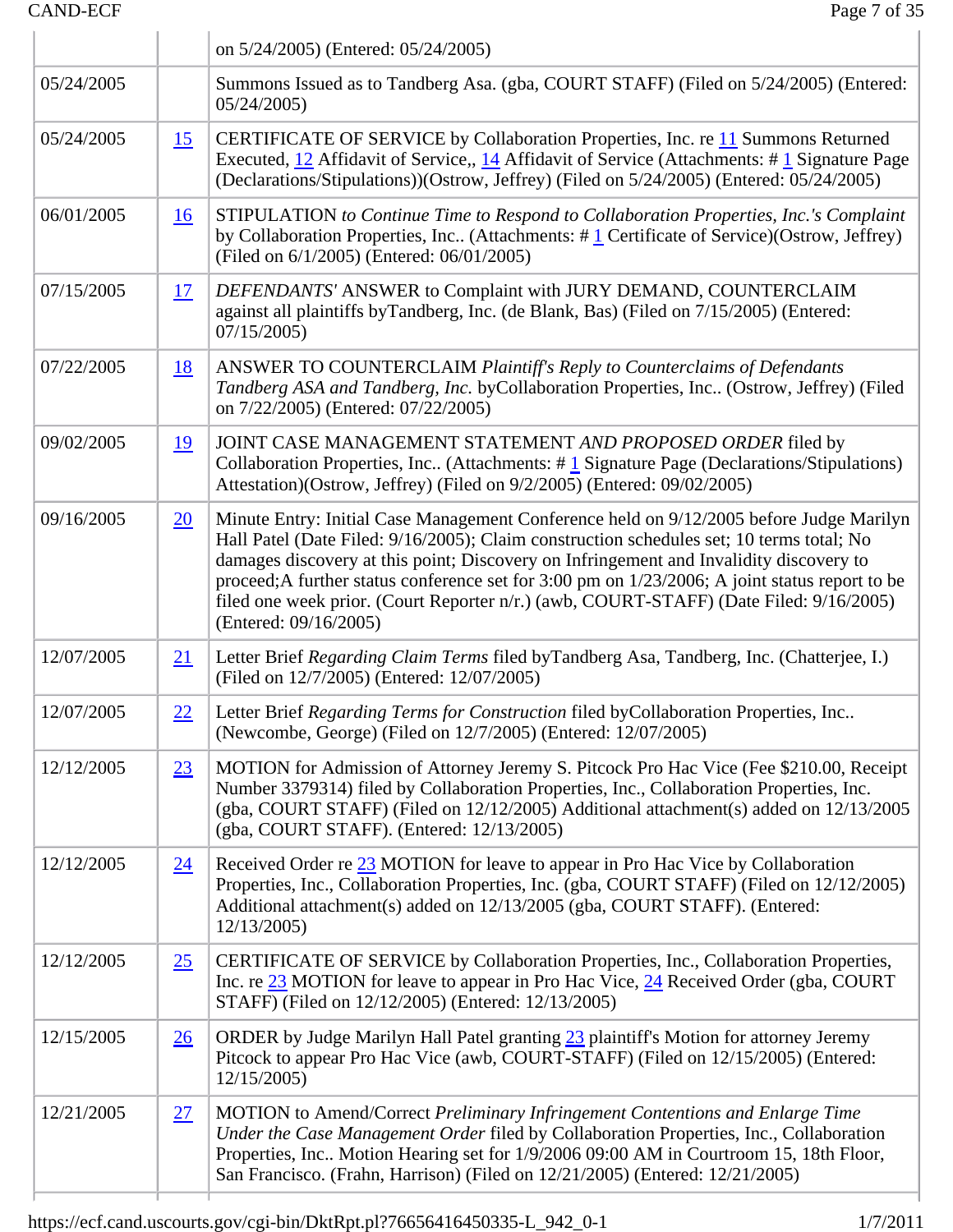| 12/21/2005 | 28             | MOTION to Expedite Consideration of Motion for Leave to Amend filed by Collaboration<br>Properties, Inc., Collaboration Properties, Inc Motion Hearing set for 1/9/2006 09:00 AM<br>in Courtroom 15, 18th Floor, San Francisco. (Frahn, Harrison) (Filed on 12/21/2005)<br>(Entered: 12/21/2005)                                                                                                                                                                                                                                                                                                                                            |
|------------|----------------|---------------------------------------------------------------------------------------------------------------------------------------------------------------------------------------------------------------------------------------------------------------------------------------------------------------------------------------------------------------------------------------------------------------------------------------------------------------------------------------------------------------------------------------------------------------------------------------------------------------------------------------------|
| 12/21/2005 | 29             | Declaration of Harrison J. Frahn in Support of 27 MOTION to Amend/Correct Preliminary<br>Infringement Contentions and Enlarge Time Under the Case Management Order, 28<br>MOTION to Expedite Consideration of Motion for Leave to Amend filed byCollaboration<br>Properties, Inc., Collaboration Properties, Inc (Attachments: # $\frac{1}{2}$ # $\frac{2}{3}$ # $\frac{4}{4}$ # $\frac{5}{5}$ # $\frac{6}{2}$ )<br>(Related document(s) $\frac{27}{25}$ , $\frac{28}{25}$ ) (Frahn, Harrison) (Filed on 12/21/2005) (Entered:<br>12/21/2005                                                                                                |
| 12/22/2005 | 30             | MOTION to Amend/Correct DEFENDANT'S NOTICE OF MOTION AND MOTION FOR<br>LEAVE TO AMEND PRELIMINARY INVALIDITY CONTENTIONS PURSUANT TO<br>PATENT LOCAL RULE 3-7 filed by Tandberg Asa, Tandberg, Inc. Motion Hearing set for<br>1/9/2006 02:00 PM in Courtroom 15, 18th Floor, San Francisco. (Chatterjee, I.) (Filed on<br>12/22/2005) (Entered: 12/22/2005)                                                                                                                                                                                                                                                                                 |
| 12/22/2005 | <u>31</u>      | Declaration of I. Neel Chatterjee in Support of 30 MOTION to Amend/Correct<br>DEFENDANT'S NOTICE OF MOTION AND MOTION FOR LEAVE TO AMEND<br>PRELIMINARY INVALIDITY CONTENTIONS PURSUANT TO PATENT LOCAL RULE 3-7<br>DECLARATION OF I. NEEL CHATTERJEE IN SUPPORT OF DEFENDANT'S MOTION<br><b>FOR LEAVE TO AMEND PRELIMINARY INVALIDITY CONTENTIONS PURSUANT TO</b><br><i>PATENT LOCAL RULE 3-7</i> filed byTandberg Asa, Tandberg, Inc. (Attachments: #1 Exhibit<br>A# 2 Exhibit B# 3 Exhibit C# 4 Exhibit D# 5 Exhibit E# 6 Exhibit F# 7 Exhibit G)(Related<br>document(s) 30 (Chatterjee, I.) (Filed on 12/22/2005) (Entered: 12/22/2005) |
| 12/22/2005 | 32             | Proposed Order re 30 MOTION to Amend/Correct DEFENDANT'S NOTICE OF MOTION<br>AND MOTION FOR LEAVE TO AMEND PRELIMINARY INVALIDITY CONTENTIONS<br>PURSUANT TO PATENT LOCAL RULE 3-7 [PROPOSED] ORDER FOR LEAVE TO<br>AMEND PRELIMINARY INVALIDITY CONTENTIONS PURSUANT TO PATENT LOCAL<br><i>RULE 3-7</i> by Tandberg Asa, Tandberg, Inc. (Chatterjee, I.) (Filed on 12/22/2005) (Entered:<br>12/22/2005)                                                                                                                                                                                                                                    |
| 12/22/2005 | 33             | STIPULATION Joint Stipulation and [Proposed] Order Setting Hearing and Briefing<br>Schedule Or, Alternatively, For Case Management Conference by Collaboration Properties,<br>Inc., Collaboration Properties, Inc (Attachments: $\# \mathbf{1}$ )(Frahn, Harrison) (Filed on<br>12/22/2005) (Entered: 12/22/2005)                                                                                                                                                                                                                                                                                                                           |
| 12/23/2005 | <u>34</u>      | MOTION to Compel Production of Source Code filed by Collaboration Properties, Inc.,<br>Collaboration Properties, Inc Motion Hearing set for 1/9/2006 02:00 PM in Courtroom 15,<br>18th Floor, San Francisco. (Attachments: #1 Proposed Order)(Frahn, Harrison) (Filed on<br>12/23/2005) (Entered: 12/23/2005)                                                                                                                                                                                                                                                                                                                               |
| 12/23/2005 | 35             | MOTION to Expedite Collaboration Properties, Inc.'s Consideration of its Motion to<br>Compel Production of Source Code filed by Collaboration Properties, Inc., Collaboration<br>Properties, Inc Motion Hearing set for 1/9/2006 02:00 PM in Courtroom 15, 18th Floor,<br>San Francisco. (Attachments: $\# \mathbf{1}$ Proposed Order)(Frahn, Harrison) (Filed on 12/23/2005)<br>(Entered: 12/23/2005)                                                                                                                                                                                                                                      |
| 12/23/2005 | $\frac{36}{5}$ | Declaration of Harrison J. Frahn IV in Support of 35 MOTION to Expedite Collaboration<br>Properties, Inc.'s Consideration of its Motion to Compel Production of Source Code, 34<br>MOTION to Compel Production of Source Code filed byCollaboration Properties, Inc.,<br>Collaboration Properties, Inc. (Attachments: # $1 \cancel{1}$ # $2 \cancel{1}$ # $3 \cancel{1}$ # $4 \cancel{1}$ # $5 \cancel{1}$ # $6 \cancel{1}$ # $7 \cancel{1}$ # $8 \cancel{1}$ # $10 \cancel{1}$ # $11)$<br>(Related document(s) $35, 34$ ) (Frahn, Harrison) (Filed on $12/23/2005$ ) (Entered:<br>12/23/2005)                                              |
| 12/23/2005 | 37             | Declaration of Kendyl A. Roman in Support of 34 MOTION to Compel <i>Production of</i>                                                                                                                                                                                                                                                                                                                                                                                                                                                                                                                                                       |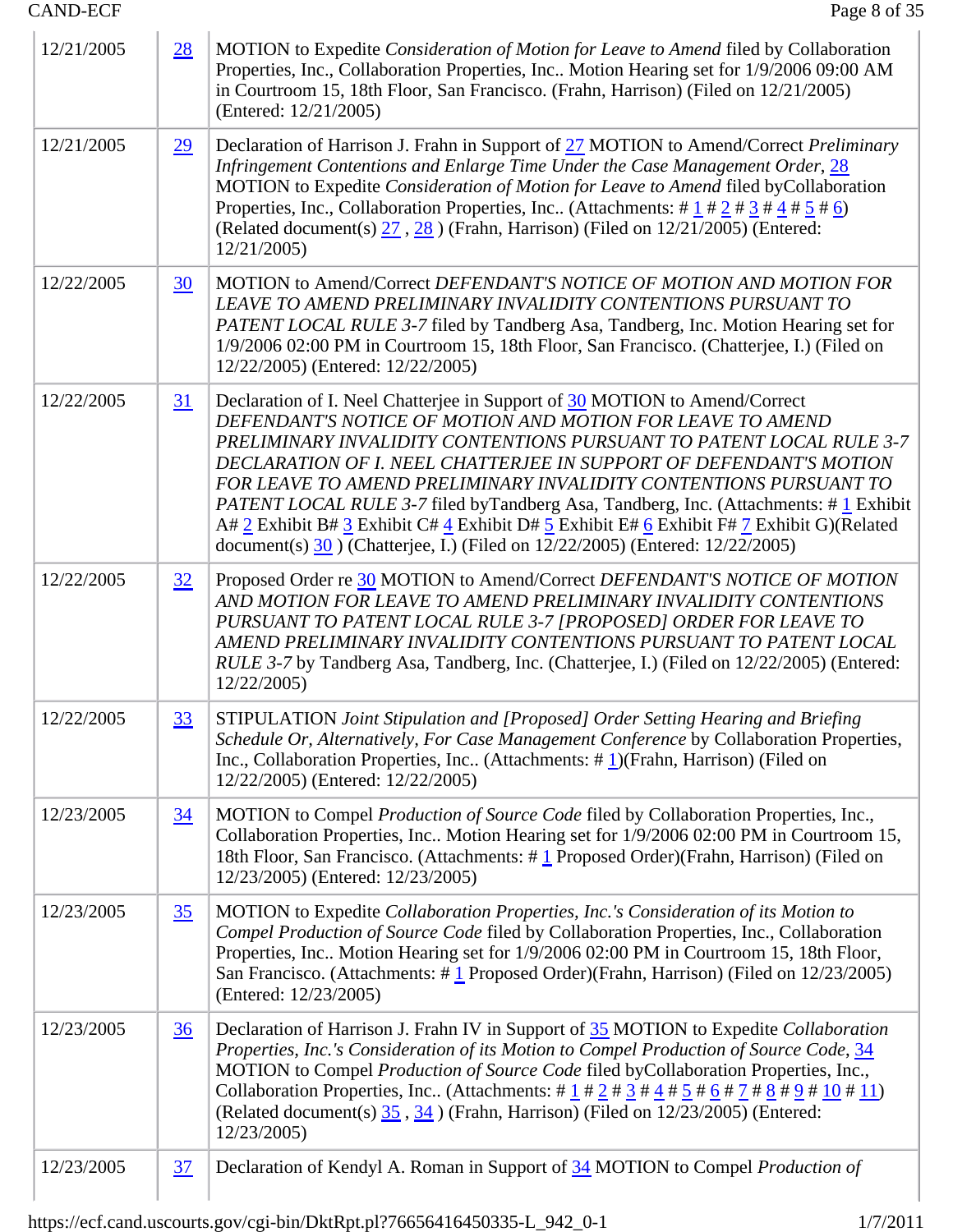|            |                  | Source Code filed byCollaboration Properties, Inc., Collaboration Properties, Inc<br>(Attachments: # $\frac{1}{2}$ Exhibit A# $\frac{2}{2}$ Attestation)(Related document(s) $\frac{34}{2}$ ) (Frahn, Harrison)<br>(Filed on 12/23/2005) (Entered: 12/23/2005)                                                                                                                                                                                                           |
|------------|------------------|--------------------------------------------------------------------------------------------------------------------------------------------------------------------------------------------------------------------------------------------------------------------------------------------------------------------------------------------------------------------------------------------------------------------------------------------------------------------------|
| 12/29/2005 | <u>38</u>        | Memorandum in Opposition re 35 MOTION to Expedite Collaboration Properties, Inc.'s<br>Consideration of its Motion to Compel Production of Source Code filed byTandberg Asa,<br>Tandberg, Inc. (Chatterjee, I.) (Filed on 12/29/2005) (Entered: 12/29/2005)                                                                                                                                                                                                               |
| 12/29/2005 | <u>39</u>        | Declaration of I. Neel Chatterjee in Support of 38 Memorandum in Opposition filed<br>by Tandberg Asa, Tandberg, Inc. (Attachments: $\#$ 1 Exhibit A)(Related document(s) 38)<br>(Chatterjee, I.) (Filed on 12/29/2005) (Entered: 12/29/2005)                                                                                                                                                                                                                             |
| 12/30/2005 | $\overline{40}$  | Memorandum in Opposition re 27 MOTION to Amend/Correct Preliminary Infringement<br>Contentions and Enlarge Time Under the Case Management Order filed byTandberg Asa,<br>Tandberg, Inc. (Attachments: $\#$ 1 Proposed Order)(Chatterjee, I.) (Filed on 12/30/2005)<br>(Entered: 12/30/2005)                                                                                                                                                                              |
| 12/30/2005 | $\underline{41}$ | Declaration of I. Neel Chatterjee in Support of 40 Memorandum in Opposition, filed<br>byTandberg Asa, Tandberg, Inc. (Attachments: $\#$ 1 Exhibit A)(Related document(s) $\frac{40}{20}$ )<br>(Chatterjee, I.) (Filed on 12/30/2005) (Entered: 12/30/2005)                                                                                                                                                                                                               |
| 12/30/2005 | 42               | MOTION to Amend/Correct Collaboration Properties, Inc.'s Opposition to Defendants'<br>Motion for Leave to Amend Preliminary Invalidity Contentions Pursuant to Patent Local<br>Rule 3-7 filed by Collaboration Properties, Inc., Collaboration Properties, Inc Motion<br>Hearing set for 1/30/2006 02:00 PM in Courtroom 15, 18th Floor, San Francisco. (Frahn,<br>Harrison) (Filed on 12/30/2005) (Entered: 12/30/2005)                                                 |
| 12/30/2005 | $\overline{43}$  | Declaration of Harrison J. Frahn IV in Support of 42 MOTION to Amend/Correct<br>Collaboration Properties, Inc.'s Opposition to Defendants' Motion for Leave to Amend<br>Preliminary Invalidity Contentions Pursuant to Patent Local Rule 3-7 filed byCollaboration<br>Properties, Inc., Collaboration Properties, Inc (Attachments: $\# \underline{1}$ Exhibit A)(Related<br>document(s) $\frac{42}{12}$ ) (Frahn, Harrison) (Filed on 12/30/2005) (Entered: 12/30/2005) |
| 01/04/2006 | $\overline{44}$  | Reply Memorandum DEFENDANTS' REPLY BRIEF IN SUPPORT OF MOTION FOR<br>LEAVE TO AMEND PRELIMINARY INVALIDITY CONTENTIONS PURSUANT TO<br>PATENT LOCAL RULE 3-7 filed byTandberg, Inc. (Chatterjee, I.) (Filed on 1/4/2006)<br>(Entered: 01/04/2006)                                                                                                                                                                                                                         |
| 01/04/2006 | $\overline{45}$  | Reply Memorandum Collaboration Properties, Inc.'s Reply in Support of Its Motion for<br>Leave to Amend Its Disclosure of Asserted Claims and Preliminary Infringement<br>Contentions filed byCollaboration Properties, Inc., Collaboration Properties, Inc<br>(Attachments: $\#$ 1 Proposed Order)(Frahn, Harrison) (Filed on $1/4/2006$ ) (Entered:<br>01/04/2006                                                                                                       |
| 01/04/2006 | $\frac{46}{5}$   | Declaration of Harrison J. Frahn IV in Support of Collaboration Properties, Inc.'s Reply on<br>Its Motion for Leave to Amend Its Disclosure of Asserted Claims and Preliminary<br>Infringement Contentions filed byCollaboration Properties, Inc., Collaboration Properties,<br>Inc (Attachments: # $1$ Exhibit A# $2$ Exhibit B)(Frahn, Harrison) (Filed on $1/4/2006$ )<br>(Entered: 01/04/2006)                                                                       |
| 01/05/2006 | <u>47</u>        | CLERK'S NOTICE Continuing Motion Hearing: Motion Hearing set for 1/30/2006 02:00<br>PM in Courtroom 15, 18th Floor, San Francisco. Case Management Conference rescheduled<br>to 1/30/2006 at 2:00 pm (awb, COURT-STAFF) (Filed on 1/5/2006) (Entered: 01/05/2006)                                                                                                                                                                                                        |
| 01/05/2006 |                  | Set/Reset Hearings: Case Management Conference set for 1/30/2006 02:00 PM. (awb,<br>COURT-STAFF) (Filed on 1/5/2006) (Entered: 01/05/2006)                                                                                                                                                                                                                                                                                                                               |
| 01/09/2006 | <u>48</u>        | Memorandum in Opposition DEFENDANTS' OPPOSITION TO PLAINTIFF'S MOTION TO<br>COMPEL PRODUCITON OF SOURCE CODE AND CROSS-MOTION FOR PROTECTIVE                                                                                                                                                                                                                                                                                                                             |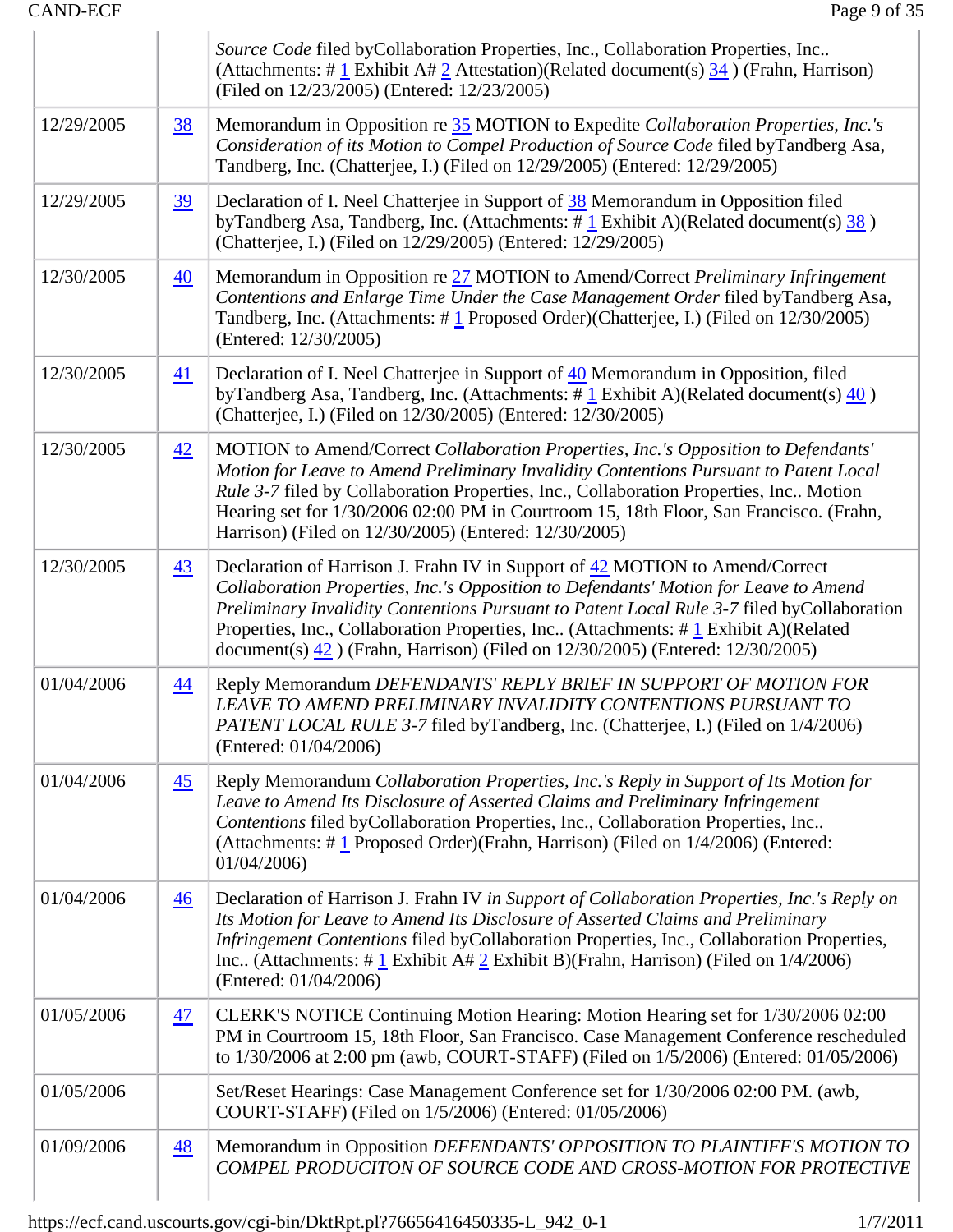|            |                 | ORDER filed by Tandberg Asa, Tandberg, Inc. (de Blank, Bas) (Filed on 1/9/2006) (Entered:<br>01/09/2006                                                                                                                                                                                                                                                                                                                                                                                                                                        |
|------------|-----------------|------------------------------------------------------------------------------------------------------------------------------------------------------------------------------------------------------------------------------------------------------------------------------------------------------------------------------------------------------------------------------------------------------------------------------------------------------------------------------------------------------------------------------------------------|
| 01/09/2006 | $\overline{49}$ | Declaration of CHESTER DAY in Support of 48 Memorandum in Opposition<br>DECLARATION OF CHESTER DAY IN SUPPORT OF DEFENDANTS' OPPOSITION TO<br>PLAINTIFF'S MOTION TO COMPEL PRODUCTION OF SOURCE CODE AND MOTION<br>FOR EXPEDITED CONSIDERATION filed byTandberg Asa, Tandberg, Inc. (Attachments:<br>$\#$ 1 Exhibit A thru B)(Related document(s) $\frac{48}{9}$ ) (de Blank, Bas) (Filed on 1/9/2006)<br>(Entered: 01/09/2006)                                                                                                                |
| 01/09/2006 | <u>50</u>       | Proposed Order re 48 Memorandum in Opposition [PROPOSED] ORDER DENYING<br>COLLABORATION PROPERTIES, INC.'S MOTION TO COMPEL PRODUCTION OF<br>SOURCE CODE AND GRANTING DEFENDANTS' CROSS-MOTION FOR A<br><b>PROTECTIVE ORDER by Tandberg Asa, Tandberg, Inc. (de Blank, Bas) (Filed on</b><br>1/9/2006) (Entered: 01/09/2006)                                                                                                                                                                                                                   |
| 01/09/2006 | <u>51</u>       | Proposed Order re 48 Memorandum in Opposition [PROPOSED] PROTECTIVE ORDER by<br>Tandberg Asa, Tandberg, Inc. (de Blank, Bas) (Filed on 1/9/2006) (Entered: 01/09/2006)                                                                                                                                                                                                                                                                                                                                                                         |
| 01/10/2006 | 52              | Declaration in Support of 48 Memorandum in Opposition DECLARATION OF TOM-IVAR<br>JOHANSEN IN SUPPORT OF DEFENDANTS' OPPOSITION TO PLAINTIFFS' MOTION<br>TO COMPEL PRODUCTION OF SOURCE CODE filed by Tandberg Asa, Tandberg, Inc.<br>(Related document(s) $48$ ) (de Blank, Bas) (Filed on $1/10/2006$ ) (Entered: $01/10/2006$ )                                                                                                                                                                                                              |
| 01/13/2006 | <u>53</u>       | STIPULATION JOINT STIPULATION AND [PROPOSED] ORDER RESCHEDULING<br>HEARING, BRIEFING SCHEDULE AND CASE MANAGEMENT CONFERENCE AND<br>AMENDING THE CASE MANAGEMENT ORDER by Tandberg Asa, Tandberg, Inc. (de<br>Blank, Bas) (Filed on 1/13/2006) (Entered: 01/13/2006)                                                                                                                                                                                                                                                                           |
| 01/13/2006 | <u>54</u>       | MOTION for Summary Judgment DEFENDANTS' NOTICE OF MOTION AND MOTION<br>FOR SUMMARY JUDGMENT THAT TANDBERG IS LICENSED filed by Tandberg Asa,<br>Tandberg, Inc. Motion Hearing set for 2/27/2006 02:00 PM in Courtroom 15, 18th Floor,<br>San Francisco. (Attachments: $\#$ 1 Proposed Order)(de Blank, Bas) (Filed on 1/13/2006)<br>(Entered: 01/13/2006)                                                                                                                                                                                      |
| 01/13/2006 | <u>55</u>       | Declaration in Support of 54 MOTION for Summary Judgment DEFENDANTS' NOTICE<br>OF MOTION AND MOTION FOR SUMMARY JUDGMENT THAT TANDBERG IS<br>LICENSED DECLARATION OF I. NEEL CHATTERJEE IN SUPPORT OF DEFENDANTS'<br>MOTION AND MOTION FOR SUMMARY JUDGMENT THAT TANDBERG IS LICENSED<br>filed by Tandberg Asa, Tandberg, Inc. (Attachments: # $1$ Exhibit 1 of 4# $2$ Exhibit 2 of 4# $3$<br>Exhibit 3 of 4# $\frac{4}{3}$ Exhibit 4 of 4)(Related document(s) $\frac{54}{3}$ ) (de Blank, Bas) (Filed on<br>1/13/2006) (Entered: 01/13/2006) |
| 01/13/2006 | <u>56</u>       | Declaration of MICHAEL WALKER in Support of 54 MOTION for Summary Judgment<br>DEFENDANTS' NOTICE OF MOTION AND MOTION FOR SUMMARY JUDGMENT<br>THAT TANDBERG IS LICENSED DECLARATION OF MICHAEL WALKER IN SUPPORT<br>OF TANDBERG ASA AND TANDBERG, INC.'S MOTION FOR SUMMARY JUDGMENT<br><i>OF LICENSE</i> filed byTandberg Asa, Tandberg, Inc. (Related document(s) 54) (de Blank,<br>Bas) (Filed on 1/13/2006) (Entered: 01/13/2006)                                                                                                          |
| 01/13/2006 | <u>57</u>       | Declaration in Support of 54 MOTION for Summary Judgment DEFENDANTS' NOTICE<br>OF MOTION AND MOTION FOR SUMMARY JUDGMENT THAT TANDBERG IS<br>LICENSED DECLARATION OF COLIN STURTEVANT IN SUPPORT OF TANDBERG<br>ASA AND TANDBERG, INC.'S MOTION FOR SUMMARY JUDGMENT OF LICENSE filed<br>by Tandberg Asa, Tandberg, Inc. (Related document(s) $\frac{54}{9}$ (de Blank, Bas) (Filed on<br>1/13/2006) (Entered: 01/13/2006)                                                                                                                     |
| 01/13/2006 | <u>58</u>       | Statement of Facts re 54 MOTION for Summary Judgment DEFENDANTS' NOTICE OF<br>MOTION AND MOTION FOR SUMMARY JUDGMENT THAT TANDBERG IS LICENSED                                                                                                                                                                                                                                                                                                                                                                                                 |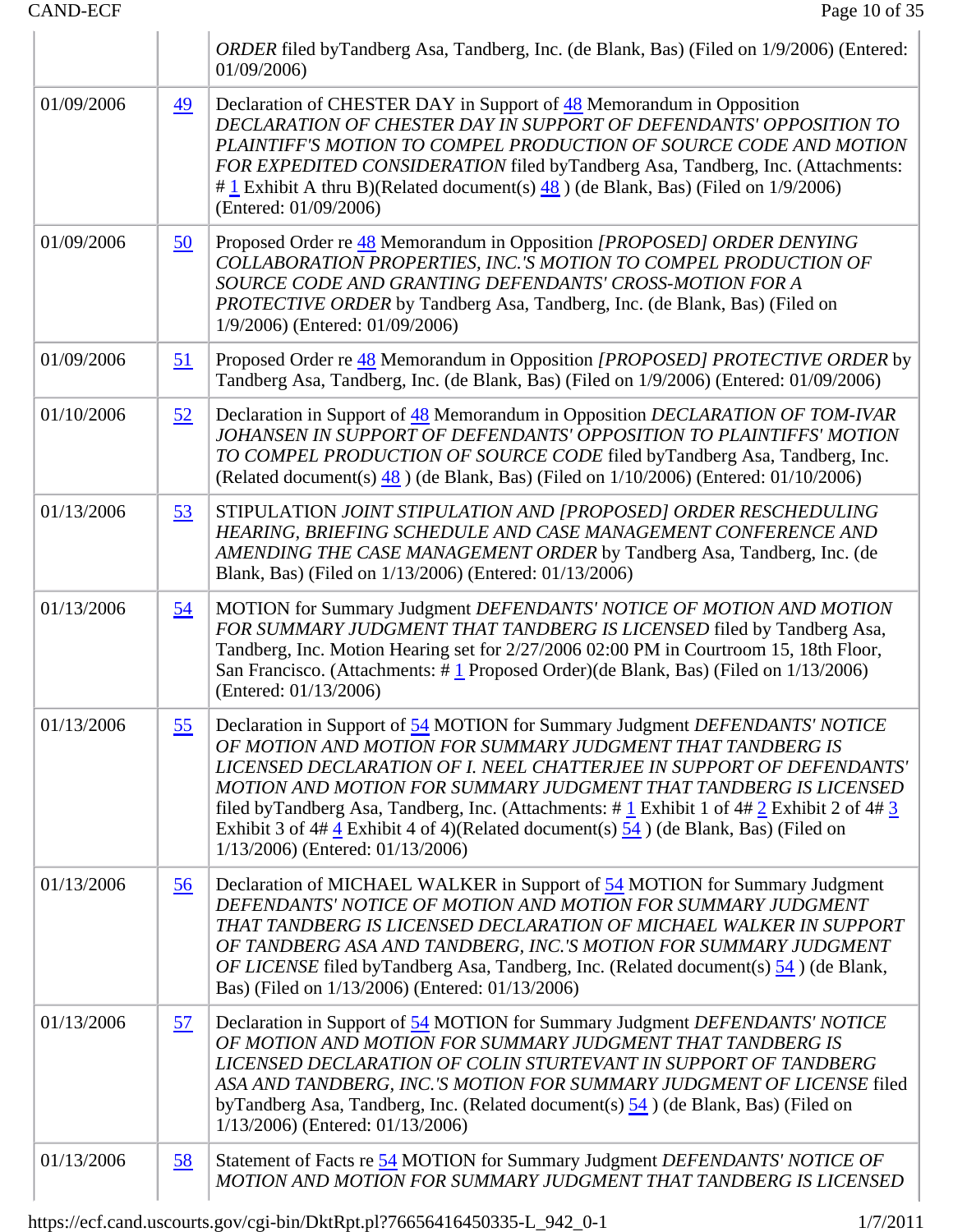|            |           | STATEMENT OF UNDISPUTED FACTS filed byTandberg Asa, Tandberg, Inc. (Related<br>document(s) $\frac{54}{9}$ (de Blank, Bas) (Filed on 1/13/2006) (Entered: 01/13/2006)                                                                                                                                                                                                                                                                                                                                                                                                                                                                                                                                                                |
|------------|-----------|-------------------------------------------------------------------------------------------------------------------------------------------------------------------------------------------------------------------------------------------------------------------------------------------------------------------------------------------------------------------------------------------------------------------------------------------------------------------------------------------------------------------------------------------------------------------------------------------------------------------------------------------------------------------------------------------------------------------------------------|
| 01/13/2006 | <u>59</u> | NOTICE by Tandberg Asa, Tandberg, Inc re 54 MOTION for Summary Judgment<br>DEFENDANTS' NOTICE OF MOTION AND MOTION FOR SUMMARY JUDGMENT<br>THAT TANDBERG IS LICENSED TANDBERG ASA AND TANDBERG, INC.'S<br>ADMINISTRATIVE REQUEST PURSUANT TO CIVIL L.R. 7-11 TO FILE UNDER SEAL<br>EXHIBITS K-R AND T TO THE DECLARATION OF I. NEEL CHATTERJEE IN SUPPORT<br>OF DEFENDANTS' MOTION FOR SUMMARY JUDGMENT THAT TANDBERG IS<br><i>LICENSED</i> (de Blank, Bas) (Filed on 1/13/2006) (Entered: 01/13/2006)                                                                                                                                                                                                                              |
| 01/13/2006 | 60        | Declaration of BAS DE BLANK in Support of 59 Notice (Other), Notice (Other)<br>DECLARATION OF BAS DE BLANK IN SUPPORT OF TANDBERG ASA AND<br>TANDBERG, INC.'S ADMINISTRATIVE REQUEST PURSUANT TO CIVIL L.R. 7-11 TO<br>FILE UNDER SEAL EXHIBITS K-R AND T TO THE DECLARATION OF I. NEEL<br>CHATTERJEE IN SUPPORT OF DEFENDANTS' MOTION AND MOTION FOR<br>SUMMARY JUDGMENT THAT TANDBERG IS LICENSED filed by Tandberg Asa,<br>Tandberg, Inc. (Related document(s) 59 (de Blank, Bas) (Filed on 1/13/2006) (Entered:<br>01/13/2006                                                                                                                                                                                                   |
| 01/13/2006 | <u>61</u> | Proposed Order re 59 Notice (Other), Notice (Other) [PROPOSED] ORDER GRANTING<br>DEFENDANTS' ADMINISTRATIVE REQUEST PURSUANT TO CIVIL L.R. 7-11 TO FILE<br>UNDER SEAL EXHIBIT K-R AND T TO THE DECLARATION OF I. NEEL CHATTERJEE<br>IN SUPPORT OF DEFENDANTS' MOTION AND MOTION FOR SUMMARY JUDGMENT<br>THAT TANDBERG IS LICENSED by Tandberg Asa, Tandberg, Inc. (de Blank, Bas) (Filed<br>on 1/13/2006) (Entered: 01/13/2006)                                                                                                                                                                                                                                                                                                     |
| 01/13/2006 | 62        | MOTION for Leave to File DEFENDANTS' NOTICE OF MOTION AND MOTION FOR<br>LEAVE TO FILE FIRST AMENDED ANSWER AND COUNTERCLAIMS; MEMORANDUM<br>OF POINTS AND AUTHORITIES IN SUPPORT THEREOF filed by Tandberg Asa,<br>Tandberg, Inc. (Attachments: $\# \underline{1}$ Proposed Order)(de Blank, Bas) (Filed on 1/13/2006)<br>(Entered: 01/13/2006)                                                                                                                                                                                                                                                                                                                                                                                     |
| 01/13/2006 | 63        | Declaration of CHESTER DAY in Support of 62 MOTION for Leave to File<br>DEFENDANTS' NOTICE OF MOTION AND MOTION FOR LEAVE TO FILE FIRST<br>AMENDED ANSWER AND COUNTERCLAIMS; MEMORANDUM OF POINTS AND<br>AUTHORITIES IN SUPPORT THEREOF DECLARATION OF CHESTER DAY IN<br>SUPPORT OF DEFENDANTS' MOTION FOR LEAVE TO FIRST FILE AMENDED<br>ANSWER AND COUNTERCLAIMS filed byTandberg Asa, Tandberg, Inc. (Attachments: #1)<br>Exhibit 1 of 4 *** $\# 2$ Exhibit 2 of 4 FILED IN ERROR. PLEASE SEE DOCKET $\# 65$ .<br>*** # $\frac{3}{5}$ Exhibit 3 of 4# $\frac{4}{5}$ Exhibit 4 of 4)(Related document(s) $\frac{62}{5}$ ) (de Blank, Bas) (Filed on<br>1/13/2006) Modified on 1/19/2006 (ewn, COURT STAFF). (Entered: 01/13/2006) |
| 01/15/2006 | <u>64</u> | NOTICE by Tandberg Asa, Tandberg, Inc re 62 MOTION for Leave to File DEFENDANTS'<br>NOTICE OF MOTION AND MOTION FOR LEAVE TO FILE FIRST AMENDED ANSWER<br>AND COUNTERCLAIMS; MEMORANDUM OF POINTS AND AUTHORITIES IN<br>SUPPORT THEREOF DEFENDANTS' AMENDED NOTICE OF HEARING ON MOTION<br>TO FILE FIRST AMENDED ANSWER AND COUNTERCLAIMS (de Blank, Bas) (Filed on<br>1/15/2006) (Entered: 01/15/2006)                                                                                                                                                                                                                                                                                                                             |
| 01/17/2006 | 65        | EXHIBITS re 63 Declaration in Support,, CORRECTION OF EXHIBIT 2 OF 4 IN<br><i>DOCUMENT</i> 63 filed byTandberg Asa, Tandberg, Inc. (Related document(s) 63) (de Blank,<br>Bas) (Filed on 1/17/2006) (Entered: 01/17/2006)                                                                                                                                                                                                                                                                                                                                                                                                                                                                                                           |
| 01/17/2006 | 117       | EXHIBITS K-R and T to Declaration of I. Neel Chatterjee in support of Defendants' Motion<br>for Summary Judgment that Tandberg is Licensed filed by Tandberg Asa, Tandberg, Inc.<br>"FILED UNDER SEAL" (gba, COURT STAFF) (Filed on 1/17/2006) (Entered:<br>03/20/2006)                                                                                                                                                                                                                                                                                                                                                                                                                                                             |
|            |           |                                                                                                                                                                                                                                                                                                                                                                                                                                                                                                                                                                                                                                                                                                                                     |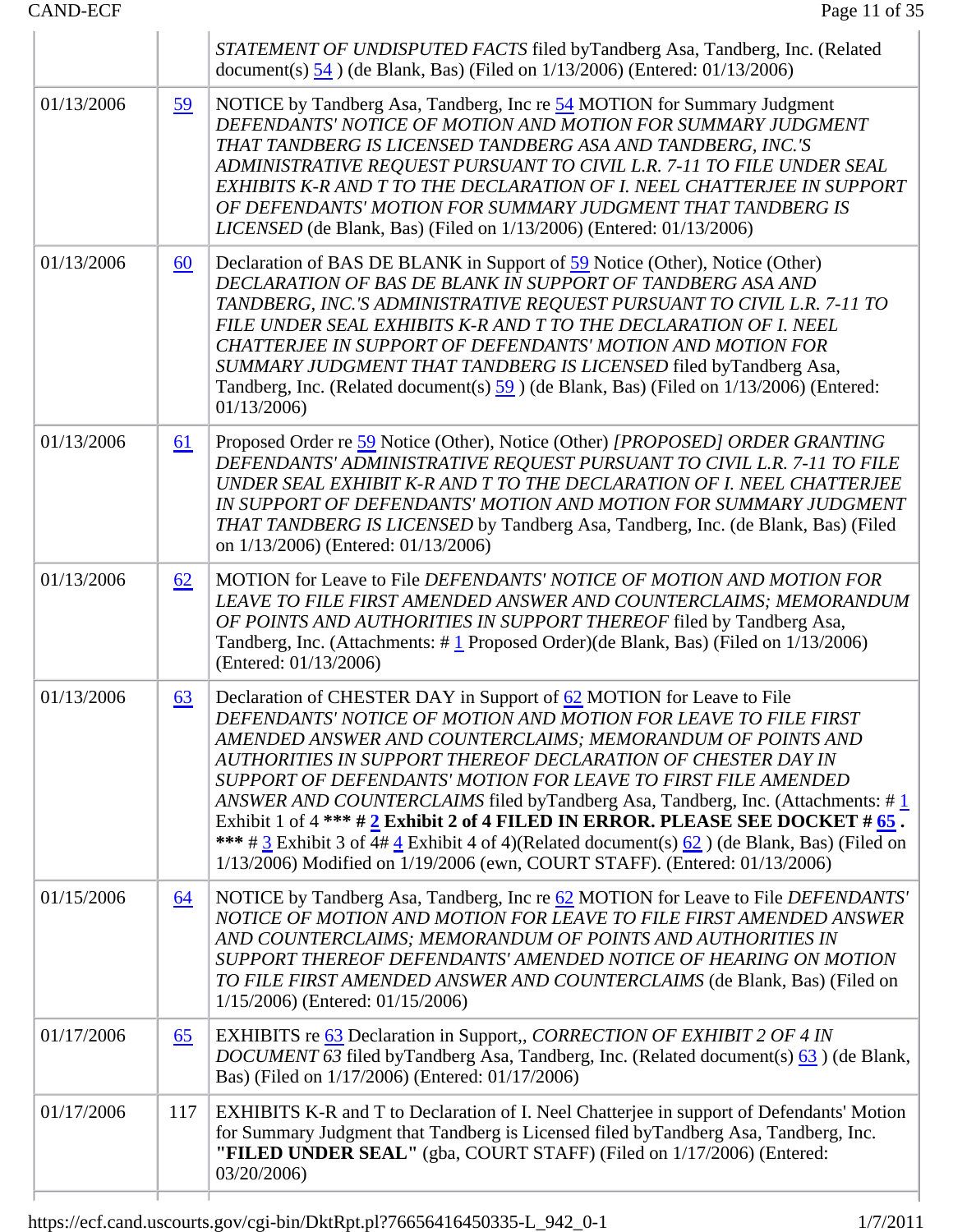| 66              | Second MOTION to Amend/Correct DEFENDANTS' SECOND AMENDED NOTICE OF<br><b>HEARING ON MOTION TO FILE FIRST AMENDED ANSWER AND COUNTERCLAIMS</b><br>filed by Tandberg Asa, Tandberg, Inc. Motion Hearing set for 2/27/2006 02:00 PM in<br>Courtroom 15, 18th Floor, San Francisco. (Bens, Rory) (Filed on 1/18/2006) (Entered:<br>01/18/2006                                                                                                                                                                                                      |
|-----------------|-------------------------------------------------------------------------------------------------------------------------------------------------------------------------------------------------------------------------------------------------------------------------------------------------------------------------------------------------------------------------------------------------------------------------------------------------------------------------------------------------------------------------------------------------|
| <u>67</u>       | ORDER granting defendants' request 61 to seal Exhibits K-R and T of declaration of I Neel<br>Chatterjee; Signed by Judge Marilyn Hall Patel on 1/19/2006. (awb, COURT-STAFF) (Filed<br>on 1/19/2006) (Entered: 01/19/2006)                                                                                                                                                                                                                                                                                                                      |
| 68              | MOTION to Remove Incorrectly Filed Document Inadvertently Attached to Defendants'<br>Motion for Summary Judgment from the Record filed by Tandberg Asa, Tandberg, Inc.<br>(Bens, Rory) (Filed on 1/24/2006) (Entered: 01/24/2006)                                                                                                                                                                                                                                                                                                               |
| <u>69</u>       | Proposed Order re 68 MOTION to Remove Incorrectly Filed Document Inadvertently<br>Attached to Defendants' Motion for Summary Judgment from the Record by Tandberg Asa,<br>Tandberg, Inc. (Bens, Rory) (Filed on 1/24/2006) (Entered: 01/24/2006)                                                                                                                                                                                                                                                                                                |
| $\overline{20}$ | ORDER by Judge Marilyn Hall Patel granting 68 Motion to Remove Incorrectly Filed<br>Document (awb, COURT-STAFF) (Filed on 1/25/2006) (Entered: 01/25/2006)                                                                                                                                                                                                                                                                                                                                                                                      |
| <u>71</u>       | STIPULATION AND ORDER Setting Hearing on Motions 30 MOTION to Amend/Correct<br>34 MOTION to Compel 27 MOTION to Amend/Correct for 2/13/2006 02:00 PM in<br>Courtroom 15, 18th Floor, San Francisco, AND AMENDING THE CASE<br>MANAGEMENT ORDER; Signed by Judge Marilyn Hall Patel on 1/25/2006. (awb,<br>COURT-STAFF) (Filed on 1/26/2006) (Entered: 01/26/2006)                                                                                                                                                                                |
| $\frac{72}{ }$  | Reply to Opposition re 34 MOTION to Compel Production of Source Code Collaboration<br>Properties, Inc.'s Reply in Support of Motion to Compel Production of Source Code and<br>Opposition to Cross-Motion for Protective Order filed byCollaboration Properties, Inc.,<br>Collaboration Properties, Inc (Attachments: #1 Proposed Order Proposed Protective Order)<br>(Frahn, Harrison) (Filed on 1/30/2006) (Entered: 01/30/2006)                                                                                                              |
| <u>73</u>       | MOTION to Strike 48 Memorandum in Opposition Collaboration Properties, Inc.'s<br>Objections to and Motion to Strike the Declaration of Tom-Ivar Johansen Filed in Support<br>of Defendants' Opposition to Plaintiff's Motion to Compel Production of Source Code filed<br>by Collaboration Properties, Inc., Collaboration Properties, Inc Motion Hearing set for<br>2/13/2006 02:00 PM in Courtroom 15, 18th Floor, San Francisco. (Frahn, Harrison) (Filed<br>on 1/30/2006) (Entered: 01/30/2006)                                             |
| <u>74</u>       | Declaration of Hank Brier in Support of 72 Reply to Opposition, Declaration of Hank Brier<br>in Support of Collaboration Properties, Inc.'s Reply in Support of Motion to Compel<br>Production of Source Code and Opposition to Cross-Motion for Protective Order filed<br>byCollaboration Properties, Inc., Collaboration Properties, Inc (Attachments: #1 Exhibit<br>A# 2 Exhibit B# 3 Exhibit C# $\frac{4}{5}$ Exhibit D# 5 Exhibit E)(Related document(s) $\frac{72}{12}$ ) (Frahn,<br>Harrison) (Filed on 1/30/2006) (Entered: 01/30/2006) |
| $\frac{75}{2}$  | CLERK'S NOTICE Continuing Motion Hearing: Motion Hearing reset from 2/13/2006 to<br>2/27/2006 02:00 PM in Courtroom 15, 18th Floor, San Francisco. (awb, COURT-STAFF)<br>(Filed on 1/31/2006) (Entered: 01/31/2006)                                                                                                                                                                                                                                                                                                                             |
| <u>76</u>       | MEMORANDUM in Oppostion to Plaintiff's Motion to Strike Declaration of Tom-Ivar<br>Johansen, Filed In Support of Defendants' Opposition To Plaintiff's Motion To Compel<br>Production of Source Code filed byTandberg Asa, Tandberg, Inc. (Sutton, Theresa) (Filed<br>on 2/3/2006) (Entered: 02/03/2006)                                                                                                                                                                                                                                        |
| <u>77</u>       | Declaration of Tom-Ivar Johansen in Support of 76 Memorandum in Opposition, To<br>Plaintiff's Motion To Strike filed by Tandberg Asa, Tandberg, Inc. (Related document(s) 76)<br>(Sutton, Theresa) (Filed on 2/3/2006) (Entered: 02/03/2006)                                                                                                                                                                                                                                                                                                    |
|                 |                                                                                                                                                                                                                                                                                                                                                                                                                                                                                                                                                 |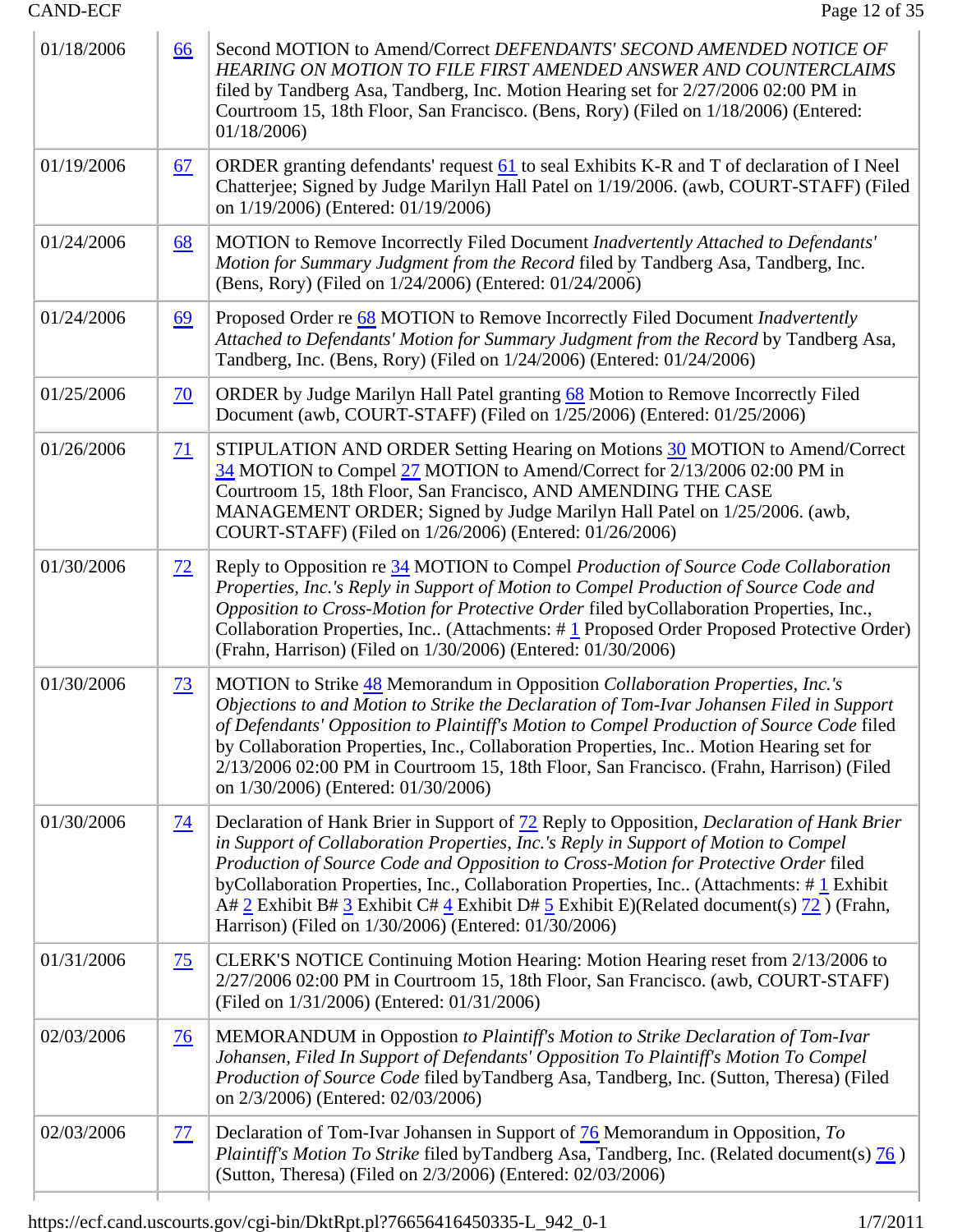| <b>CAND-ECF</b> |           | Page 13 of 35                                                                                                                                                                                                                                                                                                                                                                                                                                                                                                                                                                                                                                                                                                                                                                      |
|-----------------|-----------|------------------------------------------------------------------------------------------------------------------------------------------------------------------------------------------------------------------------------------------------------------------------------------------------------------------------------------------------------------------------------------------------------------------------------------------------------------------------------------------------------------------------------------------------------------------------------------------------------------------------------------------------------------------------------------------------------------------------------------------------------------------------------------|
| 02/03/2006      | <u>78</u> | STIPULATION Joint Stipulation and Request For Order Changing Time and [Proposed]<br>Order by Collaboration Properties, Inc., Collaboration Properties, Inc (Frahn, Harrison)<br>(Filed on 2/3/2006) (Entered: 02/03/2006)                                                                                                                                                                                                                                                                                                                                                                                                                                                                                                                                                          |
| 02/03/2006      | <u>79</u> | CLAIM CONSTRUCTION STATEMENT Joint Claim Construction Statement and<br>Prehearing Statement Pursuant to Patent Local Rule 4-3 filed by Collaboration Properties,<br>Inc., Collaboration Properties, Inc., Collaboration Properties, Inc., Collaboration Properties,<br>Inc (Attachments: #1 Exhibit A Part 1 of $2#2$ Exhibit A Part 2 of $2#3$ Exhibit B Part 1 of<br>2# 4 Exhibit B Part 2 of 2# 5 Exhibit C Part 1 of 2# 6 Exhibit C Part 2 of 2# 7 Exhibit D# 8<br>Exhibit E Part 1 of $2\# 9$ Exhibit E Part 2 of $2\# 10$ Exhibit F)(Pitcock, Jeremy) (Filed on<br>2/3/2006) (Entered: 02/03/2006)                                                                                                                                                                           |
| 02/06/2006      | 80        | Memorandum in Opposition Collaboration Properties, Inc.'s Opposition to Tandberg's<br>Motion for Leave to File First Amended Answer and Counterclaims filed byCollaboration<br>Properties, Inc., Collaboration Properties, Inc (Attachments: $\# \underline{1}$ Proposed Order)(Frahn,<br>Harrison) (Filed on 2/6/2006) (Entered: 02/06/2006)                                                                                                                                                                                                                                                                                                                                                                                                                                      |
| 02/06/2006      | 81        | Declaration of Harrison J. Frahn IV in Support of 80 Memorandum in Opposition,<br>Declaration of Harrison J. Frahn IV in Support of Collaboration Properties, Inc.'s<br>Opposition to Defendants' Motion for Leave to File First Amended Answer and<br>Counterclaims and in Support of CPI's Administrative Request to File Portions of<br>Opposition and Declaration and Exhibits Under Seal filed byCollaboration Properties, Inc.,<br>Collaboration Properties, Inc. (Attachments: # 1 Exhibit A# 2 Exhibit B# 3 Exhibit C# $\frac{4}{5}$<br>Exhibit D# 5 Exhibit E# 6 Exhibit F# 7 Exhibit G# 8 Exhibit H# 9 Exhibit I# $10$ Exhibit J#<br>11 Exhibit K# 12 Exhibit L# 13 Exhibit M)(Related document(s) $80$ ) (Frahn, Harrison)<br>(Filed on 2/6/2006) (Entered: 02/06/2006) |
| 02/06/2006      | 82        | MOTION File Under Seal re 80 Memorandum in Opposition, Collaboration Properties,<br>Inc.'s Administrative Request Pursuant to Civil L.R. 7-11 to File Portions of Opposition and<br>Declaration and Exhibits Under Seal filed by Collaboration Properties, Inc., Collaboration<br>Properties, Inc Motion Hearing set for 3/6/2006 02:00 PM in Courtroom 15, 18th Floor,<br>San Francisco. (Attachments: $\# \underline{1}$ Proposed Order)(Frahn, Harrison) (Filed on 2/6/2006)<br>(Entered: 02/06/2006)                                                                                                                                                                                                                                                                           |
| 02/06/2006      | 83        | STIPULATION re 80 Memorandum in Opposition, Joint Stipulation to File Portions of<br>Documents and Declaration Exhibits Submitted by CPI Under Seal by Collaboration<br>Properties, Inc., Collaboration Properties, Inc (Frahn, Harrison) (Filed on 2/6/2006)<br>(Entered: 02/06/2006)                                                                                                                                                                                                                                                                                                                                                                                                                                                                                             |
| 02/06/2006      | 84        | NOTICE by Collaboration Properties, Inc., Collaboration Properties, Inc. re 80<br>Memorandum in Opposition, Notice of Manual Filing of Lines 3:1-10 and 6:24-25 of<br>Collaboration Properties, Inc.'s Opposition to Tandberg's Motion for Leave to File First<br>Amended Answer and Counterclaims and Lines 3:1-6 And 4:8-9 and Exhibits A through J to<br>the Declaration of Harrison J. Frahn IV in Support of Collaboration Properties, Inc.'s<br>Opposition to Defendants' Motion for Leave to File First Amended Answer and<br>Counterclaims and in Support of CPI's Administrative Request to File Portions of<br>Opposition and Declaration and Exhibits Under Seal (Frahn, Harrison) (Filed on 2/6/2006)<br>(Entered: 02/06/2006)                                         |
| 02/06/2006      | 85        | CERTIFICATE OF SERVICE by Collaboration Properties, Inc., Collaboration Properties,<br>Inc. re 80 Memorandum in Opposition, Certificate of Service (Frahn, Harrison) (Filed on<br>2/6/2006) (Entered: 02/06/2006)                                                                                                                                                                                                                                                                                                                                                                                                                                                                                                                                                                  |
| 02/06/2006      | 118       | Opposition to Defendant's 62 MOTION for Leave to File First Amended Answer and<br>Counterclaims filed byCollaboration Properties, Inc. "FILED UNDER SEAL (Related<br>document(s) $62$ ) (gba, COURT STAFF) (Filed on 2/6/2006) (Entered: 03/20/2006)                                                                                                                                                                                                                                                                                                                                                                                                                                                                                                                               |
| 02/06/2006      | 119       | Declaration of Harrison J. Frahn IV in Support of 118 Memorandum in Opposition filed                                                                                                                                                                                                                                                                                                                                                                                                                                                                                                                                                                                                                                                                                               |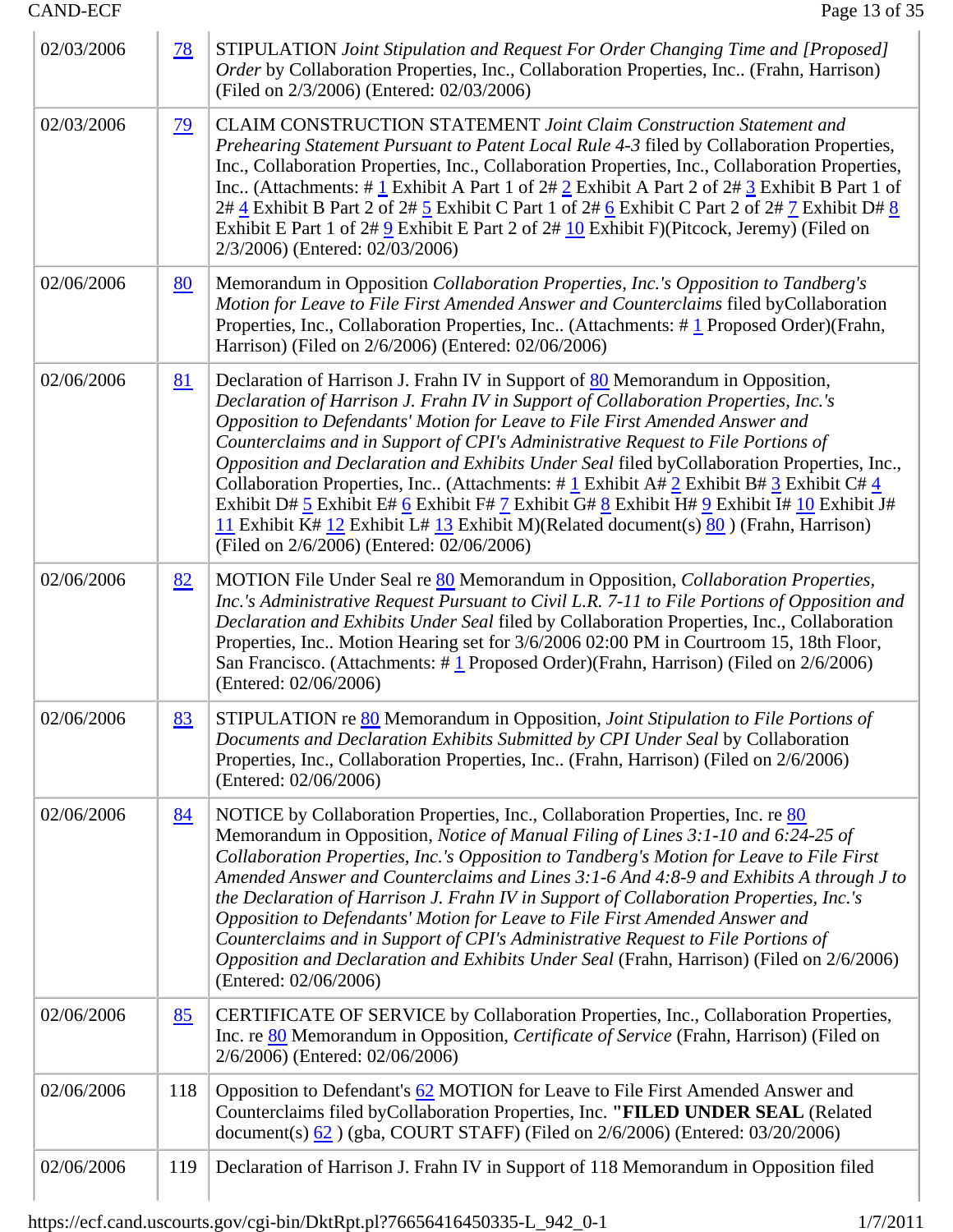|            |           | byCollaboration Properties, Inc. "FILED UNDER SEAL" (Related document(s) 118)<br>(gba, COURT STAFF) (Filed on 2/6/2006) (Entered: 03/20/2006)                                                                                                                                                                                                                                                                                                                                                                       |
|------------|-----------|---------------------------------------------------------------------------------------------------------------------------------------------------------------------------------------------------------------------------------------------------------------------------------------------------------------------------------------------------------------------------------------------------------------------------------------------------------------------------------------------------------------------|
| 02/08/2006 | 86        | ORDER setting Hearings on Motion <b>73 30 66 27</b> and VACATING hearing date on 54<br>MOTION for Summary Judgment Motion Hearing set for 3/6/2006 02:00 PM in Courtroom<br>15, 18th Floor, San Francisco; Signed by Judge Marilyn Hall Patel on 2/8/2006. (awb,<br>COURT-STAFF) (Filed on 2/8/2006) (Entered: 02/08/2006)                                                                                                                                                                                          |
| 02/08/2006 | <u>87</u> | STIPULATION Confidentiality Stipulation and [Proposed] Protective Order by<br>Collaboration Properties, Inc., Collaboration Properties, Inc (Attachments: #1 Attestation)<br>(Frahn, Harrison) (Filed on 2/8/2006) (Entered: 02/08/2006)                                                                                                                                                                                                                                                                            |
| 02/13/2006 | <u>88</u> | STIPULATED PROTECTIVE ORDER; Signed by Judge Marilyn Hall Patel on 2/9/2006.<br>(Attachments: $\# \underline{1}$ Supplement)(awb, COURT-STAFF) (Filed on 2/13/2006) (Entered:<br>02/13/2006                                                                                                                                                                                                                                                                                                                         |
| 02/13/2006 | 89        | Reply Memorandum IN SUPPORT OF THEIR MOTION FOR LEAVE TO FILE FIRST<br>AMENDED ANSWER AND COUNTERCLAIMS filed byTandberg Asa, Tandberg, Inc. (Day,<br>Chester) (Filed on 2/13/2006) (Entered: 02/13/2006)                                                                                                                                                                                                                                                                                                           |
| 02/13/2006 | 90        | Declaration of Chester Day in Support of 89 Reply Memorandum filed by Tandberg Asa,<br>Tandberg, Inc. (Attachments: #1 Exhibit A-1# 2 Exhibit A-2# 3 Exhibit A-3# 4 Exhibit A-<br>$4\#$ 5 Exhibit A-5# 6 Exhibit A-6# 7 Exhibit B)(Related document(s) 89 ) (Day, Chester)<br>(Filed on 2/13/2006) (Entered: 02/13/2006)                                                                                                                                                                                            |
| 02/21/2006 | 91        | STIPULATION Joint Stipulation and [Proposed] Order Amending the Amended Case<br>Management Order by Collaboration Properties, Inc., Collaboration Properties, Inc (Frahn,<br>Harrison) (Filed on 2/21/2006) (Entered: 02/21/2006)                                                                                                                                                                                                                                                                                   |
| 02/24/2006 | 92        | STIPULATION AND ORDER amending case management order; Signed by Judge Marilyn<br>Hall Patel on 2/22/2006. (awb, COURT-STAFF) (Filed on 2/24/2006) (Entered: 02/24/2006)                                                                                                                                                                                                                                                                                                                                             |
| 02/24/2006 | 93        | MOTION for Summary Judgment THAT CPI HAS WAIVED ITS RIGHT TO BRING<br>CLAIMS OF PATENT INFRINGEMENT AGAINST TANDBERG AND THAT TANDBERG<br>IS LICENSED filed by Tandberg Asa, Tandberg, Inc. (Bens, Rory) (Filed on 2/24/2006)<br>(Entered: 02/24/2006)                                                                                                                                                                                                                                                              |
| 02/24/2006 | 94        | Declaration of Rory G. Bens in Support of 93 MOTION for Summary Judgment THAT CPI<br>HAS WAIVED ITS RIGHT TO BRING CLAIMS OF PATENT INFRINGEMENT AGAINST<br>TANDBERG AND THAT TANDBERG IS LICENSED filed by Tandberg Asa, Tandberg, Inc.<br>(Attachments: # $\underline{1}$ Exhibit A# $\underline{2}$ Exhibit B# $\underline{3}$ Exhibit C# $\underline{4}$ Exhibit E# $\underline{5}$ Exhibit F# $\underline{6}$ Exhibit<br>G)(Related document(s) $93$ ) (Bens, Rory) (Filed on 2/24/2006) (Entered: 02/24/2006) |
| 02/24/2006 | 95        | Proposed Order re <b>93</b> MOTION for Summary Judgment THAT CPI HAS WAIVED ITS<br>RIGHT TO BRING CLAIMS OF PATENT INFRINGEMENT AGAINST TANDBERG AND<br>THAT TANDBERG IS LICENSED by Tandberg Asa, Tandberg, Inc. (Bens, Rory) (Filed on<br>2/24/2006) (Entered: 02/24/2006)                                                                                                                                                                                                                                        |
| 02/24/2006 | 96        | MOTION TO FILE UNDER SEAL EXHIBITS D, H, I TO THE DECLARATION OF RORY<br>G. BENS IN SUPPORT OF DEFENDANTS' MOTION FOR SUMMARY JUDGMENT THAT<br>CPI HAS WAIVED ITS RIGHT TO BRING CLAIMS OF PATENT INFRINGEMENT<br>AGAINST TANDBERG AND THAT TANDBERG IS LICENSED filed by Tandberg Asa,<br>Tandberg, Inc. (Bens, Rory) (Filed on 2/24/2006) (Entered: 02/24/2006)                                                                                                                                                   |
| 02/24/2006 | 97        | Declaration of Rory G. Bens in Support of <b>96</b> MOTION TO FILE UNDER SEAL EXHIBITS<br>D, H, I TO THE DECLARATION OF RORY G. BENS IN SUPPORT OF DEFENDANTS'<br>MOTION FOR SUMMARY JUDGMENT THAT CPI HAS WAIVED ITS RIGHT TO BRING<br>CLAIMS OF PATENT INFRINGEMENT AGAINST TANDBERG AND THAT TANDBERG<br>IS LICE filed by Tandberg Asa, Tandberg, Inc. (Related document(s) $\frac{96}{6}$ ) (Bens, Rory) (Filed                                                                                                 |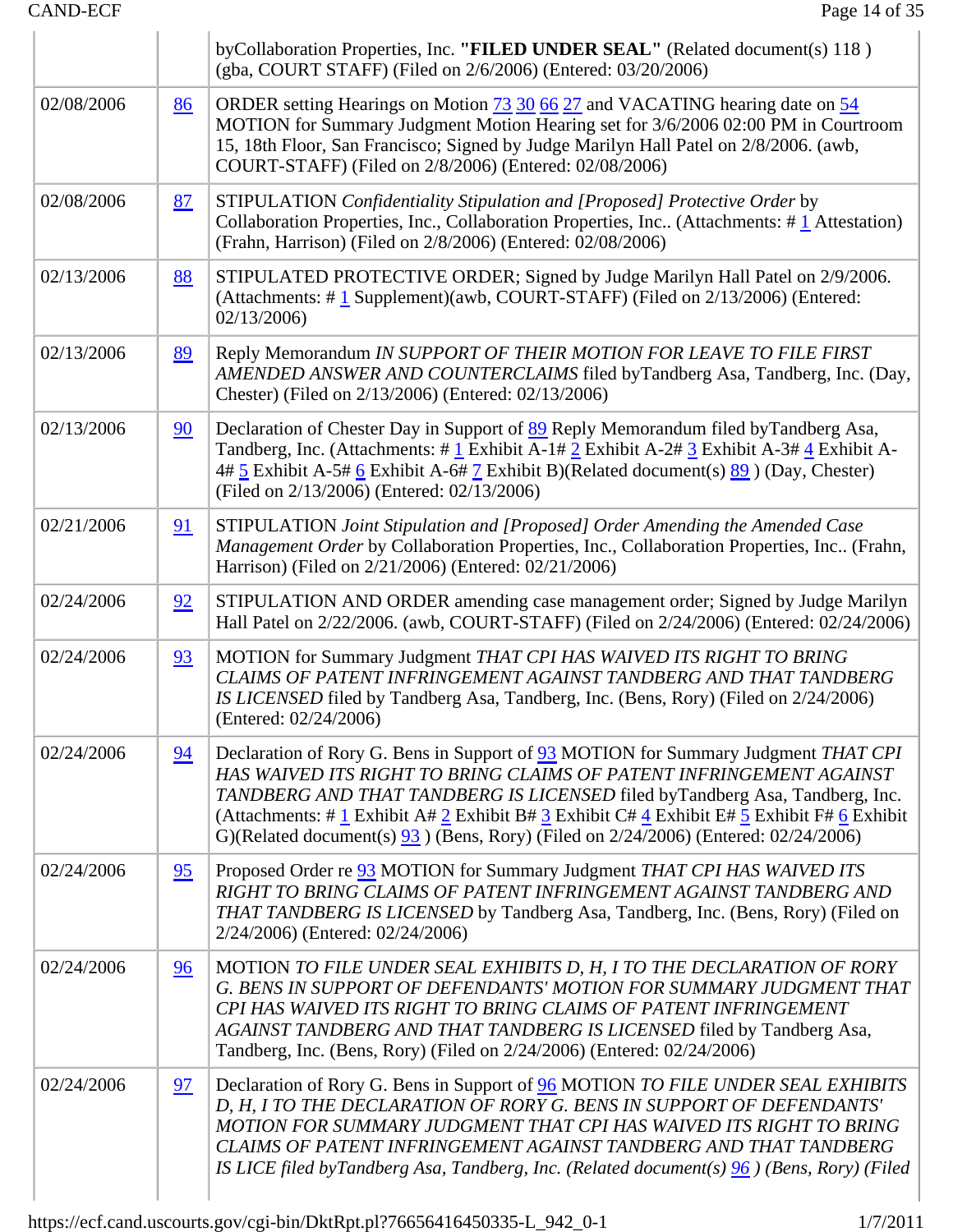| <b>CAND-ECF</b> |                   | Page 15 of 35                                                                                                                                                                                                                                                                                                                                                                                                                                                                        |
|-----------------|-------------------|--------------------------------------------------------------------------------------------------------------------------------------------------------------------------------------------------------------------------------------------------------------------------------------------------------------------------------------------------------------------------------------------------------------------------------------------------------------------------------------|
|                 |                   | on 2/24/2006) (Entered: 02/24/2006)                                                                                                                                                                                                                                                                                                                                                                                                                                                  |
| 02/24/2006      | 98                | Proposed Order re 96 MOTION TO FILE UNDER SEAL EXHIBITS D, H, I TO THE<br>DECLARATION OF RORY G. BENS IN SUPPORT OF DEFENDANTS' MOTION FOR<br>SUMMARY JUDGMENT THAT CPI HAS WAIVED ITS RIGHT TO BRING CLAIMS OF<br>PATENT INFRINGEMENT AGAINST TANDBERG AND THAT TANDBERG IS LICE by<br>Tandberg Asa, Tandberg, Inc. (Bens, Rory) (Filed on 2/24/2006) (Entered: 02/24/2006)                                                                                                         |
| 02/24/2006      | 99                | CERTIFICATE OF SERVICE by Tandberg Asa, Tandberg, Inc (Bens, Rory) (Filed on<br>2/24/2006) (Entered: 02/24/2006)                                                                                                                                                                                                                                                                                                                                                                     |
| 02/27/2006      | <b>100</b>        | <b>JOINT CASE MANAGEMENT STATEMENT Supplemental Case Management Statement</b><br>filed by Collaboration Properties, Inc., Collaboration Properties, Inc (Frahn, Harrison)<br>(Filed on 2/27/2006) (Entered: 02/27/2006)                                                                                                                                                                                                                                                              |
| 02/27/2006      | 120               | MOTION for Summary Judgment that CPI has Waived its Right to Bring Claims of Patent<br>Infringement Against Tandberg and that Tandberg is Licensed filed by Tandberg Asa,<br>Tandberg, Inc. "FILED UNDER SEAL" (gba, COURT STAFF) (Filed on 2/27/2006)<br>(Entered: 03/20/2006)                                                                                                                                                                                                      |
| 02/27/2006      | 121               | EXHIBITS D, H, and I to the Declaration of Rory G. Bens in support of Defendants' Motion<br>for Summary Judgment that CPI has Waived its Right to Bring Claims of Patent<br>Infringement against Tandberg and that Tandberg is Licensed filed byTandberg Asa,<br>Tandberg, Inc. "FILED UNDER SEAL" (gba, COURT STAFF) (Filed on 2/27/2006)<br>(Entered: 03/20/2006)                                                                                                                  |
| 02/28/2006      | <u>101</u>        | ORDER by Judge Marilyn Hall Patel granting 96 defendants' Motion to seal exhibits D, H,<br>and I to declaration of Rory G Bens (awb, COURT-STAFF) (Filed on 2/28/2006) (Entered:<br>02/28/2006                                                                                                                                                                                                                                                                                       |
| 03/02/2006      | <u>102</u>        | NOTICE of Change of Address by Harrison J. Frahn, IV (Frahn, Harrison) (Filed on<br>3/2/2006) (Entered: 03/02/2006)                                                                                                                                                                                                                                                                                                                                                                  |
| 03/07/2006      | 103               | Minute Entry: Motion Hearing held on 3/6/2006 before Judge Marilyn Hall Patel (Date<br>Filed: 3/7/2006) re 42 MOTION to Amend/Correct 62 MOTION for Leave to File 30<br>MOTION to Amend/Correct 66 Second MOTION to Amend/Correct 34 MOTION to<br>Compel Production of Source Code; Status Conference set for 3/20/2006 03:00 PM in<br>Courtroom 15, 18th Floor, San Francisco. (Court Reporter Joan Columbini.) (awb, COURT-<br>STAFF) (Date Filed: 3/7/2006) (Entered: 03/07/2006) |
| 03/07/2006      | <u>104</u>        | Proposed Order Proposed Order Granting in Part Collaboration Properties, Inc.'s Motion to<br>Compel Production of Source Code, Denying Tandberg, Inc. and Tandberg ASA's Cross-<br>Motion for Protective Order and Amending the February 13, 2006 Confidentiality<br>Stipulation and Protective Order by Collaboration Properties, Inc., Collaboration Properties,<br>Inc (Frahn, Harrison) (Filed on 3/7/2006) (Entered: 03/07/2006)                                                |
| 03/07/2006      | $\underline{105}$ | MOTION MISCELLANEOUS ADMINISTRATIVE REQUEST TO STRIKE PLAINTIFF'S<br>[PROPOSED] ORDER filed by Tandberg, Inc. (Attachments: $\# \underline{1}$ Proposed Order)(de<br>Blank, Bas) (Filed on 3/7/2006) (Entered: 03/07/2006)                                                                                                                                                                                                                                                           |
| 03/07/2006      | <u>106</u>        | Declaration of BAS DE BLANK in Support of 105 MOTION MISCELLANEOUS<br>ADMINISTRATIVE REQUEST TO STRIKE PLAINTIFF'S [PROPOSED] ORDER filed<br>byTandberg, Inc. (Related document(s) $105$ ) (de Blank, Bas) (Filed on $3/7/2006$ ) (Entered:<br>03/07/2006)                                                                                                                                                                                                                           |
| 03/09/2006      | <u>107</u>        | Memorandum in Opposition Collaboration Properties, Inc.'s Opposition to Defendants'<br>Miscellaneous Administrative Request To Strike [Proposed] Order Granting in Part<br>Collaboration Properties, Inc.'s Motion to Compel Production of Source Code, Denying<br>Tandberg, Inc. and Tandberg ASA's Cross-Motion for Protective Order and Amending the                                                                                                                              |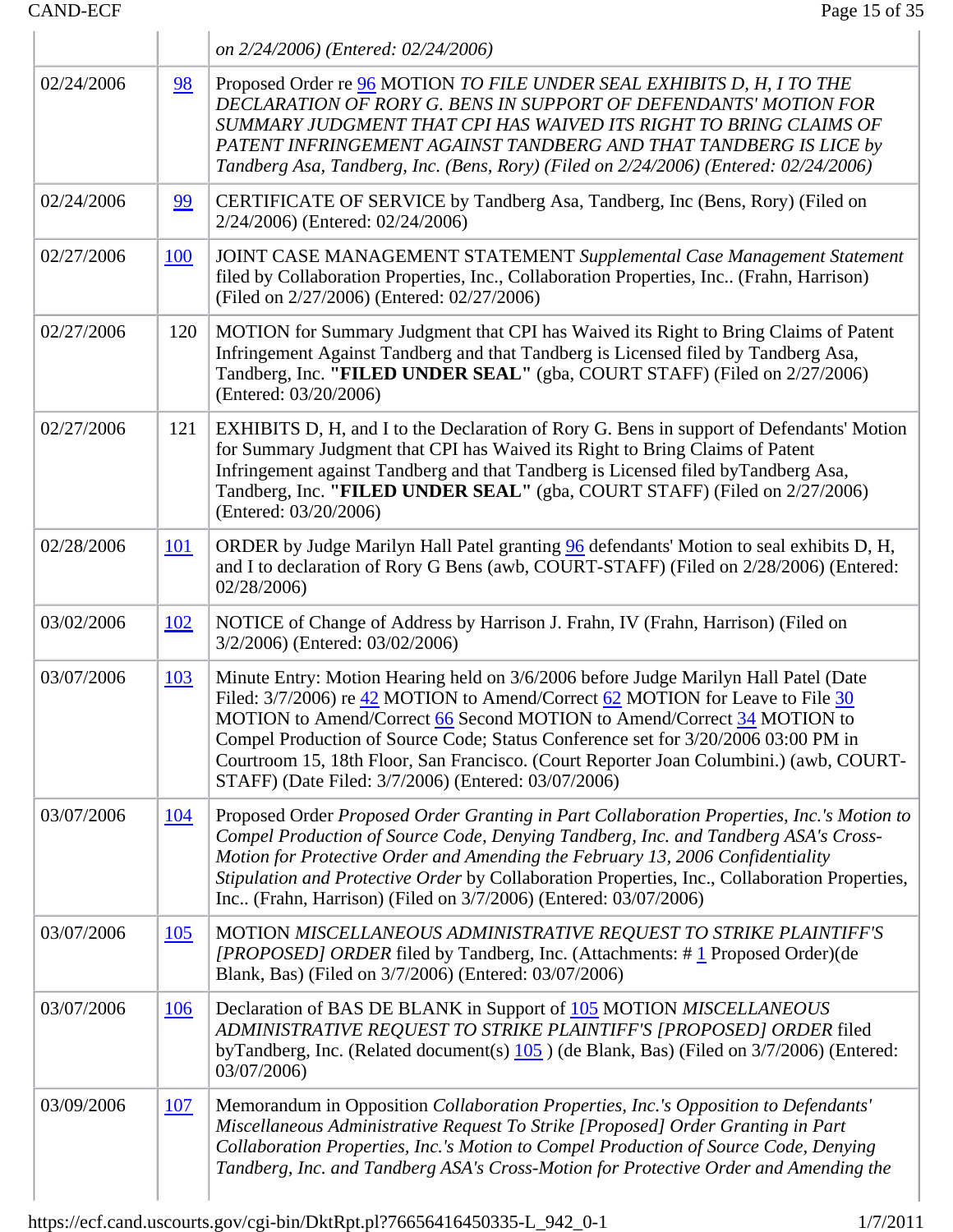|            |            | February 13, 2006 Confidentiality Stipulation and Protective Order filed byCollaboration<br>Properties, Inc., Collaboration Properties, Inc (Attachments: #1 Proposed Order) (Frahn,<br>Harrison) (Filed on 3/9/2006) (Entered: 03/09/2006)                                                                                                                                                                                                                                                                                                                                                                                                                                                                                                                                                             |
|------------|------------|---------------------------------------------------------------------------------------------------------------------------------------------------------------------------------------------------------------------------------------------------------------------------------------------------------------------------------------------------------------------------------------------------------------------------------------------------------------------------------------------------------------------------------------------------------------------------------------------------------------------------------------------------------------------------------------------------------------------------------------------------------------------------------------------------------|
| 03/09/2006 | <u>108</u> | Declaration of Harrison J. Frahn IV in Support of 107 Memorandum in Opposition,<br>Declaration of Harrison J. Frahn IV in Support of Collaboration Properties, Inc.'s<br>Opposition To Defendants' Miscellaneous Administrative Request to Strike [Proposed]<br>Order Granting in Part Collaboration Properties, Inc.'s Motion to Compel Production of<br>Source Code, Denying Tandberg, Inc. and Tandberg ASA's Cross-Motion for Protective<br>Order and Amending the February 13, 2006 Confidentiality Stipulation and Protective<br>Order filed byCollaboration Properties, Inc., Collaboration Properties, Inc (Attachments: #<br>$\frac{1}{2}$ Exhibit A)(Related document(s) $\frac{107}{2}$ ) (Frahn, Harrison) (Filed on 3/9/2006) (Entered:<br>03/09/2006)                                     |
| 03/13/2006 | <u>109</u> | Brief Tandberg's Supplemental Brief in Support of Its Motion for Leave to Amend Answers<br>and Counterclaims filed byTandberg, Inc, Tandberg Asa, Tandberg, Inc. (Sutton, Theresa)<br>(Filed on 3/13/2006) (Entered: 03/13/2006)                                                                                                                                                                                                                                                                                                                                                                                                                                                                                                                                                                        |
| 03/13/2006 | <u>110</u> | Declaration of Tom-Ivar Johansen <i>submitted at the Request of the Court</i> filed byTandberg<br>Asa, Tandberg, Inc. (Attachments: #1 Exhibit A# 2 Exhibit B# $\frac{3}{5}$ Exhibit C# $\frac{4}{5}$ Exhibit D# $\frac{5}{5}$<br>Exhibit E)(Bens, Rory) (Filed on 3/13/2006) (Entered: 03/13/2006)                                                                                                                                                                                                                                                                                                                                                                                                                                                                                                     |
| 03/13/2006 | <u>111</u> | JOINT CASE MANAGEMENT STATEMENT Supplemental Case Management Statement<br>filed by Collaboration Properties, Inc., Collaboration Properties, Inc (Frahn, Harrison)<br>(Filed on 3/13/2006) (Entered: 03/13/2006)                                                                                                                                                                                                                                                                                                                                                                                                                                                                                                                                                                                        |
| 03/17/2006 | <u>112</u> | Reply Memorandum Collaboration Properties, Inc.'s Reply to Tandberg's Supplemental<br>Brief in Support of its Motion for Leave to Amend Answer and Counterclaims filed<br>byCollaboration Properties, Inc., Collaboration Properties, Inc (Frahn, Harrison) (Filed on<br>3/17/2006) (Entered: 03/17/2006)                                                                                                                                                                                                                                                                                                                                                                                                                                                                                               |
| 03/17/2006 | <u>113</u> | MOTION to Seal Collaboration Properties, Inc.'s Administrative Request Pursuant to Civil<br>L.R. 7-11 to File Under Seal filed by Collaboration Properties, Inc., Collaboration<br>Properties, Inc (Attachments: $\# \underline{1}$ Proposed Order)(Frahn, Harrison) (Filed on 3/17/2006)<br>(Entered: 03/17/2006)                                                                                                                                                                                                                                                                                                                                                                                                                                                                                      |
| 03/17/2006 | <u>114</u> | Declaration of Harrison J. Frahn IV in Support of 112 Reply Memorandum,, 113 MOTION<br>to Seal Collaboration Properties, Inc.'s Administrative Request Pursuant to Civil L.R. 7-11<br>to File Under Seal Declaration of Harrison J. Frahn IV in Support of Collaboration<br>Properties, Inc.'s Reply to Tandberg's Supplemental Brief and in Support of CPI's<br>Administrative Request to File Portions of Opposition and Declaration and Exhibits Under<br>Seal filed byCollaboration Properties, Inc., Collaboration Properties, Inc (Attachments: #1<br>Exhibit A# 2 Exhibit B - Part 1# 3 Exhibit B - Part 2# $\frac{4}{5}$ Exhibit C# $\frac{5}{5}$ Exhibit D# $\frac{6}{5}$ Exhibit<br>E)(Related document(s) $112$ , $113$ ) (Frahn, Harrison) (Filed on $3/17/2006$ ) (Entered:<br>03/17/2006) |
| 03/17/2006 | <u>115</u> | STIPULATION Joint Stipulation to File Portions of Document and Declaration Exhibits<br>Submitted by CPI Under Seal by Collaboration Properties, Inc., Collaboration Properties,<br>Inc (Frahn, Harrison) (Filed on 3/17/2006) (Entered: 03/17/2006)                                                                                                                                                                                                                                                                                                                                                                                                                                                                                                                                                     |
| 03/17/2006 | <u>116</u> | CERTIFICATE OF SERVICE by Collaboration Properties, Inc., Collaboration Properties,<br>Inc. (Frahn, Harrison) (Filed on 3/17/2006) (Entered: 03/17/2006)                                                                                                                                                                                                                                                                                                                                                                                                                                                                                                                                                                                                                                                |
| 03/21/2006 | <u>122</u> | Minute Entry: Status Conference before the honorable Marilyn Hall Patel (Date Filed:<br>3/21/2006). (Court Reporter Sahar McVicker.) (awb, COURT-STAFF) (Date Filed:<br>3/21/2006) (Entered: 03/21/2006)                                                                                                                                                                                                                                                                                                                                                                                                                                                                                                                                                                                                |
| 03/28/2006 | 123        | Minute Entry: Telephonic Discovery Hearing held on 2/28/2006 before Judge Marilyn Hall<br>Patel (Date Filed: 3/28/2006); CASE REFERRED to Magistrate Judge Edward Infante for                                                                                                                                                                                                                                                                                                                                                                                                                                                                                                                                                                                                                           |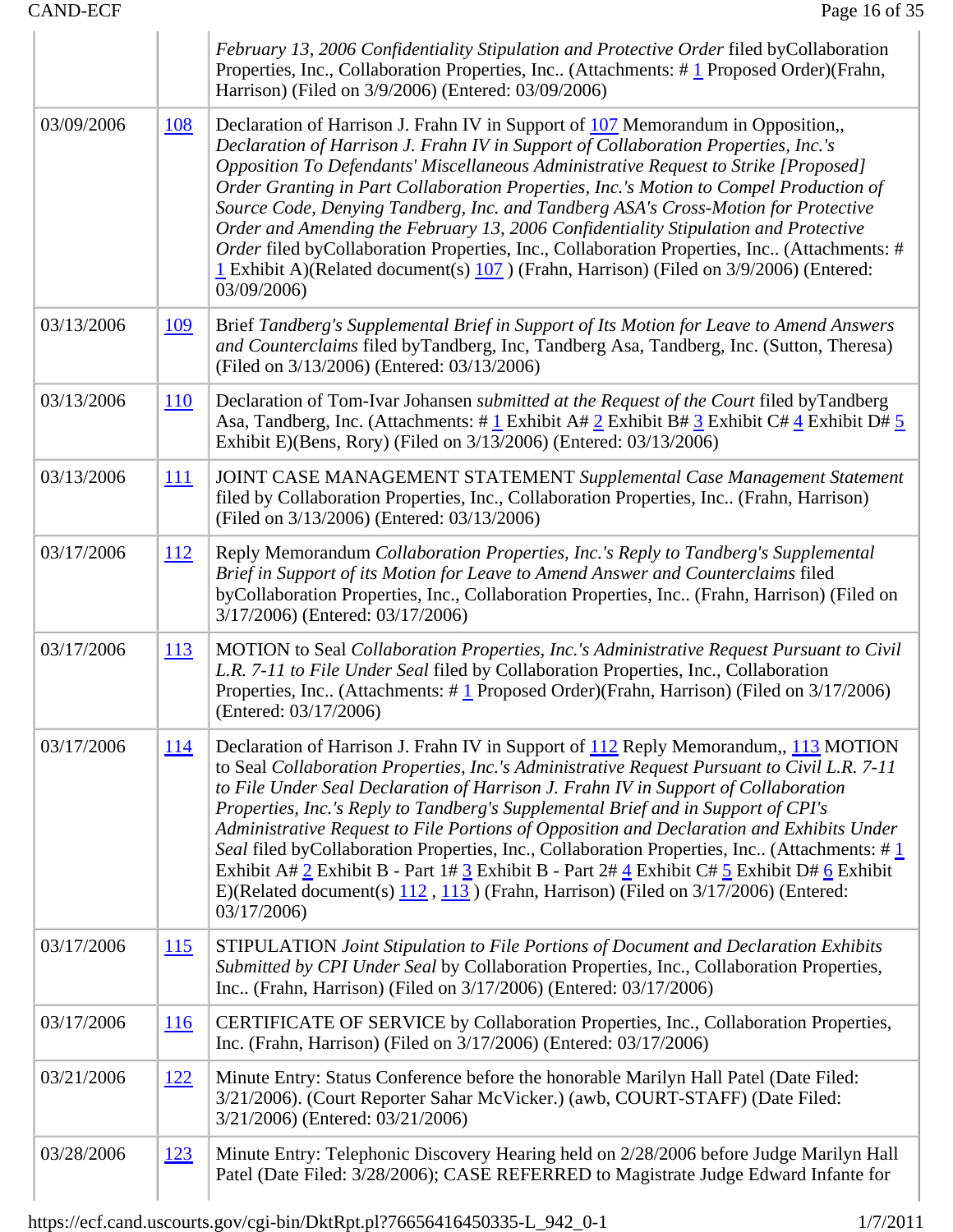|            |             | Settlement Conference. (Court Reporter Sylvia Russo.) (awb, COURT-STAFF) (Date Filed:<br>3/28/2006) (Entered: 03/28/2006)                                                                                                                                                                                                                                                                                                                                                                                 |
|------------|-------------|-----------------------------------------------------------------------------------------------------------------------------------------------------------------------------------------------------------------------------------------------------------------------------------------------------------------------------------------------------------------------------------------------------------------------------------------------------------------------------------------------------------|
| 03/29/2006 | 124         | MEMORANDUM AND ORDER by Judge Marilyn Hall Patel granting 30 Motion to<br>Amend/Correct; granting 34 Motion to Compel, granting in part and denying in part 62<br>Motion for Leave to File, granting in part and denying in part 66 Motion to Amend/Correct<br>granting 27 Motion to Amend/Correct; (awb, COURT-STAFF) (Filed on 3/29/2006)<br>(Entered: 03/29/2006)                                                                                                                                      |
| 03/29/2006 | <u> 125</u> | MEMORANDUM AND ORDER re proposed Protective Order; Signed by Judge Marilyn<br>Hall Patel on 3/28/2006. (awb, COURT-STAFF) (Filed on 3/29/2006) (Entered: 03/29/2006)                                                                                                                                                                                                                                                                                                                                      |
| 04/05/2006 | 126         | Proposed Order Proposed Order Granting in Part Collaboration Properties, Inc.'s Motion to<br>Compel Production of Source Code, Denying Tandberg, Inc. and Tandberg ASA's Cross-<br>Motion for Protective Order and Amending the February 13, 2006 Confidentiality<br>Stipulation and Protective Order by Collaboration Properties, Inc., Collaboration Properties,<br>Inc (Frahn, Harrison) (Filed on 4/5/2006) (Entered: 04/05/2006)                                                                     |
| 04/06/2006 | 129         | TRANSCRIPT of Proceedings held on 3/6/06 before Judge Marilyn H. Patel. Court<br>Reporter: Joan Marie Columbini. (gba, COURT STAFF) (Filed on 4/6/2006) (Entered:<br>04/13/2006                                                                                                                                                                                                                                                                                                                           |
| 04/07/2006 | 130         | TRANSCRIPT of Proceedings held on 3/28/06 before Judge Marilyn H. Patel. Court<br>Reporter: Sylvia Russo. (gba, COURT STAFF) (Filed on 4/7/2006) (Entered: 04/13/2006)                                                                                                                                                                                                                                                                                                                                    |
| 04/11/2006 | 127         | CLAIM CONSTRUCTION STATEMENT JOINT SUPPLEMENTAL CLAIM<br>CONSTRUCTION STATEMENT AND PREHEARING STATEMENT PURSUANT TO<br>PATENT LOCAL RULE 4-3 filed by Tandberg Asa, Tandberg Asa. (Attachments: #1)<br>Exhibit A 1 of $2\# 2$ Exhibit A - 2 of $2\# 3$ Exhibit B - 1 of $2\# 4$ Exhibit B - 2 of $2\# 5$ Exhibit<br>C - 1 of $2\#$ 6 Exhibit C - 2 of $2\#$ 7 Exhibit D# 8 Exhibit E - 1 of $2\#$ 9 Exhibit E - 2 of $2\#$ 10<br>Exhibit F)(de Blank, Bas) (Filed on 4/11/2006) (Entered: 04/11/2006)    |
| 04/12/2006 | <u>128</u>  | STIPULATION Joint Stipulation and Proposed Order Enlarging Page Limits by<br>Collaboration Properties, Inc., Collaboration Properties, Inc (Frahn, Harrison) (Filed on<br>4/12/2006) (Entered: 04/12/2006)                                                                                                                                                                                                                                                                                                |
| 04/12/2006 | 131         | MOTION for Admission of Attorney Melissa A. Ganz Pro Hac Vice (Fee \$210.00, Receipt<br>Number 3384351) filed by Collaboration Properties, Inc. (gba, COURT STAFF) (Filed on<br>4/12/2006) (Entered: 04/13/2006)                                                                                                                                                                                                                                                                                          |
| 04/12/2006 |             | Received Order re 131 MOTION for leave to appear in Pro Hac Vice by Collaboration<br>Properties, Inc. (gba, COURT STAFF) (Filed on 4/12/2006) (Entered: 04/13/2006)                                                                                                                                                                                                                                                                                                                                       |
| 04/13/2006 | <u>132</u>  | ORDER by Judge Marilyn Hall Patel granting 131 plaintiff's Motion for attorney Melissa A.<br>Ganz to appear Pro Hac Vice (awb, COURT-STAFF) (Filed on 4/13/2006) (Entered:<br>04/13/2006                                                                                                                                                                                                                                                                                                                  |
| 04/13/2006 | <u>133</u>  | STIPULATION AND ORDER enlarging page limits; Signed by Judge Marilyn Hall Patel<br>on 4/13/2006. (awb, COURT-STAFF) (Filed on 4/13/2006) (Entered: 04/13/2006)                                                                                                                                                                                                                                                                                                                                            |
| 04/14/2006 | <u>134</u>  | Brief CPI's Opening Brief and Supporting Evidence for Claims Construction filed<br>byCollaboration Properties, Inc., Collaboration Properties, Inc (Attachments: #1 Proposed<br>Order)(Newcombe, George) (Filed on 4/14/2006) (Entered: 04/14/2006)                                                                                                                                                                                                                                                       |
| 04/14/2006 | <u>135</u>  | Declaration of Harrison J. Frahn IV Declaration of Harrison J. Frahn IV in Support of CPI's<br>Opening Brief and Supporting Evidence for Claim Construction filed byCollaboration<br>Properties, Inc., Collaboration Properties, Inc (Attachments: #1 Exhibit Exhibit 1 - Part 1#<br>2 Exhibit Exhibit 1 Part 2# 3 Exhibit Exhibit 2 Part 1# 4 Exhibit Exhibit 2 Part 2# 5 Exhibit<br>Exhibit 3 Part $1\#$ 6 Exhibit Exhibit 3 Part 2)(Newcombe, George) (Filed on $4/14/2006$ )<br>(Entered: 04/14/2006) |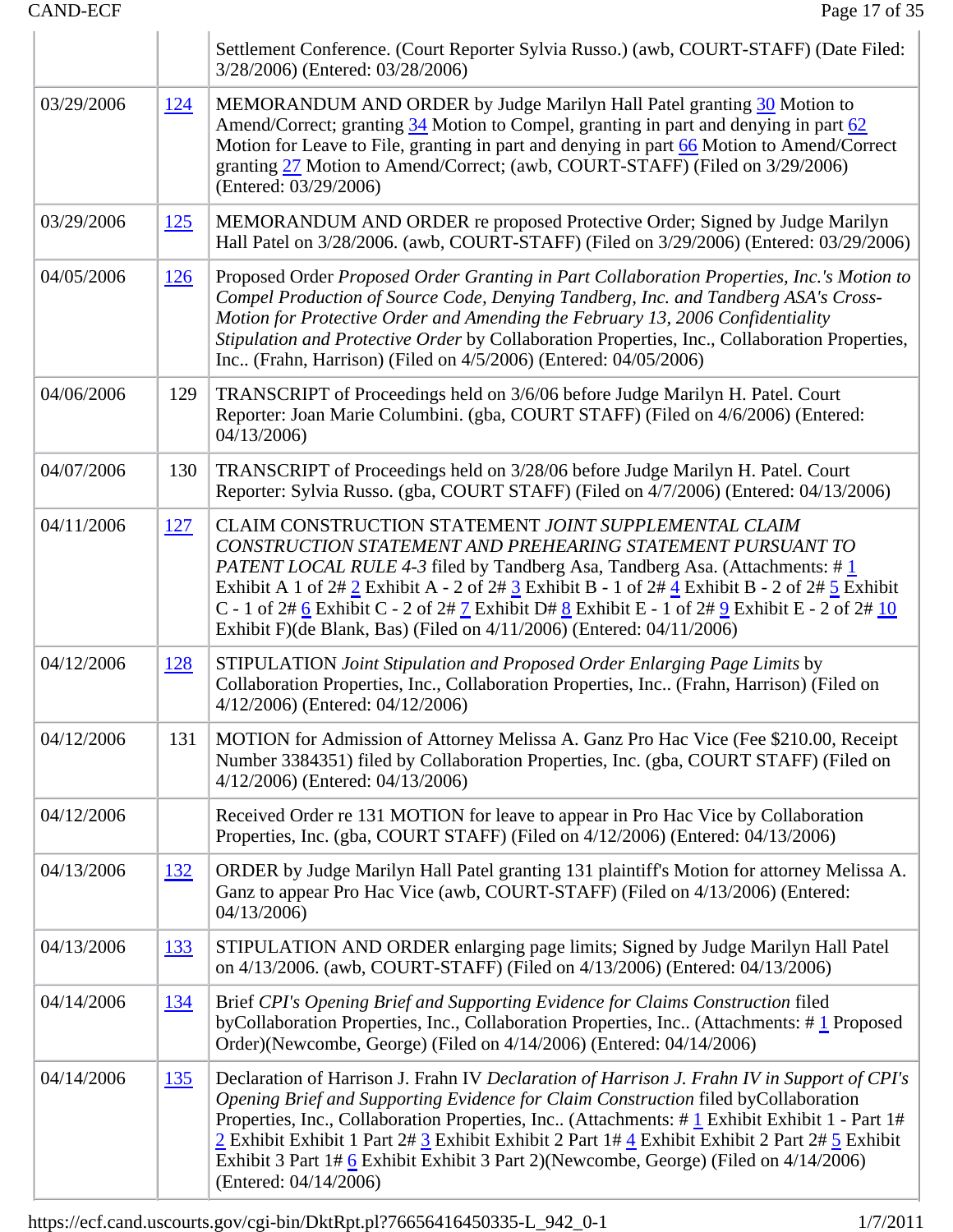| 04/14/2006 | <u>136</u> | EXHIBITS re 135 Declaration in Support, filed by Collaboration Properties, Inc.,<br>Collaboration Properties, Inc. (Attachments: #1 Exhibit Exhibit 4 Part $2 \# 2$ Exhibit Exhibit<br>4 Part 3# 3 Exhibit Exhibit 4 Part 4# 4 Exhibit Exhibit 4 Part 5# 5 Exhibit Exhibit 5# 6<br>Exhibit Exhibit 6 Parts 1 and 2)(Related document(s) $\frac{135}{135}$ ) (Newcombe, George) (Filed on<br>4/14/2006) (Entered: 04/14/2006) |
|------------|------------|------------------------------------------------------------------------------------------------------------------------------------------------------------------------------------------------------------------------------------------------------------------------------------------------------------------------------------------------------------------------------------------------------------------------------|
| 04/14/2006 | <u>137</u> | EXHIBITS re 135 Declaration in Support, filed by Collaboration Properties, Inc.,<br>Collaboration Properties, Inc. (Attachments: #1 Exhibit Exhibit 7 Part 2#2 Exhibit Exhibit<br>8# 3 Exhibit Exhibit 9# 4 Exhibit Exhibit 10)(Related document(s) 135 ) (Newcombe,<br>George) (Filed on 4/14/2006) (Entered: 04/14/2006)                                                                                                   |
| 04/17/2006 | <u>138</u> | MOTION for Summary Judgment of Invalidity of U.S. Patent Nos. 5,867,654; 6,212,547;<br>and 5,896,500 Because of Indefiniteness Pursuant to 35 U.S.C Section 112 filed by<br>Tandberg Asa, Tandberg, Inc. Motion Hearing set for 6/5/2006 02:00 PM. (Attachments: #1<br>Exhibit A# $2$ Exhibit B# $3$ Proposed Order)(Chatterjee, I.) (Filed on 4/17/2006) (Entered:<br>04/17/2006                                            |
| 04/17/2006 | <u>139</u> | Declaration of Chester Day in Support of 138 MOTION for Summary Judgment of<br>Invalidity of U.S. Patent Nos. 5,867,654; 6,212,547; and 5,896,500 Because of<br>Indefiniteness Pursuant to 35 U.S.C Section 112 filed byTandberg Asa, Tandberg, Inc.<br>(Related document(s) $138$ ) (Chatterjee, I.) (Filed on 4/17/2006) (Entered: 04/17/2006)                                                                             |
| 04/17/2006 | <u>140</u> | EXHIBITS re 139 Declaration in Support, <i>EXHIBIT 1 (Part 1 of 2)</i> filed byTandberg Asa,<br>Tandberg, Inc. (Related document(s) 139 ) (Chatterjee, I.) (Filed on 4/17/2006) (Entered:<br>04/17/2006                                                                                                                                                                                                                      |
| 04/17/2006 | <u>141</u> | EXHIBITS re 139 Declaration in Support, <i>EXHIBIT 1 (Part 2 of 2)</i> filed byTandberg Asa,<br>Tandberg, Inc. (Related document(s) 139 ) (Chatterjee, I.) (Filed on 4/17/2006) (Entered:<br>04/17/2006                                                                                                                                                                                                                      |
| 04/17/2006 | <u>142</u> | EXHIBITS re 139 Declaration in Support, <i>EXHIBIT 2 (Part 1 of 2)</i> filed byTandberg Asa,<br>Tandberg, Inc. (Related document(s) 139 ) (Chatterjee, I.) (Filed on 4/17/2006) (Entered:<br>04/17/2006                                                                                                                                                                                                                      |
| 04/17/2006 | <u>143</u> | EXHIBITS re 139 Declaration in Support, <i>EXHIBIT 2 (Part 2 of 2)</i> filed byTandberg Asa,<br>Tandberg, Inc. (Related document(s) 139 ) (Chatterjee, I.) (Filed on 4/17/2006) (Entered:<br>04/17/2006                                                                                                                                                                                                                      |
| 04/17/2006 | <u>144</u> | EXHIBITS re 139 Declaration in Support, <i>EXHIBIT 3 (Part 1 of 2)</i> filed byTandberg Asa,<br>Tandberg, Inc. (Related document(s) 139 ) (Chatterjee, I.) (Filed on 4/17/2006) (Entered:<br>04/17/2006                                                                                                                                                                                                                      |
| 04/17/2006 | <u>145</u> | EXHIBITS re 139 Declaration in Support, EXHIBIT 3 (Part 2 of 2) filed by Tandberg Asa,<br>Tandberg, Inc. (Related document(s) 139 ) (Chatterjee, I.) (Filed on 4/17/2006) (Entered:<br>04/17/2006                                                                                                                                                                                                                            |
| 04/17/2006 | <u>146</u> | EXHIBITS re 139 Declaration in Support, <i>EXHIBIT 4</i> filed byTandberg Asa, Tandberg, Inc.<br>(Attachments: # $\frac{1}{2}$ Exhibit 5)(Related document(s) $\frac{139}{2}$ ) (Chatterjee, I.) (Filed on 4/17/2006)<br>(Entered: 04/17/2006)                                                                                                                                                                               |
| 04/19/2006 | <u>147</u> | ORDER granting in part Collaboration Properties Inc's Motion to Compel Production of<br>Source Code, Denying Tandberg's Cross motion for protective order and amending<br>2/13/2006 Protective Order; Signed by Judge Marilyn Hall Patel on 4/18,/2006. (awb,<br>COURT-STAFF) (Filed on 4/19/2006) (Entered: 04/19/2006)                                                                                                     |
| 04/19/2006 | <u>148</u> | Minute Entry: Discovery Hearing held on 4/18/2006 before Hon. Marilyn Hall Patel (Date<br>Filed: 4/19/2006); Counsel order to appear before Hon. Edward A. Infante for mediation on<br>5/12/2006; Claims Construction Hearing set for 5/23/2006 09:30 AM; Tutorial Hearing set<br>for 5/23/2006 09:30 AM. (Court Reporter James Yeomans.) (awb, COURT-STAFF) (Date                                                           |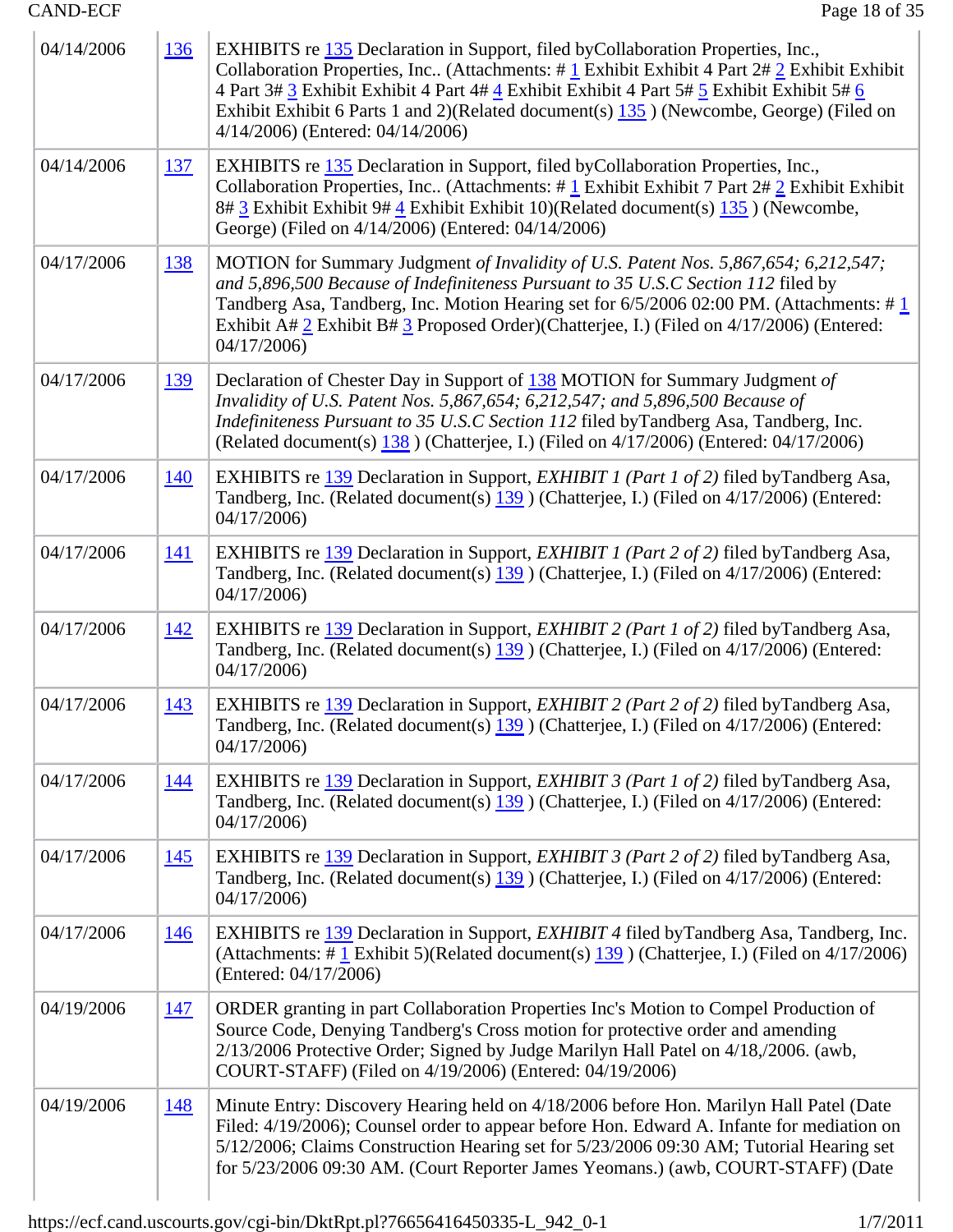|            |             | Filed: 4/19/2006) (Entered: 04/19/2006)                                                                                                                                                                                                                                                                                                                                                                                                                                                                                                                                                                                  |
|------------|-------------|--------------------------------------------------------------------------------------------------------------------------------------------------------------------------------------------------------------------------------------------------------------------------------------------------------------------------------------------------------------------------------------------------------------------------------------------------------------------------------------------------------------------------------------------------------------------------------------------------------------------------|
| 04/28/2006 | <u> 149</u> | Memorandum in Opposition TANDBERG ASA AND TANDBERG, INC.'S OPPOSITION<br>CLAIM CONSTRUCTION BRIEF filed byTandberg Asa. (Anthony, William) (Filed on<br>4/28/2006) (Entered: 04/28/2006)                                                                                                                                                                                                                                                                                                                                                                                                                                 |
| 04/28/2006 | <u>150</u>  | Proposed Order re 149 Memorandum in Opposition [PROPOSED] ORDER REGARDING<br>CLAIM CONSTRUCTION OF U.S. PATENT NOS. 5,867,654; 6,212,547; AND 5,896,500<br>by Tandberg Asa. (Anthony, William) (Filed on 4/28/2006) (Entered: 04/28/2006)                                                                                                                                                                                                                                                                                                                                                                                |
| 04/28/2006 | <u>151</u>  | Declaration of CHESTER W. DAY in Support of 149 Memorandum in Opposition<br>DEFENDANTS' OPPOSITION CLAIM CONSTRUCTION BRIEF filed byTandberg Asa.<br>(Attachments: # $1$ Exhibit A# $2$ Exhibit B# $3$ Exhibit C# $4$ Exhibit D# $5$ Exhibit E (1 of 2)# $6$<br>Exhibit E (2 of 2)# $\frac{7}{1}$ Exhibit F# $\frac{8}{1}$ Exhibit G# $\frac{9}{1}$ Exhibit H# $\frac{10}{1}$ Exhibit I# $\frac{11}{1}$ Exhibit J# $\frac{12}{1}$<br>Exhibit K# 13 Exhibit L# 14 Exhibit M# 15 Exhibit N# 16 Exhibit O# 17 Exhibit P)(Related<br>document(s) $149$ ) (Anthony, William) (Filed on $4/28/2006$ ) (Entered: $04/28/2006$ ) |
| 05/04/2006 | <u>152</u>  | ERRATA re 138 MOTION for Summary Judgment of Invalidity of U.S. Patent Nos.<br>5,867,654; 6,212,547; and 5,896,500 Because of Indefiniteness Pursuant to 35 U.S.C<br>Section 112 by Tandberg Asa, Tandberg, Inc, Tandberg Asa, Tandberg, Inc. (Attachments: #<br>1 Exhibit A)(Chatterjee, I.) (Filed on 5/4/2006) (Entered: 05/04/2006)                                                                                                                                                                                                                                                                                  |
| 05/08/2006 | <u>153</u>  | Reply Brief on Claim Construction filed by Collaboration Properties, Inc. (Newcombe,<br>George) (Filed on 5/8/2006) Modified on 5/9/2006 (gba, COURT STAFF). (Entered:<br>05/08/2006)                                                                                                                                                                                                                                                                                                                                                                                                                                    |
| 05/08/2006 | <u>154</u>  | Declaration of Harrison J. Frahn IV in Support of 153 Reply Memorandum Supplemental<br>Declaration of Harrison J. Frahn IV in Support of Collaboration Properties, Inc.'s Reply<br>Brief and Supporting Evidence for Claim Construction filed byCollaboration Properties,<br>Inc., Collaboration Properties, Inc (Attachments: $\# \underline{1}$ Exhibit Exhibits 1 and $2\# \underline{2}$ Exhibit<br>Exhibit 3 - Part 1 of 2# 3 Exhibit Exhibit 3 - Part 2 of 2# 4 Exhibit Exhibits 4, 5 and 6)<br>(Related document(s) 153 ) (Newcombe, George) (Filed on 5/8/2006) (Entered: 05/08/2006)                            |
| 05/15/2006 | <u>155</u>  | Statement of Facts re 138 MOTION for Summary Judgment of Invalidity of U.S. Patent Nos.<br>5,867,654; 6,212,547; and 5,896,500 Because of Indefiniteness Pursuant to 35 U.S.C<br>Section 112 (Joint Statement) filed byTandberg, Inc. (Related document(s) 138) (Chatterjee,<br>I.) (Filed on 5/15/2006) (Entered: 05/15/2006)                                                                                                                                                                                                                                                                                           |
| 05/15/2006 | <u>156</u>  | Memorandum in Opposition CPI's Opposition to Tandberg's Motion for Summary Judgment<br>for Invalidity/Indefiniteness filed byCollaboration Properties, Inc., Collaboration Properties,<br>Inc (Attachments: $\#$ 1 Proposed Order)(Frahn, Harrison) (Filed on $5/15/2006$ ) (Entered:<br>05/15/2006                                                                                                                                                                                                                                                                                                                      |
| 05/15/2006 | <u>157</u>  | Declaration of Jonathan C. Sanders in Support of 156 Memorandum in Opposition,<br>Declaration of Jonathan C. Sanders in Support of CPI's Opposition to Tandberg's Motion<br>for Summary Judgment for Invalidity/Indefiniteness filed byCollaboration Properties, Inc.,<br>Collaboration Properties, Inc (Attachments: # $1$ Exhibit A Part 1# $2$ Exhibit A Part 2# $3$<br>Exhibit B# 4 Exhibit C Part 1# 5 Exhibit C Part 2# 6 Exhibit D# 7 Exhibit E# 8 Exhibit F# 9<br>Exhibit G# 10 Exhibit H# 11 Exhibit I)(Related document(s) 156 ) (Frahn, Harrison) (Filed<br>on 5/15/2006) (Entered: 05/15/2006)               |
| 05/17/2006 | <u>158</u>  | MOTION for Reconsideration re 124 Order on Motion to Amend/Correct, Order on Motion<br>to Compel,, Order on Motion for Leave to File,,,, Order on Motion to Strike,, Order on<br>Motion for Miscellaneous Relief,,,, Order on Motion to Seal,,, MOTION FOR LEAVE TO<br>FILE MOTION FOR RECONSIDERATION filed by Tandberg Asa. (Chatterjee, I.) (Filed on<br>5/17/2006) (Entered: 05/17/2006)                                                                                                                                                                                                                             |
| 05/17/2006 | <u>159</u>  | NOTICE by Tandberg Asa DEFENDANTS' MOTION FOR ADMINISTRATIVE RELIEF TO<br>BRING EQUIPMENT INTO THE COURTROOM PURSUANT TO CIVIL L.R. 7-11(A) (Day,                                                                                                                                                                                                                                                                                                                                                                                                                                                                        |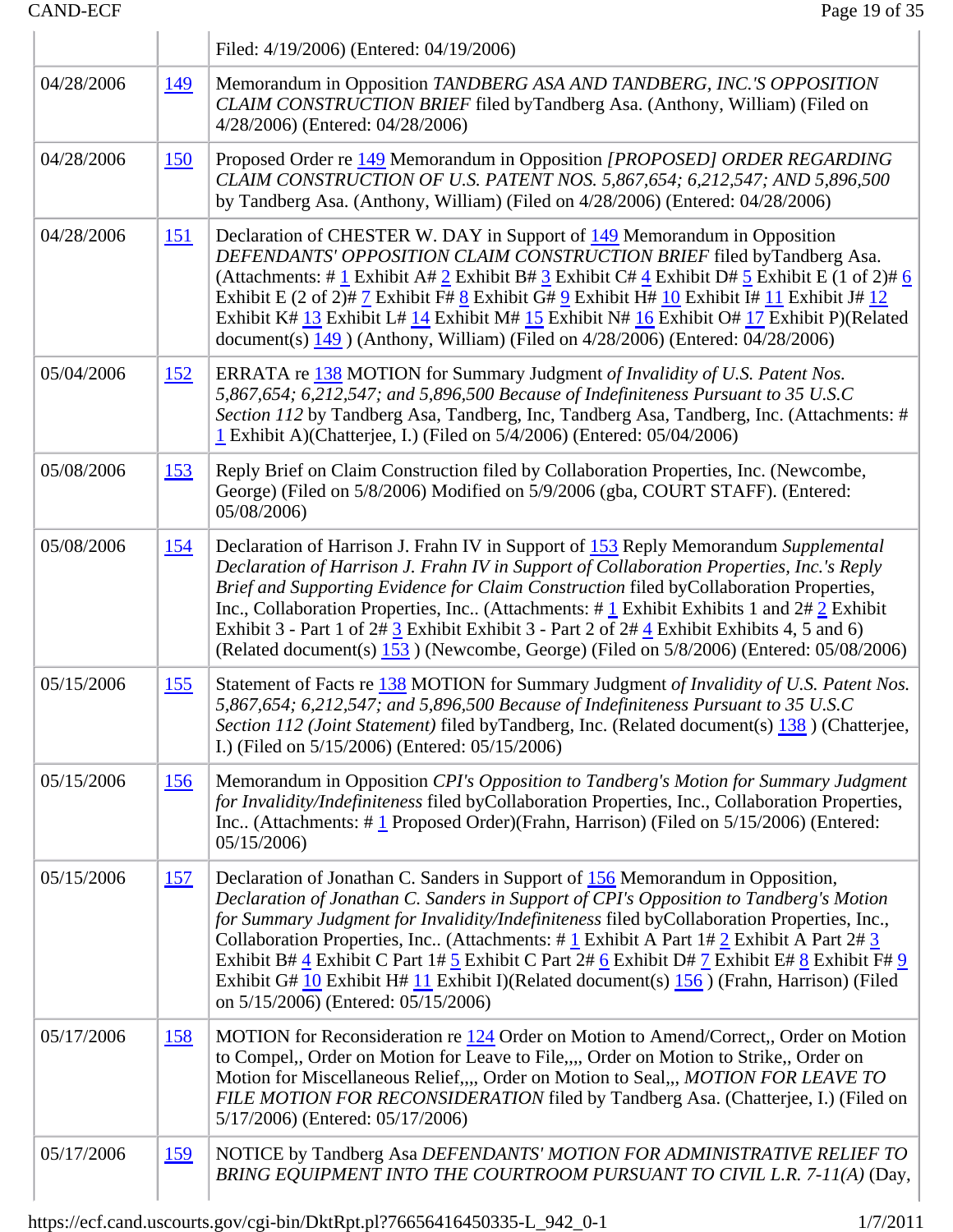|            |            | Chester) (Filed on 5/17/2006) (Entered: 05/17/2006)                                                                                                                                                                                                                                                                                                                                                                                                                                                                                                        |
|------------|------------|------------------------------------------------------------------------------------------------------------------------------------------------------------------------------------------------------------------------------------------------------------------------------------------------------------------------------------------------------------------------------------------------------------------------------------------------------------------------------------------------------------------------------------------------------------|
| 05/17/2006 | <u>160</u> | Proposed Order re 159 Notice (Other) [PROPOSED] ORDER GRANTING DEFENDANTS'<br>MOTION FOR ADMINISTRATIVE RELIEF TO BRING EQUIPMENT INTO THE<br>COURTROOM PURSUANT TO CIVIL L.R. 7-11(A) by Tandberg Asa. (Day, Chester) (Filed<br>on 5/17/2006) (Entered: 05/17/2006)                                                                                                                                                                                                                                                                                       |
| 05/18/2006 | <u>161</u> | ORDER RE COURTROOM EQUIPMENT re 160 159 ; Signed by Judge Marilyn Hall Patel<br>on 5/18/2006. (awb, COURT-STAFF) (Filed on 5/18/2006) (Entered: 05/18/2006)                                                                                                                                                                                                                                                                                                                                                                                                |
| 05/18/2006 | <u>162</u> | Memorandum in Opposition Collaboration Properties, Inc.'s Opposition to Tandberg's<br>Motion For Leave To File Motion For Reconsideration filed byCollaboration Properties,<br>Inc., Collaboration Properties, Inc (Attachments: $\# \underline{1}$ Proposed Order)(Newcombe, George)<br>(Filed on 5/18/2006) (Entered: 05/18/2006)                                                                                                                                                                                                                        |
| 05/18/2006 | <u>163</u> | Declaration of Jonathan C. Sanders in Support of 162 Memorandum in Opposition,<br>Declaration of Jonathan C. Sanders in Support of Collaboration Properties, Inc.'s<br>Opposition to Tandberg's Motion for Leave to File Motion for Reconsideration filed<br>byCollaboration Properties, Inc., Collaboration Properties, Inc (Attachments: #1 Exhibit<br>A# 2 Exhibit B# 3 Exhibit C# $\frac{4}{5}$ Exhibit D# $\frac{5}{5}$ Exhibit E# $\frac{6}{5}$ Exhibit F)(Related document(s)<br>162) (Newcombe, George) (Filed on 5/18/2006) (Entered: 05/18/2006) |
| 05/19/2006 | 164        | MOTION for Admission of Attorney Noah M. Leibowitz Pro Hac Vice (\$210.00, receipt<br>number 3385802) filed by Collaboration Properties, Inc. (gba, COURT STAFF) (Filed on<br>5/19/2006) (Entered: 05/19/2006)                                                                                                                                                                                                                                                                                                                                             |
| 05/19/2006 |            | Received Order re 164 MOTION for leave to appear in Pro Hac Vice by Collaboration<br>Properties, Inc. (gba, COURT STAFF) (Filed on 5/19/2006) (Entered: 05/19/2006)                                                                                                                                                                                                                                                                                                                                                                                        |
| 05/19/2006 | 165        | CERTIFICATE OF SERVICE by Collaboration Properties, Inc. re 164 MOTION for leave<br>to appear in Pro Hac Vice, Received Order (gba, COURT STAFF) (Filed on 5/19/2006)<br>(Entered: 05/19/2006)                                                                                                                                                                                                                                                                                                                                                             |
| 05/22/2006 | <u>166</u> | Reply to Opposition re 138 MOTION for Summary Judgment of Invalidity of U.S. Patent<br>Nos. 5,867,654; 6,212,547; and 5,896,500 Because of Indefiniteness Pursuant to 35 U.S.C<br>Section 112 filed byTandberg Asa, Tandberg, Inc. (Chatterjee, I.) (Filed on 5/22/2006)<br>(Entered: 05/22/2006)                                                                                                                                                                                                                                                          |
| 05/23/2006 | <u>167</u> | ORDER by Judge Marilyn Hall Patel granting 164 plaintiff's Motion for attorney Noah M<br>Leibowitz to appear Pro Hac Vice (awb, COURT-STAFF) (Filed on 5/23/2006) (Entered:<br>05/23/2006                                                                                                                                                                                                                                                                                                                                                                  |
| 05/24/2006 | <b>168</b> | Minute Entry: Claims Construction Hearing held on 4/24/2006 before Judcge Marilyn Hall<br>Patel (Date Filed: 5/24/2006). (Court Reporter Diane Skillman.) (awb, COURT-STAFF)<br>(Date Filed: 5/24/2006) (Entered: 05/24/2006)                                                                                                                                                                                                                                                                                                                              |
| 05/25/2006 | <u>169</u> | Letter from George M. Newcombe. (Newcombe, George) (Filed on 5/25/2006) (Entered:<br>05/25/2006                                                                                                                                                                                                                                                                                                                                                                                                                                                            |
| 05/31/2006 | <u>170</u> | Letter from Harrison J. Frahn IV. (Frahn, Harrison) (Filed on 5/31/2006) (Entered:<br>05/31/2006                                                                                                                                                                                                                                                                                                                                                                                                                                                           |
| 05/31/2006 | <u>171</u> | Letter from Tandberg ASA and Tandberg, Inc. <i>describing discovery disputes</i> . (Attachments:<br>$\#$ L Exhibit A)(Anthony, William) (Filed on 5/31/2006) (Entered: 05/31/2006)                                                                                                                                                                                                                                                                                                                                                                         |
| 06/01/2006 | <u>172</u> | Minute Entry: Telephonic Discovery Hearing held on 6/1/2006 before Judge Marilyn Hall<br>Patel (Date Filed: 6/1/2006). (Court Reporter Juanita Gonzales.) (awb, COURT-STAFF)<br>(Date Filed: 6/1/2006) (Entered: 06/01/2006)                                                                                                                                                                                                                                                                                                                               |
| 06/02/2006 | <u>173</u> | Brief Collaboration Properties, Inc.'s Statement in Response to the Court's May 24, 2006                                                                                                                                                                                                                                                                                                                                                                                                                                                                   |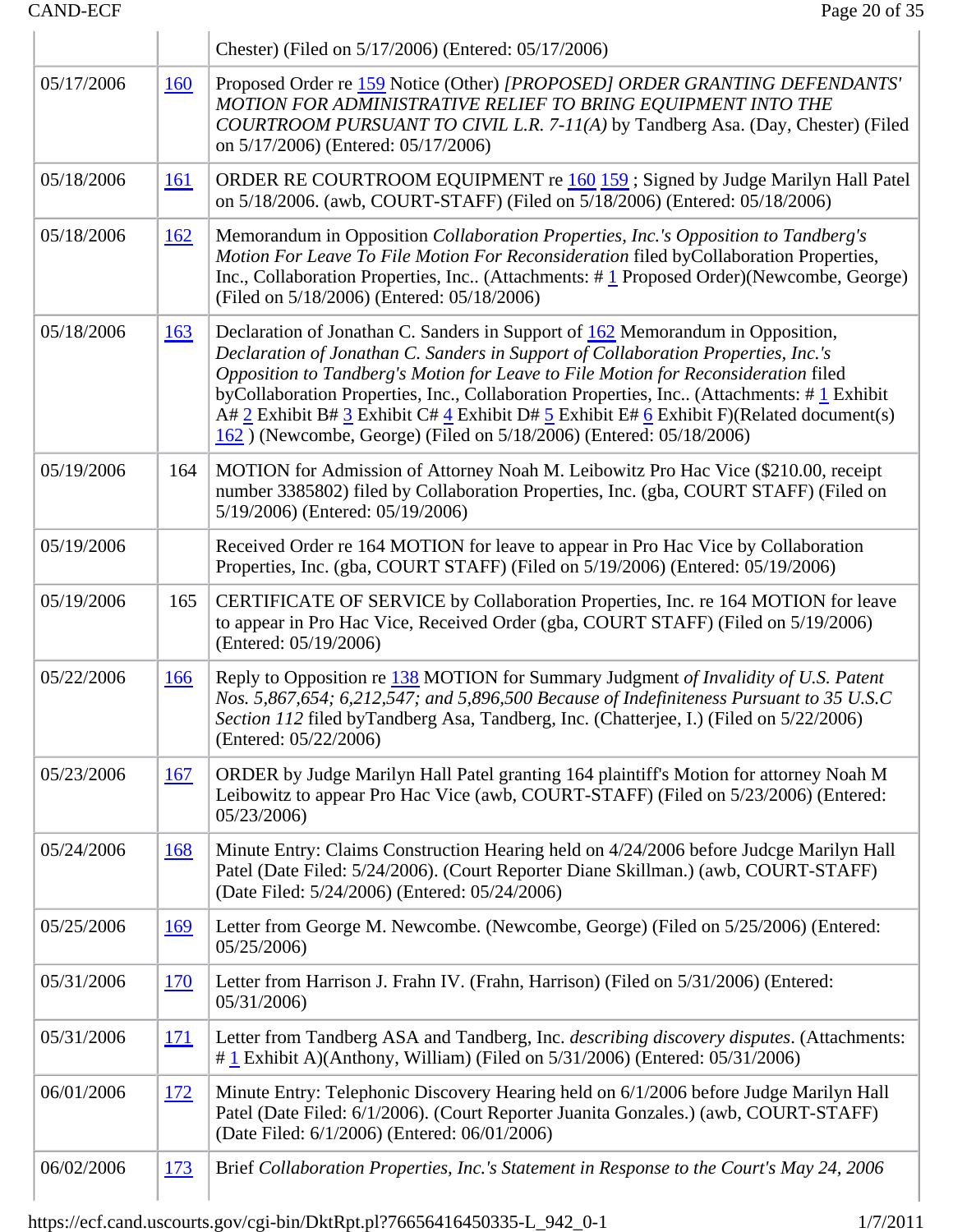|            |            | Proposal re: Tandberg's Motion to Amend its Answer filed byCollaboration Properties, Inc.,<br>Collaboration Properties, Inc (Newcombe, George) (Filed on 6/2/2006) (Entered:<br>06/02/2006)                                                                                                                                                                                                                                                                                                                                                                                                                                      |
|------------|------------|----------------------------------------------------------------------------------------------------------------------------------------------------------------------------------------------------------------------------------------------------------------------------------------------------------------------------------------------------------------------------------------------------------------------------------------------------------------------------------------------------------------------------------------------------------------------------------------------------------------------------------|
| 06/02/2006 | <u>174</u> | Declaration of Jonathan C. Sanders in Support of 173 Brief, Declaration of Jonathan C.<br>Sanders in Support of Collaboration Properties, Inc.'s Statement in Response to the Court's<br>May 24, 2006 Proposal re: Tandberg's Motion to Amend its Answer filed byCollaboration<br>Properties, Inc., Collaboration Properties, Inc (Attachments: # $1$ Exhibit A# $2$ Exhibit B# $3$<br>Exhibit C# $\frac{4}{5}$ Exhibit D# $\frac{5}{5}$ Exhibit E# $\frac{6}{5}$ Exhibit F# $\frac{7}{5}$ Exhibit G# $\frac{8}{5}$ Exhibit H)(Related<br>document(s) $173$ ) (Newcombe, George) (Filed on $6/2/2006$ ) (Entered: $06/02/2006$ ) |
| 06/02/2006 | <u>175</u> | RESPONSE to COURT'S PROPOSED AMENDMENTS by Tandberg Asa, Tandberg, Inc.<br>(Attachments: $\#$ 1 Exhibit A)(Chatterjee, I.) (Filed on 6/2/2006) (Entered: 06/02/2006)                                                                                                                                                                                                                                                                                                                                                                                                                                                             |
| 06/15/2006 | 176        | TRANSCRIPT of Proceedings held on 6/1/06 before Judge Marilyn H. Patel. Court<br>Reporter: Juanita Gonzalez. (gba, COURT STAFF) (Filed on 6/15/2006) (Entered:<br>06/15/2006                                                                                                                                                                                                                                                                                                                                                                                                                                                     |
| 06/16/2006 | <u>177</u> | MOTION for Miscellaneous Administrative Relief to Bring Equipment into the Courtroom<br>Pursuant to Civil L.R. 7-11(a) CPI's Motion for Miscellaneous Administrative Relief to<br>Bring Equipment into the Courtroom Pursuant to Civil L.R. $7-11(a)$ filed by Collaboration<br>Properties, Inc., Collaboration Properties, Inc Motion Hearing set for 6/21/2006 10:00 AM<br>in Courtroom 15, 18th Floor, San Francisco. (Attachments: $\# \underline{1}$ Proposed Order) (Frahn,<br>Harrison) (Filed on 6/16/2006) (Entered: 06/16/2006)                                                                                        |
| 06/20/2006 | <u>178</u> | ORDER by Judge Marilyn Hall Patel granting 177 plaintiffs' Motion to bring equipment into<br>the courtroom (awb, COURT-STAFF) (Filed on 6/20/2006) (Entered: 06/20/2006)                                                                                                                                                                                                                                                                                                                                                                                                                                                         |
| 06/20/2006 | 179        | TRANSCRIPT of Proceedings held on 6/1/06 before Judge Marilyn H. Patel. Court<br>Reporter: Juanita Gonzalez. (gba, COURT STAFF) (Filed on 6/20/2006) (Entered:<br>06/20/2006                                                                                                                                                                                                                                                                                                                                                                                                                                                     |
| 06/21/2006 | <b>180</b> | Minute Entry: Motion Hearing held on 6/21/2006 before Hon. Marilyn Hall Patel (Date<br>Filed: 6/21/2006) re 138 defendant's MOTION for Summary Judgment (Court Reporter<br>Belle Ball.) (awb, COURT-STAFF) (Date Filed: 6/21/2006) (Entered: 06/21/2006)                                                                                                                                                                                                                                                                                                                                                                         |
| 06/23/2006 | <u>181</u> | MEMORANDUM AND ORDER by Judge Marilyn Hall Patel DENYING 138 Tandberg's<br>Motion for Summary Judgment (awb, COURT-STAFF) (Filed on 6/23/2006) (Entered:<br>06/23/2006                                                                                                                                                                                                                                                                                                                                                                                                                                                           |
| 06/23/2006 | <u>182</u> | MEMORANDUM AND OPINION re CLAIM CONSTRUCTION; Signed by Judge<br>Marilyn Hall Patel on 6/22/2006. (awb, COURT-STAFF) (Filed on 6/23/2006) (Entered:<br>06/23/2006                                                                                                                                                                                                                                                                                                                                                                                                                                                                |
| 06/27/2006 | 183        | TRANSCRIPT of Proceedings held on 6/21/06 before Judge Marilyn H. Patel. Court<br>Reporter: Belle Ball. (gba, COURT STAFF) (Filed on 6/27/2006) (Entered: 06/27/2006)                                                                                                                                                                                                                                                                                                                                                                                                                                                            |
| 06/28/2006 | <u>184</u> | MEMORANDUM AND ORDER by Judge Marilyn Hall Patel denying 158 defendant's<br>Motion for leave to seek Reconsideration (awb, COURT-STAFF) (Filed on 6/28/2006)<br>(Entered: 06/28/2006)                                                                                                                                                                                                                                                                                                                                                                                                                                            |
| 07/03/2006 | <u>185</u> | Memorandum in Support of Costs and to Strike Certain of Tandberg's Invalidity Contentions<br>filed by Collaboration Properties, Inc., Collaboration Properties, Inc (Attachments: $\#$ 1<br>Proposed Order)(Newcombe, George) (Filed on 7/3/2006) Modified on 7/11/2006 (gba,<br>COURT STAFF). (Entered: 07/03/2006)                                                                                                                                                                                                                                                                                                             |
| 07/03/2006 | 186        | Declaration of Noah M. Leibowitz in Support of 185 Memorandum in Support of Costs and<br>to Strike Certain of Tandberg's Invalidity Contentions filed byCollaboration Properties, Inc.,<br>Collaboration Properties, Inc. (Attachments: # $1$ Exhibit A# $2$ Exhibit B# $3$ Exhibit C# $4$<br>Exhibit D# $\frac{5}{5}$ Exhibit E# $\frac{6}{5}$ Exhibit F# $\frac{7}{5}$ Exhibit G)(Related document(s) $\frac{185}{5}$ ) (Newcombe,                                                                                                                                                                                             |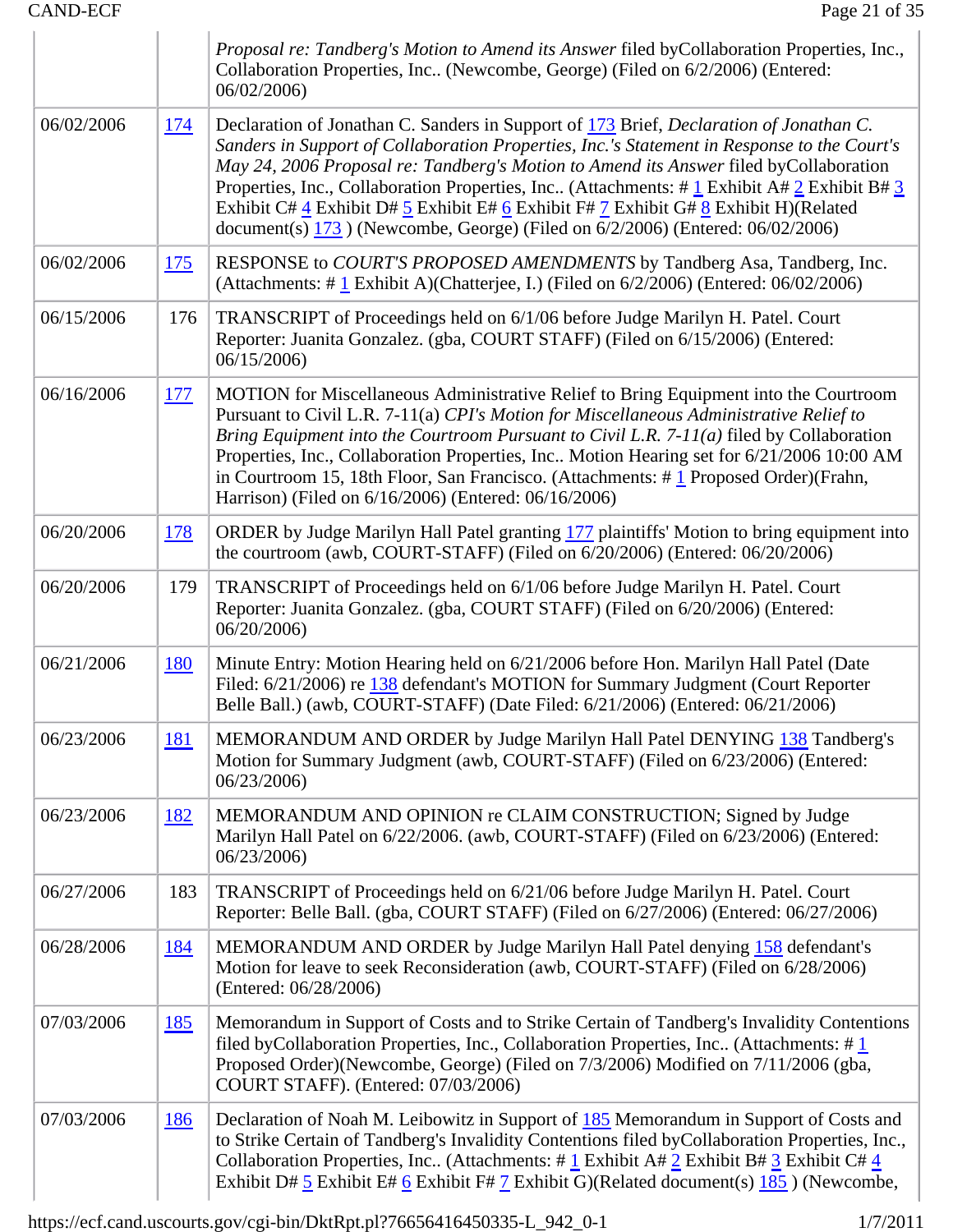|            |             | George) (Filed on 7/3/2006) Modified on 7/11/2006 (gba, COURT STAFF). (Entered:<br>07/03/2006)                                                                                                                                                                                                                                                                                                         |
|------------|-------------|--------------------------------------------------------------------------------------------------------------------------------------------------------------------------------------------------------------------------------------------------------------------------------------------------------------------------------------------------------------------------------------------------------|
| 07/03/2006 | 187         | Administrative Request Pursuant to Civil L.R. 7-11 to File Under Seal filed by Collaboration<br>Properties, Inc., Collaboration Properties, Inc (Attachments: #1 Proposed Order)<br>(Newcombe, George) (Filed on 7/3/2006) Modified on 7/11/2006 (gba, COURT STAFF).<br>(Entered: 07/03/2006)                                                                                                          |
| 07/03/2006 | <u>188</u>  | Joint Stipulation to File Declaration Exhibit Submitted by CPI Under Seal by Collaboration<br>Properties, Inc., Collaboration Properties, Inc (Newcombe, George) (Filed on 7/3/2006)<br>Modified on 7/11/2006 (gba, COURT STAFF). (Entered: 07/03/2006)                                                                                                                                                |
| 07/03/2006 | <u>189</u>  | CERTIFICATE OF SERVICE by Collaboration Properties, Inc., Collaboration Properties,<br>Inc. (Newcombe, George) (Filed on 7/3/2006) Modified on 7/11/2006 (gba, COURT<br>STAFF). (Entered: 07/03/2006)                                                                                                                                                                                                  |
| 07/06/2006 | <u>190</u>  | ORDER by Judge Marilyn Hall Patel granting 187 plaintiff's Motion to Seal Exd D to<br>Declaration of Noah M. Leibowitz (awb, COURT-STAFF) (Filed on 7/6/2006) (Entered:<br>07/06/2006)                                                                                                                                                                                                                 |
| 07/06/2006 | <u> 192</u> | MOTION for Admission of Attorney Victor Cole Pro Hac Vice (Fee Paid \$210.00, receipt<br>number 3387514) filed by Collaboration Properties, Inc. (gba, COURT STAFF) (Filed on<br>7/6/2006) Additional attachment(s) added on 7/13/2006 (gba, COURT STAFF). (Entered:<br>07/10/2006                                                                                                                     |
| 07/06/2006 |             | Received Order re 192 MOTION for leave to appear in Pro Hac Vice by Collaboration<br>Properties, Inc. (gba, COURT STAFF) (Filed on 7/6/2006) (Entered: 07/10/2006)                                                                                                                                                                                                                                     |
| 07/06/2006 | <u>193</u>  | CERTIFICATE OF SERVICE by Collaboration Properties, Inc. re Received Order, 192<br>MOTION for leave to appear in Pro Hac Vice (gba, COURT STAFF) (Filed on 7/6/2006)<br>Additional attachment(s) added on 7/13/2006 (gba, COURT STAFF). (Entered: 07/10/2006)                                                                                                                                          |
| 07/10/2006 | <u> 191</u> | ORDER granting plaintiff's application for attorney Victor Cole to appear pro hac vice;<br>Signed by Judge Marilyn Hall Patel on 7/7/2006. (awb, COURT-STAFF) (Filed on<br>7/10/2006) (Entered: 07/10/2006)                                                                                                                                                                                            |
| 07/13/2006 | <u> 194</u> | Memorandum in Opposition TANDBERG ASA AND TANDBERG INC.'S MEMORANDUM<br>IN OPPOSITION TO CPI'S MOTION FOR COSTS AND TO STRIKE CERTAIN<br>INVALIDITY CONTENTIONS filed by Tandberg Asa. (Chatterjee, I.) (Filed on 7/13/2006)<br>(Entered: 07/13/2006)                                                                                                                                                  |
| 07/13/2006 | <u>195</u>  | Declaration of CHESTER W. DAY in Support of 194 Memorandum in Opposition TO<br>CPI'S MOTION FOR COSTS AND TO STRIKE CERTAIN INVALIDITY CONTENTIONS<br>filed by Tandberg Asa. (Attachments: # $1$ Exhibit A# $2$ Exhibit B# $3$ Exhibit C# $4$ Exhibit D#<br>$\frac{5}{2}$ Exhibit E# 6 Exhibit F)(Related document(s) $\frac{194}{2}$ ) (Chatterjee, I.) (Filed on 7/13/2006)<br>(Entered: 07/13/2006) |
| 07/18/2006 | <u>196</u>  | Letter from Harrison J. Frahn IV. (Frahn, Harrison) (Filed on 7/18/2006) (Entered:<br>07/18/2006                                                                                                                                                                                                                                                                                                       |
| 07/18/2006 | 197         | TRANSCRIPT of Proceedings held on 4/18/06 before Judge Marilyn H. Patel. Court<br>Reporter: James Yeomans. (gba, COURT STAFF) (Filed on 7/18/2006) (Entered:<br>07/18/2006                                                                                                                                                                                                                             |
| 07/19/2006 | <u>198</u>  | MOTION DEFENDANTS' NOTICE OF MOTION AND MOTION FOR ADMINISTRATIVE<br>RELIEF REGARDING PRODUCTION OF THIRD PARTY SOURCE CODE;<br>MEMORANDUM OF POINTS AND AUTHORITIES IN SUPPORT THEREOF filed by<br>Tandberg Asa. (Day, Chester) (Filed on 7/19/2006) (Entered: 07/19/2006)                                                                                                                            |
| 07/19/2006 | <u> 199</u> | Declaration of CHESTER DAY in Support of 198 MOTION DEFENDANTS' NOTICE OF                                                                                                                                                                                                                                                                                                                              |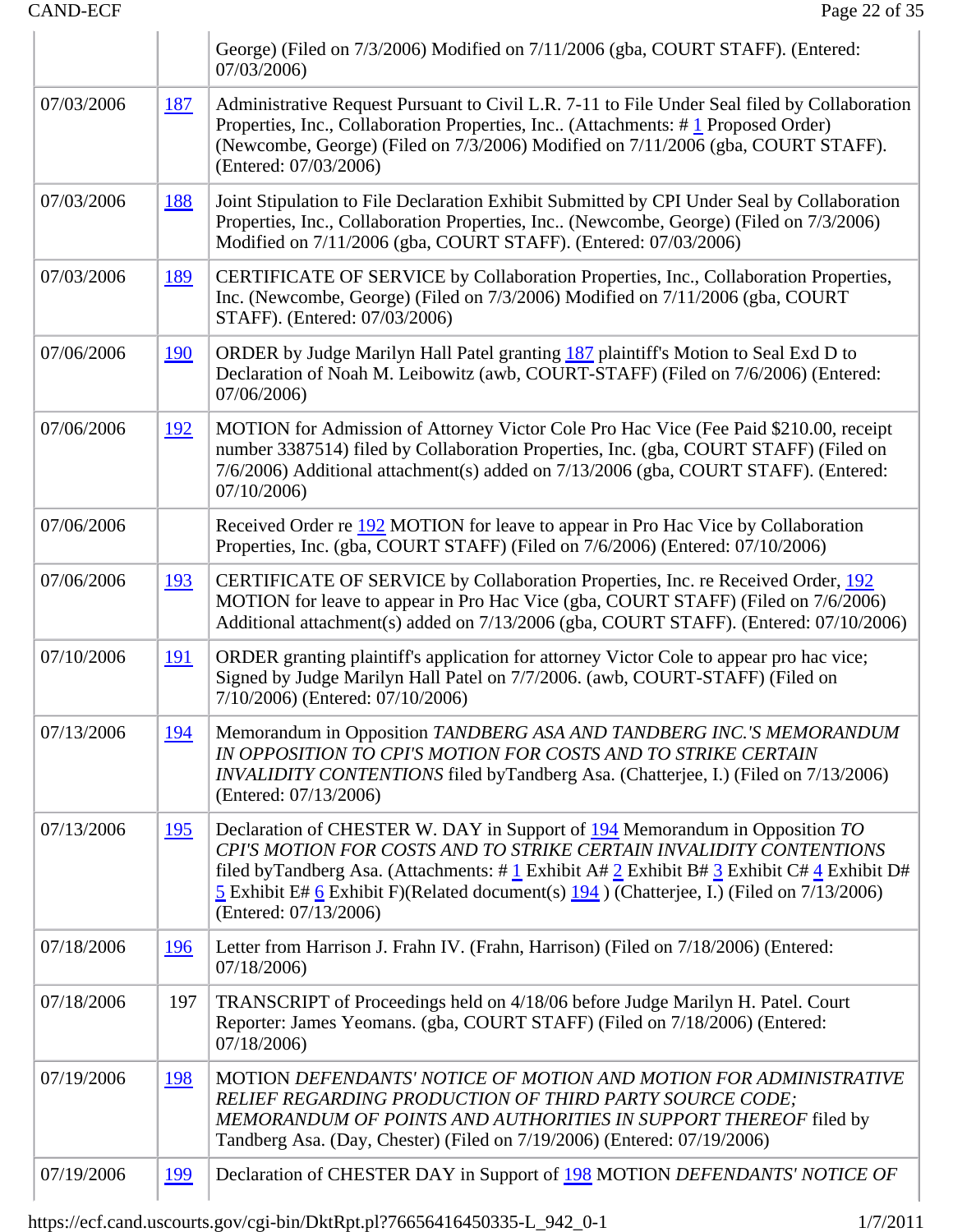|            |             | MOTION AND MOTION FOR ADMINISTRATIVE RELIEF REGARDING PRODUCTION<br>OF THIRD PARTY SOURCE CODE; MEMORANDUM OF POINTS AND AUTHORITIES<br><i>IN SUPPORT THEREOF</i> filed by Tandberg Asa. (Attachments: $\#$ 1 Exhibit A $\#$ 2 Exhibit B $\#$<br>3 Exhibit C# 4 Exhibit D# 5 Exhibit E# 6 Exhibit F# 7 Exhibit G# 8 Exhibit H# 9 Exhibit I#<br>10 Exhibit J# 11 Exhibit K# 12 Exhibit L# 13 Exhibit M# 14 Exhibit N)(Related document<br>(s) $198$ ) (Day, Chester) (Filed on 7/19/2006) (Entered: 07/19/2006)                                                                    |
|------------|-------------|-----------------------------------------------------------------------------------------------------------------------------------------------------------------------------------------------------------------------------------------------------------------------------------------------------------------------------------------------------------------------------------------------------------------------------------------------------------------------------------------------------------------------------------------------------------------------------------|
| 07/19/2006 | 200         | Proposed Order GRANTING DEFENDANTS' MOTION FOR ADMINISTRATIVE RELIEF<br>REGARDING PRODUCTION OF THIRD PARTY SOURCE CODE by Tandberg Asa. (Day,<br>Chester) (Filed on 7/19/2006) (Entered: 07/19/2006)                                                                                                                                                                                                                                                                                                                                                                             |
| 07/19/2006 | <u>201</u>  | STIPULATION JOINT STIPULATION TO FILE MOTION FOR ADMINISTRATIVE<br>RELIEF CIVIL LOCAL RULE 7-11 by Tandberg Asa. (Day, Chester) (Filed on 7/19/2006)<br>(Entered: 07/19/2006)                                                                                                                                                                                                                                                                                                                                                                                                     |
| 07/20/2006 | 202         | Letter from George M. Newcombe. (Newcombe, George) (Filed on 7/20/2006) (Entered:<br>07/20/2006                                                                                                                                                                                                                                                                                                                                                                                                                                                                                   |
| 07/21/2006 | 203         | Emergency MOTION for Protective Order filed by Cisco Systems Inc Motion Hearing set<br>for 7/21/2006 10:00 AM in Courtroom 15, 18th Floor, San Francisco. (Kohm, Bryan) (Filed<br>on 7/21/2006) (Entered: 07/21/2006)                                                                                                                                                                                                                                                                                                                                                             |
| 07/21/2006 | <u>204</u>  | Declaration of Bryan A. Kohm in Support of 203 Emergency MOTION for Protective Order<br>filed by Cisco Systems Inc (Attachments: # $1$ Exhibit A# $2$ Exhibit B# $3$ Exhibit C# $4$<br>Exhibit D# $\frac{5}{5}$ Exhibit E# $\frac{6}{5}$ Exhibit F# $\frac{7}{5}$ Exhibit G)(Related document(s) $\frac{203}{5}$ ) (Kohm,<br>Bryan) (Filed on 7/21/2006) (Entered: 07/21/2006)                                                                                                                                                                                                    |
| 07/21/2006 | 205         | Minute Entry: Discovery Hearing held on 7/21/2006 before Hon. Marilyn Hall Patel (Date<br>Filed: 7/21/2006)Counsel submit after further discussion; Deadlines set as follows: 7/24/06:<br>Source code Disclosure by WinRiver; 7/26/06: Source code disclosure OR motion by<br>RadVision; 7/26/06: Stipulated Selection of Special Master or list of proposed Special<br>Masters (3/side); 7/31/06: Source code Disclosure by Cisco; 8/15/06: Further Mediation<br>before EAI. (Court Reporter James Yeomans.) (awb, COURT-STAFF) (Date Filed:<br>7/21/2006) (Entered: 07/21/2006) |
| 07/26/2006 | 206         | MOTION for Protective Order NOTICE OF MOTION AND MOTION FOR PROTECTIVE<br>ORDER; MEMORANDUM OF POINTS AND AUTHORITIES; [PROPOSED] ORDER filed<br>by RADVISION, Ltd Motion Hearing set for 9/11/2006 02:00 PM in Courtroom 15, 18th<br>Floor, San Francisco. (Rogers, Elizabeth) (Filed on 7/26/2006) (Entered: 07/26/2006)                                                                                                                                                                                                                                                        |
| 07/26/2006 | 207         | Declaration of ARNOLD TARAGIN in Support of 206 MOTION for Protective Order<br>NOTICE OF MOTION AND MOTION FOR PROTECTIVE ORDER; MEMORANDUM OF<br>POINTS AND AUTHORITIES; [PROPOSED] ORDER filed byRADVISION, Ltd<br>(Attachments: $\#$ 1 Signature Page (Declarations/Stipulations))(Related document(s) $\frac{206}{ }$ )<br>(Rogers, Elizabeth) (Filed on 7/26/2006) (Entered: 07/26/2006)                                                                                                                                                                                     |
| 07/26/2006 | <u>208</u>  | Declaration of ELIZABETH I. ROGERS in Support of 206 MOTION for Protective Order<br>NOTICE OF MOTION AND MOTION FOR PROTECTIVE ORDER; MEMORANDUM OF<br>POINTS AND AUTHORITIES; [PROPOSED] ORDER filed byRADVISION, Ltd<br>(Attachments: # $\frac{1}{2}$ Exhibit A# $\frac{2}{2}$ Exhibit B)(Related document(s) $\frac{206}{200}$ ) (Rogers, Elizabeth)<br>(Filed on 7/26/2006) (Entered: 07/26/2006)                                                                                                                                                                             |
| 07/26/2006 | <u>209</u>  | Letter from Tandberg ASA and Tandberg, Inc. Proposing Special Discovery Master.<br>(Chatterjee, I.) (Filed on 7/26/2006) (Entered: 07/26/2006)                                                                                                                                                                                                                                                                                                                                                                                                                                    |
| 07/26/2006 | 210         | Letter from Harrison J. Frahn IV. (Frahn, Harrison) (Filed on 7/26/2006) (Entered:<br>07/26/2006                                                                                                                                                                                                                                                                                                                                                                                                                                                                                  |
| 07/28/2006 | <u> 211</u> | ORDER APPOINTING Special Master; The Hon. Edward A. Infante appointed for all                                                                                                                                                                                                                                                                                                                                                                                                                                                                                                     |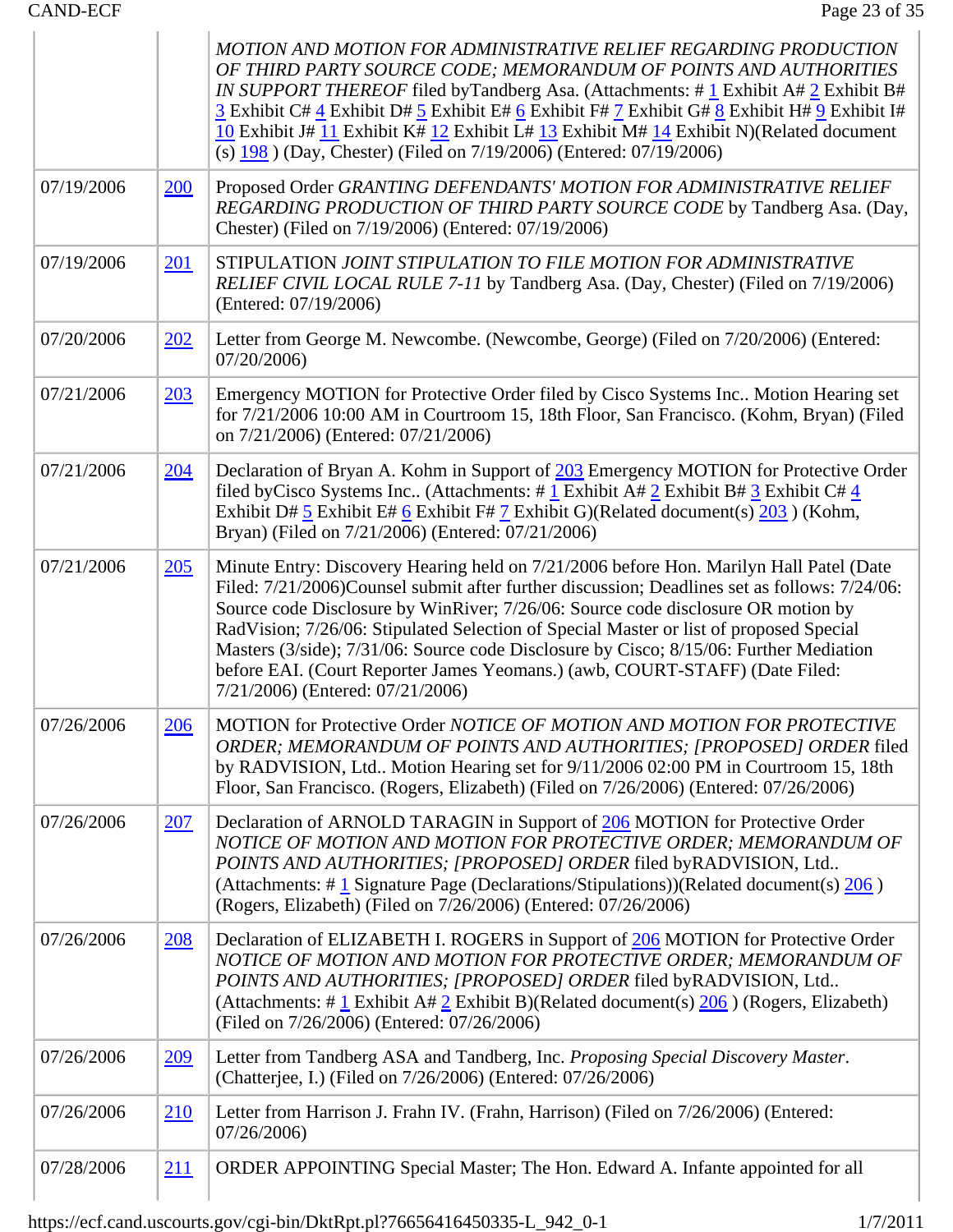|            |            | discovery disputes; Signed by Judge Marilyn Hall Patel on $7/27/2006$ . (Attachments: #1)<br>(awb, COURT-STAFF) (Filed on 7/28/2006) (Entered: 07/28/2006)                                                                                                                                                                                                                                                                                |
|------------|------------|-------------------------------------------------------------------------------------------------------------------------------------------------------------------------------------------------------------------------------------------------------------------------------------------------------------------------------------------------------------------------------------------------------------------------------------------|
| 07/28/2006 | 212        | Letter from Harrison J. Frahn IV. (Frahn, Harrison) (Filed on 7/28/2006) (Entered:<br>07/28/2006)                                                                                                                                                                                                                                                                                                                                         |
| 07/28/2006 | 213        | Letter from I. Neel Chatterjee Collaboration Properties Inc.'s July 18, 2006 Letter to the<br>Court. (Day, Chester) (Filed on 7/28/2006) (Entered: 07/28/2006)                                                                                                                                                                                                                                                                            |
| 08/08/2006 | 214        | CLERK'S NOTICE: Motion Hearing reset for 9/21/2006 02:00 PM in Courtroom 15, 18th<br>Floor, San Francisco. (awb, COURT-STAFF) (Filed on 8/8/2006) (Entered: 08/08/2006)                                                                                                                                                                                                                                                                   |
| 08/10/2006 | 215        | STIPULATION Joint Stipulation and Order re: Extending Deadlines for Final Infringement<br>and Invalidity Contentions by Collaboration Properties, Inc., Collaboration Properties, Inc<br>(Frahn, Harrison) (Filed on 8/10/2006) (Entered: 08/10/2006)                                                                                                                                                                                     |
| 08/14/2006 | 216        | STIPULATION Joint Stipulation and [Proposed] Order re: Supplemental Case<br>Management Conference by Collaboration Properties, Inc., Collaboration Properties, Inc<br>(Frahn, Harrison) (Filed on 8/14/2006) (Entered: 08/14/2006)                                                                                                                                                                                                        |
| 08/15/2006 | 217        | STIPULATION AND ORDER: Status Report due by 9/14/2006. Status Conference set for<br>9/21/2006 02:00 PM in Courtroom 15, 18th Floor, San Francisco; Signed by Judge Phyllis J.<br>Hamilton on 8/15/2006. (awb, COURT-STAFF) (Filed on 8/15/2006) (Entered: 08/15/2006)                                                                                                                                                                     |
| 08/21/2006 | 218        | STIPULATION Joint Stipulation and [Proposed] Order Extending Briefing Schedule on<br>RADVSION Motion for Protective Order by Collaboration Properties, Inc., Collaboration<br>Properties, Inc (Frahn, Harrison) (Filed on 8/21/2006) (Entered: 08/21/2006)                                                                                                                                                                                |
| 08/22/2006 | 219        | STIPULATION AND ORDER amending briefing schedules re Radvision's Motion for<br>Protective order; Oppositions to be filed by 8/28/2006; Replies to be filed by 9/4/2006;<br>Signed by Judge Phyllis J. Hamilton (for MHP) on 8/21/2006. (awb, COURT-STAFF)<br>(Filed on 8/22/2006) (Entered: 08/22/2006)                                                                                                                                   |
| 08/22/2006 | 220        | TRANSCRIPT of Proceedings held on 7/21/06 before Judge Marilyn H. Patel. Court<br>Reporter: James Yeomans. (gba, COURT STAFF) (Filed on 8/22/2006) (Entered:<br>08/23/2006)                                                                                                                                                                                                                                                               |
| 08/28/2006 | 221        | Memorandum in Opposition CPI's Opposition to Third-Party RADVISION's Motion for<br>Protective Order filed byCollaboration Properties, Inc., Collaboration Properties, Inc<br>(Frahn, Harrison) (Filed on 8/28/2006) (Entered: 08/28/2006)                                                                                                                                                                                                 |
| 08/28/2006 | 222        | Declaration in Support of 221 Memorandum in Opposition Declaration of Kendyl A. Roman<br>in Opposition to Third-Party RADVISION's Motion for Protective Order filed<br>byCollaboration Properties, Inc., Collaboration Properties, Inc (Related document(s) 221)<br>(Frahn, Harrison) (Filed on 8/28/2006) (Entered: 08/28/2006)                                                                                                          |
| 08/28/2006 | 223        | Declaration of Jonathan C. Sanders in Support of 221 Memorandum in Opposition<br>Declaration of Jonathan C. Sanders in Opposition to Third-Party RADVISION's Motion for<br>Protective Order filed byCollaboration Properties, Inc., Collaboration Properties, Inc<br>(Attachments: # $1$ Exhibit A# $2$ Exhibit B# $3$ Exhibit C# $4$ Exhibit D)(Related document(s)<br>221) (Frahn, Harrison) (Filed on 8/28/2006) (Entered: 08/28/2006) |
| 09/01/2006 | <u>224</u> | STIPULATION re 206 MOTION for Protective Order NOTICE OF MOTION AND<br>MOTION FOR PROTECTIVE ORDER; MEMORANDUM OF POINTS AND<br>AUTHORITIES; [PROPOSED] ORDER JOINT STIPULATION AND [PROPOSED]<br>ORDER EXTENDING BRIEFING SCHEDULE ON RADVISION MOTION FOR<br><i>PROTECTIVE ORDER</i> by RADVISION, Ltd (Attachments: #1 Signature Page<br>(Declarations/Stipulations))(Rogers, Elizabeth) (Filed on 9/1/2006) (Entered: 09/01/2006)     |
| 09/06/2006 | 225        | MEMORANDUM AND ORDER GRANTING plaintiff's motion for fees and costs in teh                                                                                                                                                                                                                                                                                                                                                                |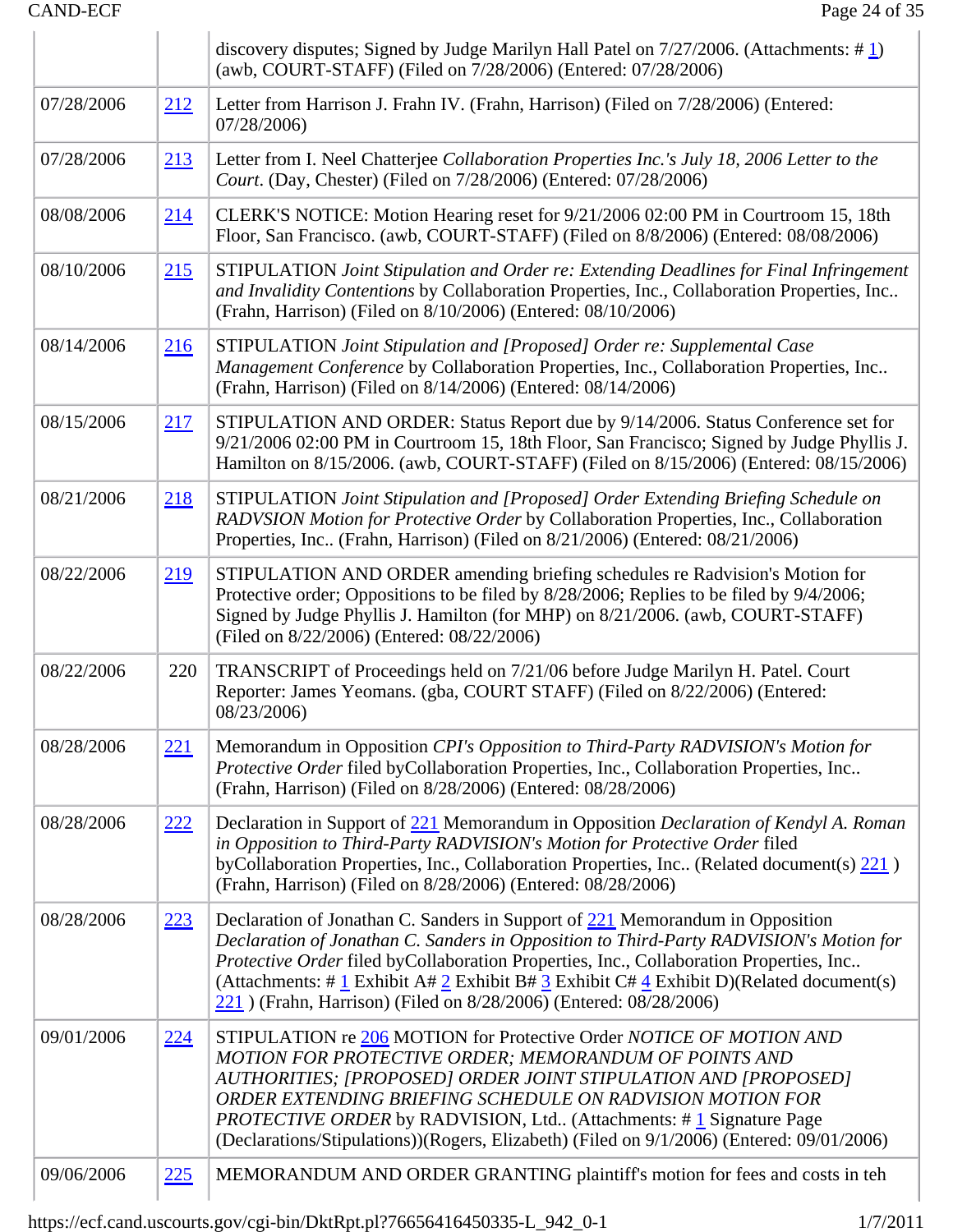|            |            | amount of \$55,466.98 and GRANTING plaintiff's motion to strike the Vision Classic and<br>TT4001 systems from defendant's invalidity contentions; Defendant and its counsel shall pay<br>over to the plaintiff the amount onf \$55,466.98 within thirty (30) days of this order; Signed<br>by Judge Marilyn Hall Patel on 9/5/2006. (awb, COURT-STAFF) (Filed on 9/6/2006)<br>(Entered: 09/06/2006)                                                                                                                                                                                                                                                                                                                                                                                                     |
|------------|------------|---------------------------------------------------------------------------------------------------------------------------------------------------------------------------------------------------------------------------------------------------------------------------------------------------------------------------------------------------------------------------------------------------------------------------------------------------------------------------------------------------------------------------------------------------------------------------------------------------------------------------------------------------------------------------------------------------------------------------------------------------------------------------------------------------------|
| 09/07/2006 | 226        | STIPULATION AND ORDER extending deadline to 9/7/2006 for Radvision to file reply<br>brief to motion for protective order; Signed by Judge Marilyn Hall Patel on 9/6/2006. (awb,<br>COURT-STAFF) (Filed on 9/7/2006) (Entered: 09/07/2006)                                                                                                                                                                                                                                                                                                                                                                                                                                                                                                                                                               |
| 09/07/2006 | 227        | Reply to Opposition re 206 MOTION for Protective Order NOTICE OF MOTION AND<br>MOTION FOR PROTECTIVE ORDER; MEMORANDUM OF POINTS AND<br>AUTHORITIES; [PROPOSED] ORDER filed byRADVISION, Ltd (Rogers, Elizabeth)<br>(Filed on 9/7/2006) (Entered: 09/07/2006)                                                                                                                                                                                                                                                                                                                                                                                                                                                                                                                                           |
| 09/07/2006 | 228        | Declaration in Support of 227 Reply to Opposition Declaration of S. Calvin Walden filed<br>byRADVISION, Ltd (Attachments: #1 Signature Page (Declarations/Stipulations))<br>(Related document(s) 227 ) (Rogers, Elizabeth) (Filed on 9/7/2006) (Entered: 09/07/2006)                                                                                                                                                                                                                                                                                                                                                                                                                                                                                                                                    |
| 09/14/2006 | 229        | JOINT CASE MANAGEMENT STATEMENT Supplemental Joint Case Management<br>Statement and [Proposed] Order filed by Collaboration Properties, Inc., Collaboration<br>Properties, Inc (Ostrow, Jeffrey) (Filed on 9/14/2006) (Entered: 09/14/2006)                                                                                                                                                                                                                                                                                                                                                                                                                                                                                                                                                             |
| 09/21/2006 | <u>230</u> | Minute Entry: Motion Hearing held on 9/21/2006 before Judge Marilyn Hall Patel (Date<br>Filed: 9/21/2006)Counsel submit after further discussion of motion; Source code to be<br>provided to expert to determine relevant portions of code to alleged infringed activities;<br>Counsel to agree on a 3rd party expert for determination; Court adopts CPI's proposed<br>scheduling dates, with the amendment of completion of all non-expert discovery to<br>1/8/2007; Status Conference set for 12/4/2006 03:00 PM in Courtroom 15, 18th Floor, San<br>Francisco. Tandberg to submit identifications of claims to be removed two weeks prior, with<br>CPI's response due within one week thereafter. (Court Reporter Kathy Wyatt.) (awb,<br>COURT-STAFF) (Date Filed: 9/21/2006) (Entered: 09/21/2006) |
| 09/22/2006 | <u>231</u> | CASE MANAGEMENT SCHEDULING ORDER: Discovery due by 1/8/2007. Jury Trial<br>set for 5/7/2007 08:30 AM in Courtroom 15, 18th Floor, San Francisco; Final dispositive<br>hearing date not later than 4/6/2007 02:00 PM in Courtroom 15, 18th Floor, San Francisco;<br>Pretrial Conference set for 4/20/2007 03:00 PM in Courtroom 15, 18th Floor, San Francisco;<br>Signed by Judge Marilyn Hall Patel on 9/22/2006. (awb, COURT-STAFF) (Filed on<br>9/22/2006) (Entered: 09/22/2006)                                                                                                                                                                                                                                                                                                                      |
| 09/22/2006 | 232        | Letter from Harrison J. Frahn IV. (Frahn, Harrison) (Filed on 9/22/2006) (Entered:<br>09/22/2006)                                                                                                                                                                                                                                                                                                                                                                                                                                                                                                                                                                                                                                                                                                       |
| 09/29/2006 | 233        | Letter from Harrison J. Frahn IV. (Frahn, Harrison) (Filed on 9/29/2006) (Entered:<br>09/29/2006)                                                                                                                                                                                                                                                                                                                                                                                                                                                                                                                                                                                                                                                                                                       |
| 09/29/2006 | 234        | Declaration of Jonathan C. Sanders in Support of 233 Letter filed by Collaboration<br>Properties, Inc., Collaboration Properties, Inc (Related document(s) 233 ) (Frahn, Harrison)<br>(Filed on 9/29/2006) (Entered: 09/29/2006)                                                                                                                                                                                                                                                                                                                                                                                                                                                                                                                                                                        |
| 09/29/2006 | <u>235</u> | Declaration of Kendyl A. Roman in Support of 233 Letter filed by Collaboration Properties,<br>Inc., Collaboration Properties, Inc (Related document(s) $\frac{233}{23}$ ) (Frahn, Harrison) (Filed on<br>9/29/2006) (Entered: 09/29/2006)                                                                                                                                                                                                                                                                                                                                                                                                                                                                                                                                                               |
| 09/29/2006 | 236        | Letter from Harrison J. Frahn IV. (Frahn, Harrison) (Filed on 9/29/2006) (Entered:<br>09/29/2006)                                                                                                                                                                                                                                                                                                                                                                                                                                                                                                                                                                                                                                                                                                       |
| 11/09/2006 | 237        | ASSOCIATION of Counsel by Tandberg Asa, Tandberg, Inc. (Durie, Daralyn) (Filed on<br>11/9/2006) (Entered: 11/09/2006)                                                                                                                                                                                                                                                                                                                                                                                                                                                                                                                                                                                                                                                                                   |
|            |            |                                                                                                                                                                                                                                                                                                                                                                                                                                                                                                                                                                                                                                                                                                                                                                                                         |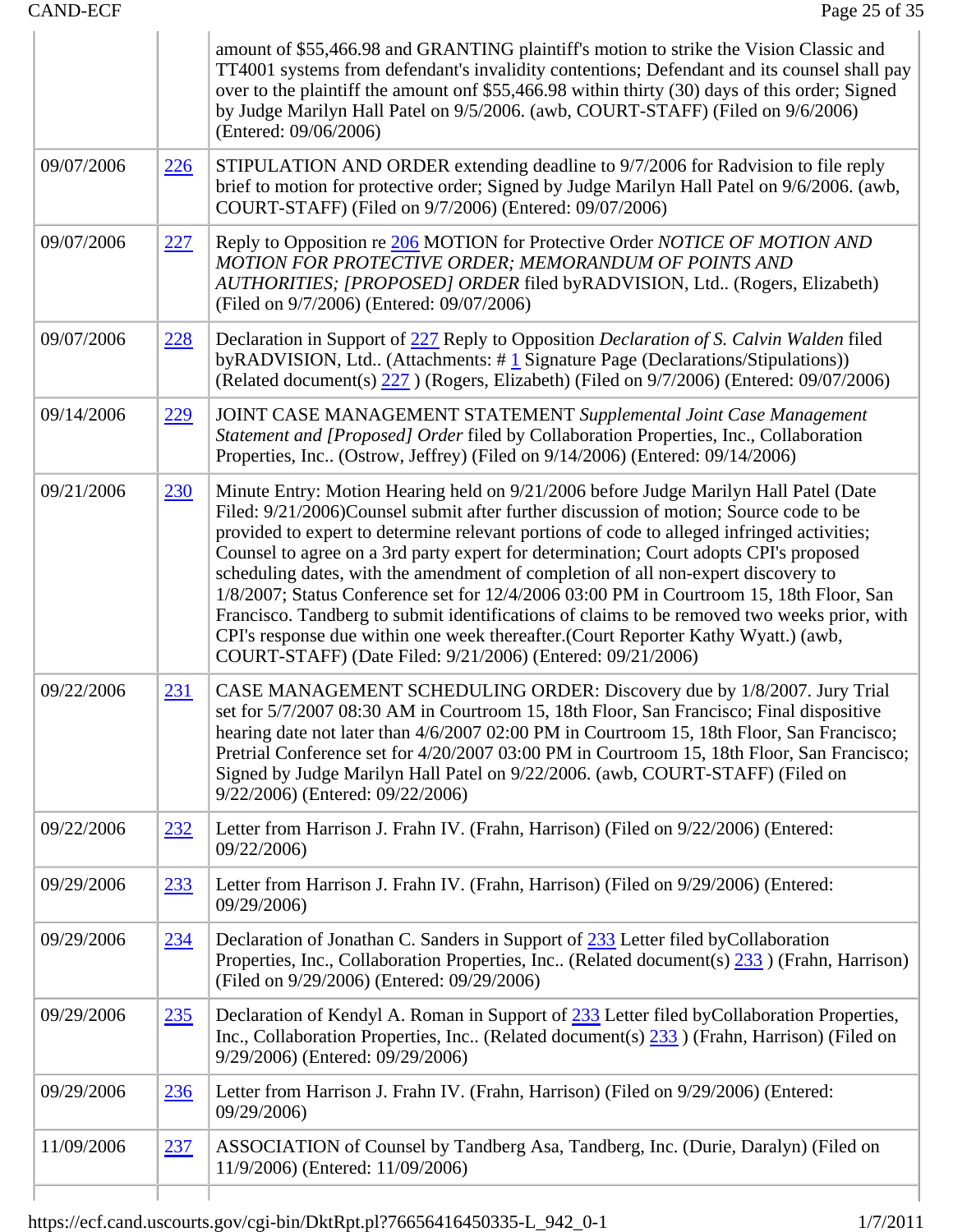| 11/15/2006 | 238        | MOTION for Sanctions CPI's Notice of Motion and Motion for Sanctions filed by<br>Collaboration Properties, Inc., Collaboration Properties, Inc Motion Hearing set for<br>12/18/2006 02:00 PM in Courtroom 15, 18th Floor, San Francisco. (Attachments: $\#$ 1<br>Proposed Order)(Frahn, Harrison) (Filed on 11/15/2006) (Entered: 11/15/2006)                                                                                                                                                                  |
|------------|------------|----------------------------------------------------------------------------------------------------------------------------------------------------------------------------------------------------------------------------------------------------------------------------------------------------------------------------------------------------------------------------------------------------------------------------------------------------------------------------------------------------------------|
| 11/15/2006 | <u>239</u> | Declaration of Jonathan C. Sanders in Support of 238 MOTION for Sanctions CPI's Notice<br>of Motion and Motion for Sanctions Declaration of Jonathan C. Sanders in Support of CPI's<br>Motion for Sanctions, Motion to Shorten Time, and Administrative Request to File<br>Documents Under Seal filed byCollaboration Properties, Inc., Collaboration Properties, Inc<br>(Attachments: # $1$ Exhibit A through U)(Related document(s) $238$ ) (Frahn, Harrison) (Filed<br>on 11/15/2006) (Entered: 11/15/2006) |
| 11/15/2006 | 240        | CERTIFICATE OF SERVICE by Collaboration Properties, Inc., Collaboration Properties,<br>Inc. re 238 MOTION for Sanctions CPI's Notice of Motion and Motion for Sanctions, 239<br>Declaration in Support, Certificate of Service (Frahn, Harrison) (Filed on 11/15/2006)<br>(Entered: 11/15/2006)                                                                                                                                                                                                                |
| 11/15/2006 | <u>241</u> | MOTION to Shorten Time Motion to Shorten Time on Collaboration Properties, Inc.'s<br>Motion for Sanctions filed by Collaboration Properties, Inc., Collaboration Properties, Inc<br>(Attachments: $\#$ 1 Proposed Order)(Frahn, Harrison) (Filed on 11/15/2006) (Entered:<br>11/15/2006                                                                                                                                                                                                                        |
| 11/15/2006 | <u>242</u> | MOTION to File Under Seal Collaboration Properties, Inc.'s Administrative Request<br>Pursuant to Civil L.R. 7-11 to File Under Seal filed by Collaboration Properties, Inc.,<br>Collaboration Properties, Inc (Attachments: $\# \underline{1}$ Proposed Order)(Frahn, Harrison) (Filed on<br>11/15/2006) (Entered: 11/15/2006)                                                                                                                                                                                 |
| 11/15/2006 | 352        | MOTION for Sanctions filed by Collaboration Properties, Inc.FILED UNDER SEAL (gba,<br>COURT STAFF) (Filed on 11/15/2006) (Entered: 07/02/2007)                                                                                                                                                                                                                                                                                                                                                                 |
| 11/15/2006 | 353        | Declaration of Jonathan C. Sanders in Support of Motion for Sanctions, Motion to Shorten<br>Time, and Administrative Request to File Documents Under Seal (Exhibits<br>H, I, K, M, N, O, Q, R, and U) filed by Collaboration Properties, Inc. FILED UNDER SEAL<br>(gba, COURT STAFF) (Filed on 11/15/2006) (Entered: 07/02/2007)                                                                                                                                                                               |
| 11/20/2006 | 243        | Memorandum in Opposition TANDBERG'S OPPOSITION TO MOTION TO SHORTEN<br>TIME FOR HEARING ON CPI'S MOTION FOR SANCTIONS filed by Tandberg, Inc.<br>(Mingrone, Denise) (Filed on 11/20/2006) (Entered: 11/20/2006)                                                                                                                                                                                                                                                                                                |
| 11/20/2006 | <u>244</u> | CASE MANAGEMENT STATEMENT filed by Tandberg, Inc. (Attachments: #1 Exhibit<br>A# $2$ Exhibit B# $3$ Exhibit C# $4$ Exhibit D# $5$ Exhibit E)(Mingrone, Denise) (Filed on<br>11/20/2006) (Entered: 11/20/2006)                                                                                                                                                                                                                                                                                                  |
| 11/21/2006 | 247        | MOTION of Amy Semet for leave to appear in Pro Hac Vice (fee paid; receipt no. 3392693)<br>filed by Collaboration Properties, Inc. (slh, COURT STAFF) (Filed on 11/21/2006)<br>Additional attachment(s) added on 12/19/2006 (rcs, COURT STAFF). (Entered: 11/28/2006)                                                                                                                                                                                                                                          |
| 11/21/2006 | 248        | CERTIFICATE OF SERVICE by Collaboration Properties, Inc. re 247 MOTION for leave<br>to appear in Pro Hac Vice (slh, COURT STAFF) (Filed on 11/21/2006) (Entered:<br>11/28/2006)                                                                                                                                                                                                                                                                                                                                |
| 11/27/2006 | <u>245</u> | CASE MANAGEMENT STATEMENT Collaboration Properties, Inc.'s Case Management<br>Statement filed by Collaboration Properties, Inc., Collaboration Properties, Inc (Ostrow,<br>Jeffrey) (Filed on 11/27/2006) (Entered: 11/27/2006)                                                                                                                                                                                                                                                                                |
| 11/27/2006 | 246        | Declaration of Sara G. Wilcox in Support of 245 Case Management Statement Declaration<br>of Sara G. Wilcox in Support of Collaboration Properties, Inc.'s Case Management<br>Statement filed byCollaboration Properties, Inc., Collaboration Properties, Inc<br>(Attachments: # $1$ Exhibit A through E# $2$ Exhibit F Part 1# $3$ Exhibit F Part 2# $4$ Exhibit F                                                                                                                                             |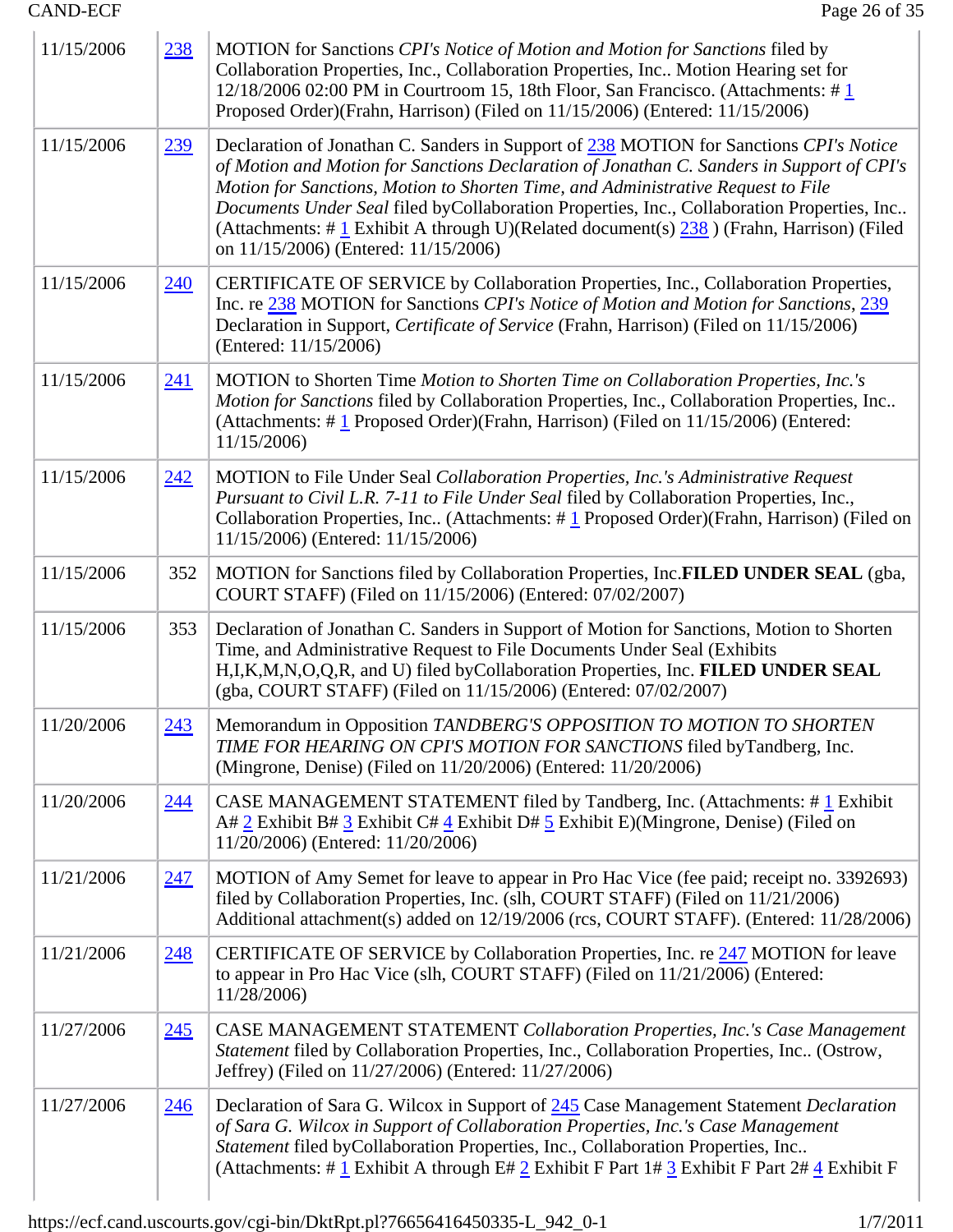|            |            | Part 3# $\frac{5}{2}$ Exhibit G through H)(Related document(s) $\frac{245}{2}$ ) (Ostrow, Jeffrey) (Filed on<br>11/27/2006) (Entered: 11/27/2006)                                                                                                                                                                                                                          |
|------------|------------|----------------------------------------------------------------------------------------------------------------------------------------------------------------------------------------------------------------------------------------------------------------------------------------------------------------------------------------------------------------------------|
| 12/01/2006 | 249        | ORDER re 241 MOTION to Shorten Time Motion to Shorten Time on Collaboration<br>Properties, Inc.'s Motion for Sanctions filed by Collaboration Properties, Inc.Oral argument<br>set for 12/18/06 at 2;00 p.m. Signed by Judge Marilyn Hall Patel on 11/24/06. (epb, COURT<br>STAFF) (Filed on 12/1/2006) Modified on 12/1/2006 (epb, COURT STAFF). (Entered:<br>12/01/2006) |
| 12/01/2006 |            | Set Deadlines/Hearings: Motion for Sanctions Hearing set for 12/18/2006 02:00 PM in<br>Courtroom 15, 18th Floor, San Francisco. (epb, COURT STAFF) (Filed on 12/1/2006)<br>(Entered: 12/01/2006)                                                                                                                                                                           |
| 12/01/2006 | 250        | ORDER re 242 MOTION to File Under Seal Collaboration Properties, Inc.'s Administrative<br>Request Pursuant to Civil L.R. 7-11 to File Under Seal filed by Collaboration Properties,<br>Inc. Motion Granted. Signed by Judge Marilyn Hall Patel on 11/24/06. (epb, COURT<br>STAFF) (Filed on 12/1/2006) (Entered: 12/01/2006)                                               |
| 12/01/2006 | <u>251</u> | ORDER by Judge Marilyn Hall Patel granting 247 Motion for Admission Pro Hac Vice of<br>Attorney Amy Semet. (epb, COURT STAFF) (Filed on 12/1/2006) (Entered: 12/01/2006)                                                                                                                                                                                                   |
| 12/04/2006 | 252        | MOTION to Amend/Correct 17 Answer to Complaint, Counterclaim filed by Tandberg Asa,<br>Tandberg, Inc. Motion Hearing set for 1/8/2007 02:00 PM in Courtroom 15, 18th Floor, San<br>Francisco. (Mingrone, Denise) (Filed on 12/4/2006) (Entered: 12/04/2006)                                                                                                                |
| 12/04/2006 | 253        | MEMORANDUM in Support re 252 MOTION to Amend/Correct 17 Answer to Complaint,<br>Counterclaim filed byTandberg Asa, Tandberg, Inc. (Related document(s) 252) (Mingrone,<br>Denise) (Filed on 12/4/2006) (Entered: 12/04/2006)                                                                                                                                               |
| 12/05/2006 | <u>254</u> | Proposed Order re 252 MOTION to Amend/Correct 17 Answer to Complaint, Counterclaim<br>by Tandberg Asa, Tandberg, Inc. (Mingrone, Denise) (Filed on 12/5/2006) (Entered:<br>12/05/2006)                                                                                                                                                                                     |
| 12/05/2006 | 255        | MOTION MISCELLANEOUS ADMINISTRATIVE REQUEST TO FILE DECLARATION OF<br>DENISE M. MINGRONE UNDER SEAL PURSUANT TO CIVIL L.R. 79-5 filed by Tandberg<br>Asa, Tandberg, Inc. Motion Hearing set for 1/8/2007 02:00 PM in Courtroom D, 15th Floor,<br>San Francisco. (Mingrone, Denise) (Filed on 12/5/2006) (Entered: 12/05/2006)                                              |
| 12/05/2006 | <u>256</u> | Declaration of Denise M. Mingrone in Support of 255 MOTION MISCELLANEOUS<br>ADMINISTRATIVE REQUEST TO FILE DECLARATION OF DENISE M. MINGRONE<br>UNDER SEAL PURSUANT TO CIVIL L.R. 79-5 filed by Tandberg Asa, Tandberg, Inc.<br>(Related document(s) $255$ ) (Mingrone, Denise) (Filed on 12/5/2006) (Entered: 12/05/2006)                                                 |
| 12/05/2006 | 257        | Proposed Order re 255 MOTION MISCELLANEOUS ADMINISTRATIVE REQUEST TO<br>FILE DECLARATION OF DENISE M. MINGRONE UNDER SEAL PURSUANT TO CIVIL<br>L.R. 79-5 by Tandberg Asa, Tandberg, Inc. (Mingrone, Denise) (Filed on 12/5/2006)<br>(Entered: 12/05/2006)                                                                                                                  |
| 12/05/2006 | 258        | CERTIFICATE OF SERVICE by Tandberg Asa, Tandberg, Inc re 252 MOTION to<br>Amend/Correct 17 Answer to Complaint, Counterclaim (Mingrone, Denise) (Filed on<br>12/5/2006) (Entered: 12/05/2006)                                                                                                                                                                              |
| 12/05/2006 | 354        | Declaration of Denise M. Mingrone in Support of Motion to Amend Answer filed<br>byTandberg Asa, Tandberg, Inc. FILED UNDER SEAL (gba, COURT STAFF) (Filed on<br>12/5/2006) (Entered: 07/02/2007)                                                                                                                                                                           |
| 12/06/2006 | <u>259</u> | Minute Entry: Further Case Management Conference held on 12/4/2006 before Judge<br>Marilyn Hall Patel. Defendant's summary judgment motion must be filed by 12/6/06.<br>Plaintiff by two weeks to file a response consisting of what further discovery necessary in<br>order to fully respond. Plaintiff not to file a reply. Motion Hearing re: Defendant's motion for    |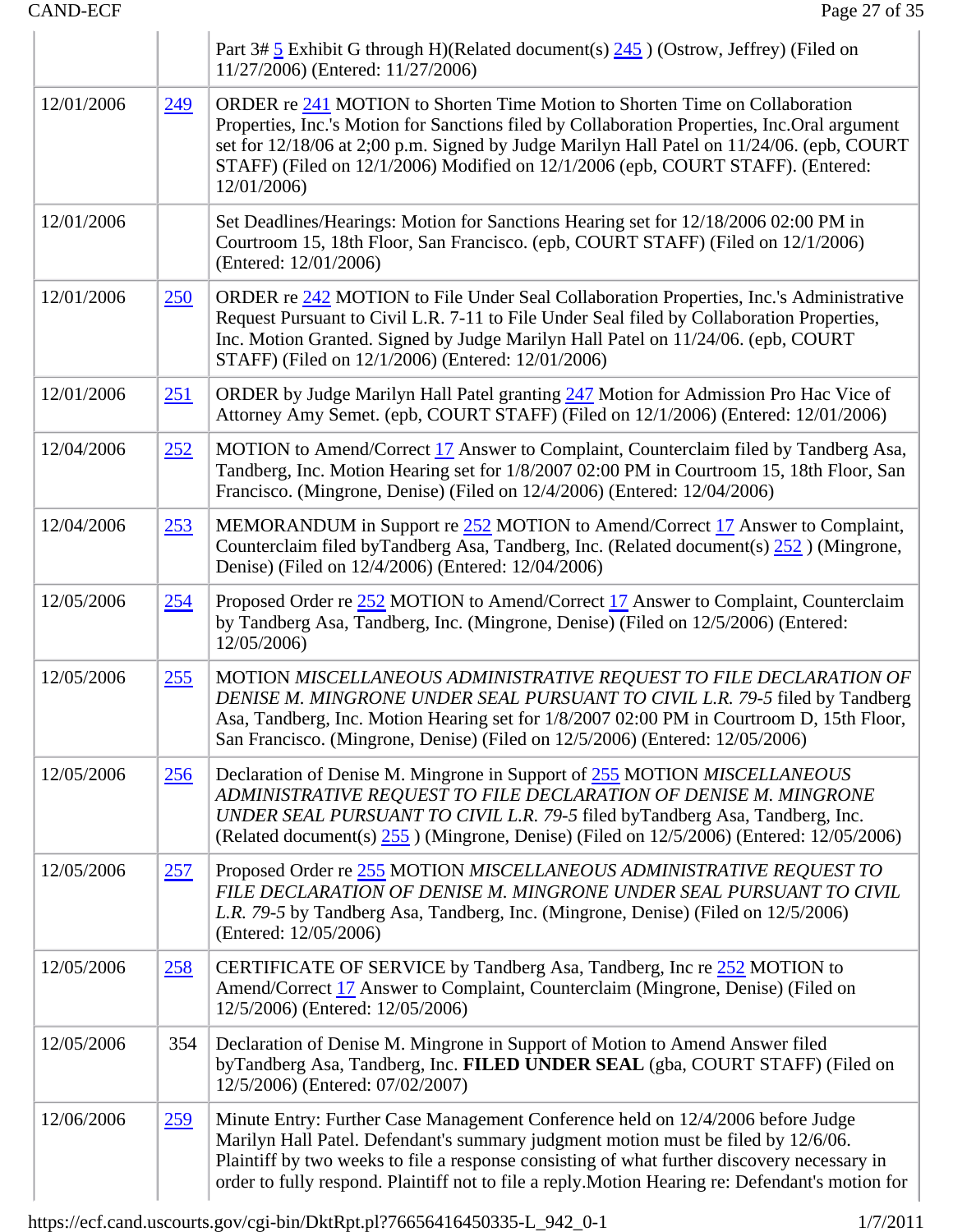|            |             | leave to amend set for $1/8/2007$ 02:00 PM in Courtroom 15, 18th Floor, San Francisco.<br>Hearing re: plaintiff's motion for sanctions previously set for 12/18/06 vacated and reset for<br>1/8/2007 02:00 PM. (Court Reporter Leo Mankiewicz.) (epb, COURT STAFF) (Date Filed:<br>12/6/2006) (Entered: 12/06/2006)         |
|------------|-------------|-----------------------------------------------------------------------------------------------------------------------------------------------------------------------------------------------------------------------------------------------------------------------------------------------------------------------------|
| 12/06/2006 | 260         | *** TABLE OF CONTENTS LOCATED AFTER SIGNATURE PAGE. ***<br>Memorandum in Opposition Tandberg's Memorandum of Points and Authorities In Support<br>of Opposition To Motion For Sanctions filed byTandberg, Inc. (Harriman, Susan) (Filed on<br>12/6/2006) Modified on 12/8/2006 (feriab, COURT STAFF). (Entered: 12/06/2006) |
| 12/06/2006 | 261         | Declaration of Lars-Erik Aalbu Declaration of Lars-Erik Aalbu In Support of Tandberg's<br>Opposition To Motion For Sanctions filed byTandberg, Inc. (Harriman, Susan) (Filed on<br>12/6/2006) (Entered: 12/06/2006)                                                                                                         |
| 12/06/2006 | 262         | Declaration of Bjorn Aalerud Declaration of Bjorn Aalerud In Support of Tandberg's<br>Opposition To Motion For Sanctions filed byTandberg, Inc. (Harriman, Susan) (Filed on<br>12/6/2006) (Entered: 12/06/2006)                                                                                                             |
| 12/06/2006 | 263         | Declaration of Allan Bjornstad Declaration of Allan Bjornstad In Support of Tandberg's<br>Opposition To Motion For Sanctions filed byTandberg, Inc. (Harriman, Susan) (Filed on<br>12/6/2006) (Entered: 12/06/2006)                                                                                                         |
| 12/06/2006 | <u>264</u>  | Declaration of Hakon Dahle Declaration of Hakon Dahle In Support of Tandberg's<br>Opposition To Motion For Sanctions filed byTandberg, Inc. (Harriman, Susan) (Filed on<br>12/6/2006) (Entered: 12/06/2006)                                                                                                                 |
| 12/06/2006 | 265         | Declaration of Bas De Blank Declaration of Bas De Blank In Support of Defendants'<br>Opposition To Motion For Sanctions filed byTandberg, Inc. (Harriman, Susan) (Filed on<br>12/6/2006) (Entered: 12/06/2006)                                                                                                              |
| 12/06/2006 | <u>266</u>  | Declaration of Denise M. Mingrone Declaration of Denise M. Mingrone In Support of<br>Tandberg's Opposition To Motion For Sanctions filed by Tandberg, Inc. (Attachments: #1#<br>$\frac{2 \# 3}{2}$ (Harriman, Susan) (Filed on 12/6/2006) (Entered: 12/06/2006)                                                             |
| 12/06/2006 | 267         | Declaration of Tom-Ivar Johansen Declaration of Tom-Ivar Johansen In Support of<br>Defendants' Opposition To Plaintiff's Motion For Sanctions filed byTandberg, Inc.<br>(Attachments: $\#$ 1)(Harriman, Susan) (Filed on 12/6/2006) (Entered: 12/06/2006)                                                                   |
| 12/06/2006 | 268         | Declaration of Harald Johannessen Declaration of Harald Johannessen In Support of<br>Tandberg's Opposition To Motion For Sanctions filed byTandberg, Inc. (Harriman, Susan)<br>(Filed on 12/6/2006) (Entered: 12/06/2006)                                                                                                   |
| 12/06/2006 | <u>269</u>  | Declaration of Per Haug Kogstad Declaration of Per Haug Kogstad In Support of<br>Tandberg's Opposition To Motion For Sanctions filed byTandberg, Inc. (Harriman, Susan)<br>(Filed on 12/6/2006) (Entered: 12/06/2006)                                                                                                       |
| 12/06/2006 | <u>270</u>  | MOTION for Summary Judgment of U.S. Patent Nos. 5,867,654 And 6,212,547 filed by<br>Tandberg Asa, Tandberg, Inc. (Chatterjee, I.) (Filed on 12/6/2006) (Entered: 12/06/2006)                                                                                                                                                |
| 12/06/2006 | <u>271</u>  | Declaration of Tom-Erik Lia Declaration of Tom-Erik Lia In Support of Tandberg's<br>Opposition To Motion For Sanctions filed byTandberg, Inc. (Harriman, Susan) (Filed on<br>12/6/2006) (Entered: 12/06/2006)                                                                                                               |
| 12/06/2006 | <u> 272</u> | Declaration of Steven B. Peri Declaration of Steven B. Peri In Support of Opposition To<br>Motion For Sanctions filed by Tandberg, Inc. (Harriman, Susan) (Filed on 12/6/2006)<br>(Entered: 12/06/2006)                                                                                                                     |
| 12/06/2006 | <u>273</u>  | Declaration of Michael Walker Declaration of Michael Walker In Support of Tandberg ASA<br>and Tandberg, Inc.'s Motion For Sanctions filed by Tandberg, Inc. (Harriman, Susan) (Filed<br>on 12/6/2006) (Entered: 12/06/2006)                                                                                                 |
|            |             |                                                                                                                                                                                                                                                                                                                             |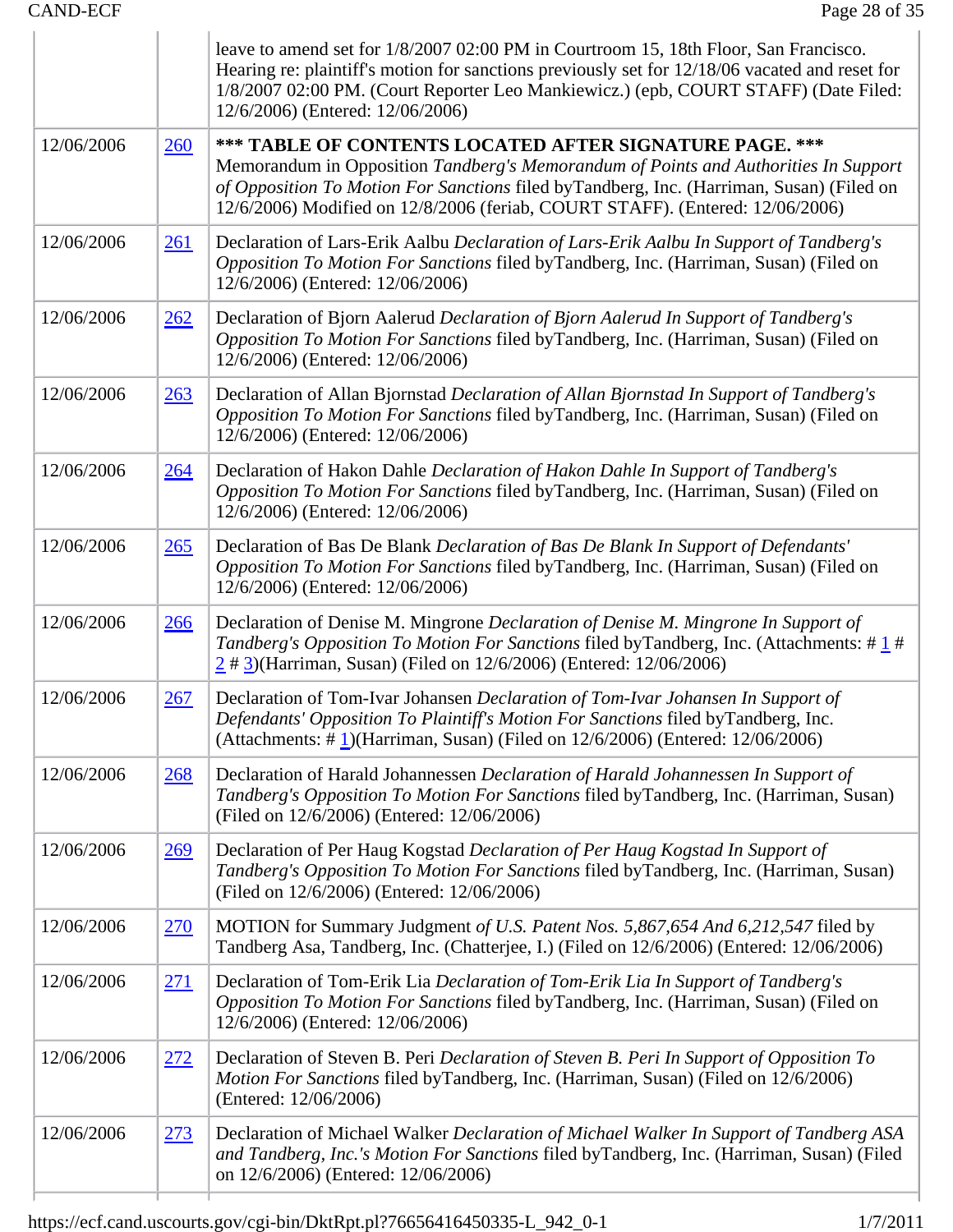| 12/06/2006 | 274        | Declaration of Dr. Kevin Jeffay in Support of 270 MOTION for Summary Judgment of U.S.<br>Patent Nos. 5,867,654 And 6,212,547 filed byTandberg Asa, Tandberg, Inc. (Related<br>document(s) 270 (Chatterjee, I.) (Filed on 12/6/2006) (Entered: 12/06/2006)                                                                                                                                                                                                                                                                                                                                                                                                |  |  |  |
|------------|------------|----------------------------------------------------------------------------------------------------------------------------------------------------------------------------------------------------------------------------------------------------------------------------------------------------------------------------------------------------------------------------------------------------------------------------------------------------------------------------------------------------------------------------------------------------------------------------------------------------------------------------------------------------------|--|--|--|
| 12/06/2006 | 275        | EXHIBITS re 274 Declaration in Support ( <i>Exhibit A</i> ) filed byTandberg Asa, Tandberg, Inc.<br>(Related document(s) $\frac{274}{274}$ ) (Chatterjee, I.) (Filed on 12/6/2006) (Entered: 12/06/2006)                                                                                                                                                                                                                                                                                                                                                                                                                                                 |  |  |  |
| 12/06/2006 | 276        | EXHIBITS re 274 Declaration in Support ( <i>Exhibit B Part 1 of 2</i> ) filed byTandberg Asa,<br>Tandberg, Inc. (Related document(s) $\frac{274}{274}$ ) (Chatterjee, I.) (Filed on 12/6/2006) (Entered:<br>12/06/2006)                                                                                                                                                                                                                                                                                                                                                                                                                                  |  |  |  |
| 12/06/2006 | 277        | Declaration of Tom-Ivar Johansen in Support of 270 MOTION for Summary Judgment of<br>U.S. Patent Nos. 5,867,654 And 6,212,547 filed byTandberg Asa, Tandberg, Inc.<br>(Attachments: # $\frac{1}{2}$ Exhibit A)(Related document(s) $\frac{270}{270}$ ) (Chatterjee, I.) (Filed on 12/6/2006)<br>(Entered: 12/06/2006)                                                                                                                                                                                                                                                                                                                                    |  |  |  |
| 12/06/2006 | <u>278</u> | EXHIBITS re 274 Declaration in Support ( <i>Exhibit B part 2 of 3</i> ) filed byTandberg Asa,<br>Tandberg, Inc. (Related document(s) $\frac{274}{274}$ ) (Chatterjee, I.) (Filed on 12/6/2006) (Entered:<br>12/06/2006)                                                                                                                                                                                                                                                                                                                                                                                                                                  |  |  |  |
| 12/06/2006 | <u>279</u> | EXHIBITS re 274 Declaration in Support ( <i>Exhibit B part 3 of 3</i> ) filed byTandberg Asa,<br>Tandberg, Inc. (Related document(s) $\frac{274}{274}$ ) (Chatterjee, I.) (Filed on 12/6/2006) (Entered:<br>12/06/2006)                                                                                                                                                                                                                                                                                                                                                                                                                                  |  |  |  |
| 12/06/2006 | <u>280</u> | EXHIBITS re 274 Declaration in Support ( <i>Exhibit C</i> ) filed byTandberg Asa, Tandberg, Inc.<br>(Attachments: # $\underline{1}$ Exhibit C (2 of 5)# $\underline{2}$ Exhibit C (3 of 5)# $\underline{3}$ Exhibit C (4 of 5)# $\underline{4}$ Exhibit C<br>$(5 \text{ of } 5)$ )(Related document(s) $\frac{274}{2}$ ) (Chatterjee, I.) (Filed on 12/6/2006) (Entered:<br>12/06/2006)                                                                                                                                                                                                                                                                  |  |  |  |
| 12/15/2006 | 291        | TRANSCRIPT of Proceedings held on 9/21/06 before Judge Patel. Court Reporter: Kathy<br>Wyatt. (slh, COURT STAFF) (Filed on 12/15/2006) (Entered: 12/22/2006)                                                                                                                                                                                                                                                                                                                                                                                                                                                                                             |  |  |  |
| 12/18/2006 | <u>281</u> | Memorandum in Opposition Collaboration Properties, Inc.'s Opposition to Tandberg's<br>Motion to Amend its Answer and Counterclaims filed byCollaboration Properties, Inc.,<br>Collaboration Properties, Inc (Frahn, Harrison) (Filed on 12/18/2006) (Entered:<br>12/18/2006)                                                                                                                                                                                                                                                                                                                                                                             |  |  |  |
| 12/18/2006 | <u>282</u> | Declaration of Jonathan C. Sanders in Support of 281 Memorandum in Opposition,<br>Declaration of Jonathan C. Sanders in Support of Collaboration Properties, Inc.'s<br>Opposition to Tandberg's Motion to Amend its Answer and Counterclaims filed<br>byCollaboration Properties, Inc., Collaboration Properties, Inc (Attachments: #1 Exhibit<br>A# 2 Exhibit B# 3 Exhibit C# $\frac{4}{5}$ Exhibit D# 5 Exhibit E# 6 Exhibit F)(Related document(s)<br>281) (Frahn, Harrison) (Filed on 12/18/2006) (Entered: 12/18/2006)                                                                                                                              |  |  |  |
| 12/19/2006 | 292        | TRANSCRIPT of Proceedings held on 12/4/06 before Judge Patel. Court Reporter: Leo<br>Mankiewicz. (slh, COURT STAFF) (Filed on 12/19/2006) (Entered: 12/22/2006)                                                                                                                                                                                                                                                                                                                                                                                                                                                                                          |  |  |  |
| 12/20/2006 | <u>283</u> | RESPONSE to Collaboration Properties, Inc.'s Preliminary Response to Defendants'<br>Motion for Summary Judgment of U.S. Patent Nos. 5,867,654 and 6,212,547 by<br>Collaboration Properties, Inc., Collaboration Properties, Inc (Frahn, Harrison) (Filed on<br>12/20/2006) (Entered: 12/20/2006)                                                                                                                                                                                                                                                                                                                                                         |  |  |  |
| 12/20/2006 | <u>284</u> | Declaration in Support of 283 Response (Non Motion), Response (Non Motion)<br>Declaration of Jonathan C. Sanders in Support of Collaboration Properties, Inc.'s<br>Preliminary Response to Defendants' Motion for Summary Judgment of U.S. Patent Nos.<br>5,867,654 and 6,212,547 filed byCollaboration Properties, Inc., Collaboration Properties,<br>Inc (Attachments: # 1 Exhibit A# 2 Exhibit B# $3$ Exhibit C# 4 Exhibit D# $5$ Exhibit E-Part<br>1 of 4# $6$ Exhibit E-Part 2 of 4# $7$ Exhibit E-Part 3 of 4# $8$ Exhibit E-Part 4 of 4# $9$ Exhibit<br>F# $10$ Exhibit G)(Related document(s) $283$ ) (Frahn, Harrison) (Filed on $12/20/2006$ ) |  |  |  |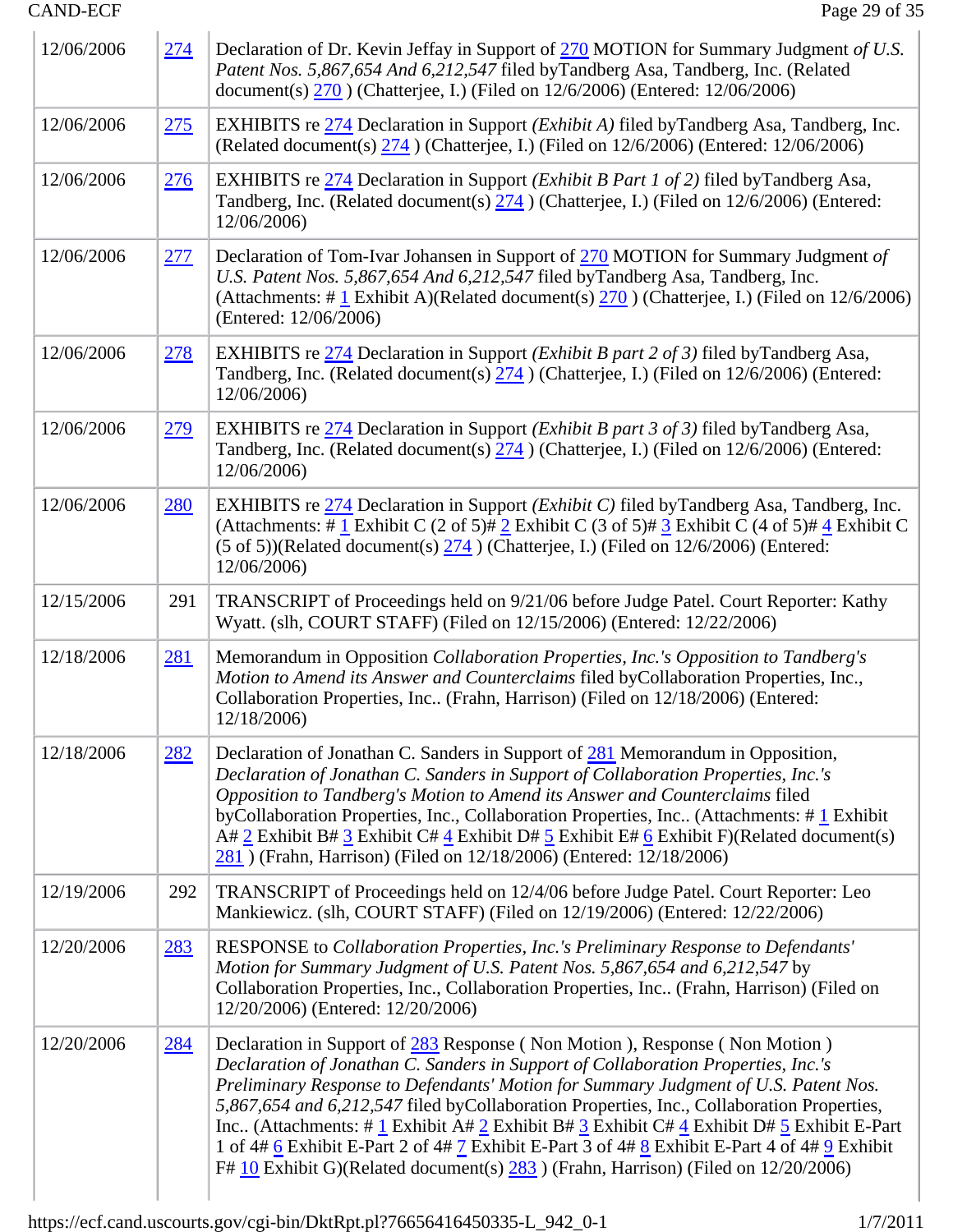h

Ť

|            |            | (Entered: 12/20/2006)                                                                                                                                                                                                                                                                                                                                                                                                                                                                                                                                                |  |  |  |
|------------|------------|----------------------------------------------------------------------------------------------------------------------------------------------------------------------------------------------------------------------------------------------------------------------------------------------------------------------------------------------------------------------------------------------------------------------------------------------------------------------------------------------------------------------------------------------------------------------|--|--|--|
| 12/20/2006 | <u>285</u> | Proposed Order re 284 Declaration in Support,,, 283 Response (Non Motion), Response<br>(Non Motion) [Proposed] Order re: Defendants' Motion for Summary Judgment of U.S.<br>Patent Nos. 5,867,654 and 6,212,547 by Collaboration Properties, Inc., Collaboration<br>Properties, Inc (Frahn, Harrison) (Filed on 12/20/2006) (Entered: 12/20/2006)                                                                                                                                                                                                                    |  |  |  |
| 12/20/2006 | <u>286</u> | MOTION re 284 Declaration in Support,,, 285 Proposed Order,, 283 Response (Non<br>Motion), Response (Non Motion) Collaboration Properties, Inc.'s Administrative Request<br>Pursuant to Civil L.R. 7-11 to File Under Seal filed by Collaboration Properties, Inc.,<br>Collaboration Properties, Inc (Attachments: #1 Proposed Order)(Frahn, Harrison) (Filed on<br>12/20/2006) (Entered: 12/20/2006)                                                                                                                                                                |  |  |  |
| 12/20/2006 | 287        | CERTIFICATE OF SERVICE by Collaboration Properties, Inc., Collaboration Properties,<br>Inc. re 284 Declaration in Support,,, 285 Proposed Order,, 283 Response (Non Motion),<br>Response (Non Motion), 286 MOTION re 284 Declaration in Support, 285 Proposed<br>Order,, 283 Response (Non Motion), Response (Non Motion) Collaboration Properties,<br>Inc.'s Administrative Request Pursuant to Civil L.R. 7-11 to File Under Seal Certificate of<br>Service (Frahn, Harrison) (Filed on 12/20/2006) (Entered: 12/20/2006)                                          |  |  |  |
| 12/20/2006 | 305        | CERTIFICATE OF SERVICE by Collaboration Properties, Inc. re 284 Declaration in<br>Support,,, 283 Response (Non Motion), Response (Non Motion) (slh, COURT STAFF)<br>(Filed on 12/20/2006) (Entered: 12/28/2006)                                                                                                                                                                                                                                                                                                                                                      |  |  |  |
| 12/22/2006 | 288        | MOTION to Strike CPI's Final Infringement Contentions and Motion for Protective Order<br>filed by Tandberg, Inc. (Mingrone, Denise) (Filed on 12/22/2006) (Entered: 12/22/2006)                                                                                                                                                                                                                                                                                                                                                                                      |  |  |  |
| 12/22/2006 | <u>289</u> | Proposed Order re 288 MOTION to Strike CPI's Final Infringement Contentions and Motion<br>for Protective Order by Tandberg, Inc. (Mingrone, Denise) (Filed on 12/22/2006) (Entered:<br>12/22/2006)                                                                                                                                                                                                                                                                                                                                                                   |  |  |  |
| 12/22/2006 | <u>290</u> | CERTIFICATE OF SERVICE by Tandberg, Inc re 288 MOTION to Strike CPI's Final<br>Infringement Contentions and Motion for Protective Order (Mingrone, Denise) (Filed on<br>12/22/2006) (Entered: 12/22/2006)                                                                                                                                                                                                                                                                                                                                                            |  |  |  |
| 12/22/2006 | 293        | Reply Memorandum Collaboration Properties, Inc.'s Reply In Support Of Its Motion For<br>Sanctions filed byCollaboration Properties, Inc., Collaboration Properties, Inc (Frahn,<br>Harrison) (Filed on 12/22/2006) Additional attachment(s) added on 1/4/2007 (rcs, COURT<br>STAFF). (Entered: 12/22/2006)                                                                                                                                                                                                                                                           |  |  |  |
| 12/22/2006 | 294        | Declaration of Sara G. Wilcox in Support of 293 Reply Memorandum Declaration of Sara<br>G. Wilcox In Support Of CPI's Reply In Support of Motion For Sanctions And<br>Administrative Request To File Documents Under Seal filed byCollaboration Properties,<br>Inc., Collaboration Properties, Inc (Attachments: # $1 \text{ Exhibit A} \# 2 \text{ Exhibit B} \# 3 \text{ Exhibit C} \# 1$<br>$\frac{4}{5}$ Exhibit D# 5 Exhibit E# 6 Exhibit F# 7 Exhibit G# 8 Exhibit H)(Related document(s)<br>293 (Frahn, Harrison) (Filed on 12/22/2006) (Entered: 12/22/2006) |  |  |  |
| 12/22/2006 | <u>295</u> | MOTION re 293 Reply Memorandum, 294 Declaration in Support, Collaboration<br>Properties, Inc.'s Administrative Request Pursuant To Civil L.R. 7-11 To File Under Seal<br>filed by Collaboration Properties, Inc., Collaboration Properties, Inc Motion Hearing set for<br>1/8/2007 02:00 PM in Courtroom 15, 18th Floor, San Francisco. (Attachments: #1 Proposed<br>Order Proposed Order)(Frahn, Harrison) (Filed on 12/22/2006) (Entered: 12/22/2006)                                                                                                              |  |  |  |
| 12/22/2006 | <u>296</u> | OBJECTIONS to re 293 Reply Memorandum, 295 MOTION re 293 Reply Memorandum,<br>294 Declaration in Support,, Collaboration Properties, Inc.'s Administrative Request<br>Pursuant To Civil L.R. 7-11 To File Under Seal, 294 Declaration in Support,, Collaboration<br>Properties, Inc.'s Evidentiary Objections In Support Of Its Motion For Sanctions by<br>Collaboration Properties, Inc., Collaboration Properties, Inc (Frahn, Harrison) (Filed on<br>12/22/2006) (Entered: 12/22/2006)                                                                            |  |  |  |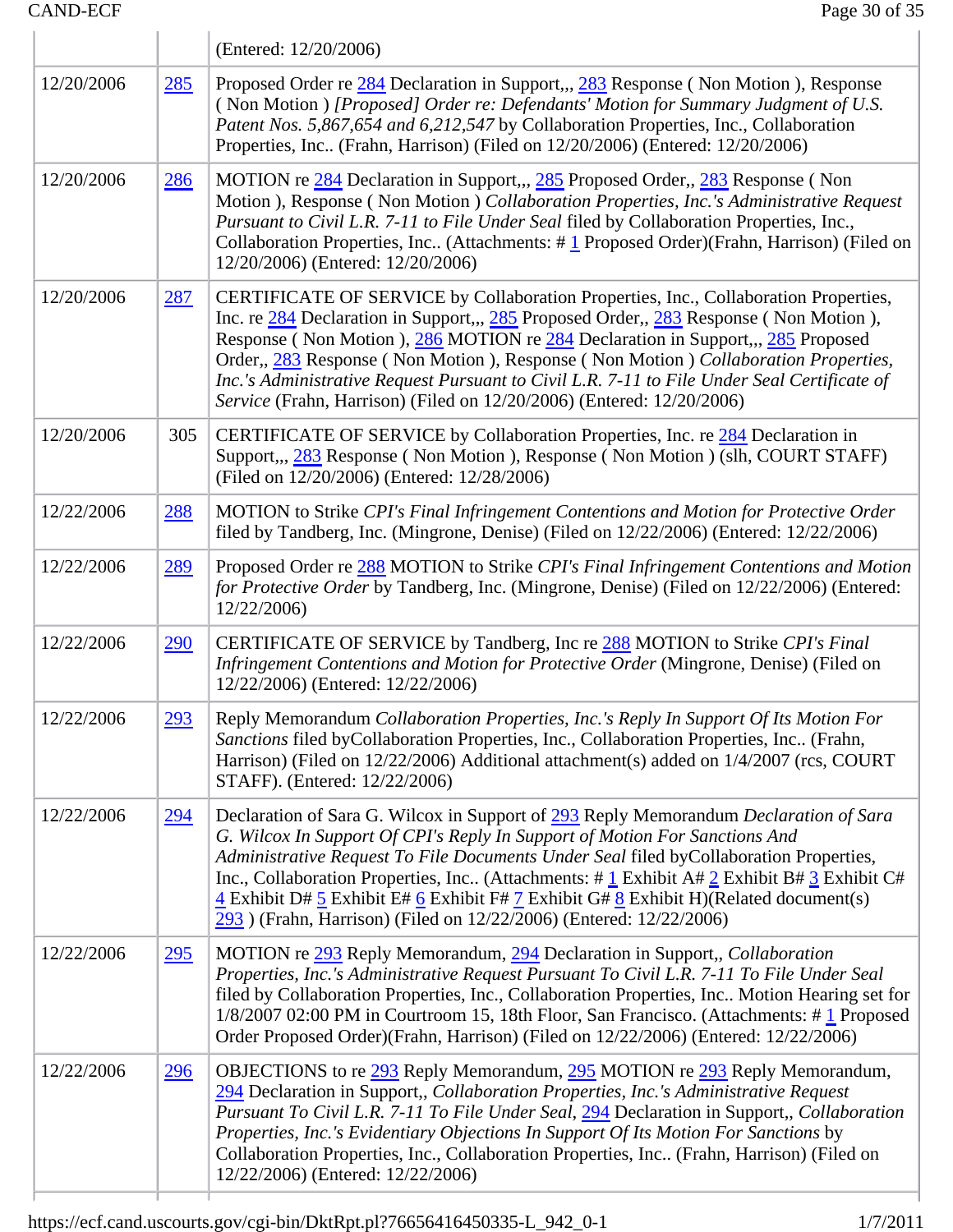| 12/22/2006 | <u>297</u> | CERTIFICATE OF SERVICE by Collaboration Properties, Inc., Collaboration Properties,<br>Inc. re 293 Reply Memorandum, 295 MOTION re 293 Reply Memorandum, 294<br>Declaration in Support,, Collaboration Properties, Inc.'s Administrative Request Pursuant<br>To Civil L.R. 7-11 To File Under Seal, 294 Declaration in Support,,, 296 Objection,<br>Certificate of Service (Frahn, Harrison) (Filed on 12/22/2006) (Entered: 12/22/2006) |  |
|------------|------------|------------------------------------------------------------------------------------------------------------------------------------------------------------------------------------------------------------------------------------------------------------------------------------------------------------------------------------------------------------------------------------------------------------------------------------------|--|
| 12/22/2006 | 309        | Declaration of Denise M. Mingrone in Support of 288 MOTION to Strike filed by Tandberg<br>Asa, Tandberg, Inc. (Related document(s) 288) (slh, COURT STAFF) (Filed on<br>12/22/2006) (Entered: 01/04/2007)                                                                                                                                                                                                                                |  |
| 12/22/2006 | 310        | CERTIFICATE OF SERVICE by Tandberg Asa, Tandberg, Inc re 309 Declaration in<br>Support (slh, COURT STAFF) (Filed on 12/22/06) (Entered: 01/04/2007)                                                                                                                                                                                                                                                                                      |  |
| 12/22/2006 | 311        | CERTIFICATE OF SERVICE by Collaboration Properties, Inc. re 294 Declaration in<br>Support,,, 293 Reply Memorandum, (slh, COURT STAFF) (Filed on 12/22/2006) (Entered:<br>01/04/2007                                                                                                                                                                                                                                                      |  |
| 12/26/2006 | <u>298</u> | REPLY to Response to Motion (Reply to CPI's Preliminary Response) to Tandberg's Motion<br>for Summary Judgment filed by Tandberg Asa, Tandberg, Inc. (Chatterjee, I.) (Filed on<br>12/26/2006) (Entered: 12/26/2006)                                                                                                                                                                                                                     |  |
| 12/26/2006 | <u>299</u> | Reply Memorandum IN SUPPORT OF MOTION TO AMEND ANSWER AND<br>COUNTERCLAIMS filed byTandberg Asa, Tandberg, Inc. (Mingrone, Denise) (Filed on<br>12/26/2006) (Entered: 12/26/2006)                                                                                                                                                                                                                                                        |  |
| 12/26/2006 | <u>300</u> | Declaration of Denise M. Mingrone in Support of 299 Reply Memorandum filed<br>by Tandberg Asa, Tandberg, Inc. (Attachments: # $1$ Exhibit A# $2$ Exhibit B# $3$ Exhibit C# $4$<br>Exhibit D-1# 5 Exhibit D-2# 6 Exhibit D-3# 7 Exhibit E# 8 Exhibit F# 9 Exhibit G)(Related<br>document(s) $299$ ) (Mingrone, Denise) (Filed on $12/26/2006$ ) (Entered: $12/26/2006$ )                                                                  |  |
| 12/26/2006 | <u>301</u> | MOTION re 300 Declaration in Support, filed by Tandberg Asa, Tandberg, Inc. Motion<br>Hearing set for 1/8/2007 02:00 PM in Courtroom 15, 18th Floor, San Francisco. (Mingrone,<br>Denise) (Filed on 12/26/2006) (Entered: 12/26/2006)                                                                                                                                                                                                    |  |
| 12/26/2006 | <u>302</u> | Declaration in Support of 301 MOTION re 300 Declaration in Support, 300 Declaration in<br>Support, filed byTandberg Asa, Tandberg, Inc. (Related document(s) 301, 300) (Mingrone,<br>Denise) (Filed on 12/26/2006) (Entered: 12/26/2006)                                                                                                                                                                                                 |  |
| 12/26/2006 | <u>303</u> | Proposed Order re 301 MOTION re 300 Declaration in Support,, 302 Declaration in Support<br>by Tandberg Asa, Tandberg, Inc. (Mingrone, Denise) (Filed on 12/26/2006) (Entered:<br>12/26/2006)                                                                                                                                                                                                                                             |  |
| 12/26/2006 | <u>304</u> | CERTIFICATE OF SERVICE by Tandberg Asa, Tandberg, Inc re 300 Declaration in<br>Support, (Mingrone, Denise) (Filed on 12/26/2006) (Entered: 12/26/2006)                                                                                                                                                                                                                                                                                   |  |
| 12/29/2006 | <u>306</u> | NOTICE of Change In Counsel by I. Neel Chatterjee (Withdrawal of Theresa A. Sutton)<br>(Chatterjee, I.) (Filed on 12/29/2006) (Entered: 12/29/2006)                                                                                                                                                                                                                                                                                      |  |
| 12/29/2006 | <u>307</u> | ORDER Re: Filing Documents Under Seal. Court GRANTS that Exhibit A to Sanders<br>Declaration be filed under seal; and DENIES request to file CPI's Response to Defendant's<br>Motion for Summary Judgment under seal. Signed by Judge Marilyn Hall Patel on 12/28/06.<br>(epb, COURT STAFF) (Filed on 12/29/2006) (Entered: 12/29/2006)                                                                                                  |  |
| 12/29/2006 | <u>308</u> | ORDER by Judge Marilyn Hall Patel granting in part and denying in part 295 Motion to File<br>Under Seal. Exhibits A-E and G-H to Wilcox Declaration in support of CPI's Reply in<br>support of Motion for Sanctions shall be filed under seal. Replies and other pleadings will<br>not be filed under seal. Signed by Judge Marilyn Hall Patel 12/27/06. (epb, COURT STAFF)<br>(Filed on 12/29/2006) (Entered: 12/29/2006)               |  |
| 01/05/2007 | <u>312</u> | MOTION to Strike CPI's Notice of Motion and Motion to Strike Tandberg's Final Invalidity                                                                                                                                                                                                                                                                                                                                                 |  |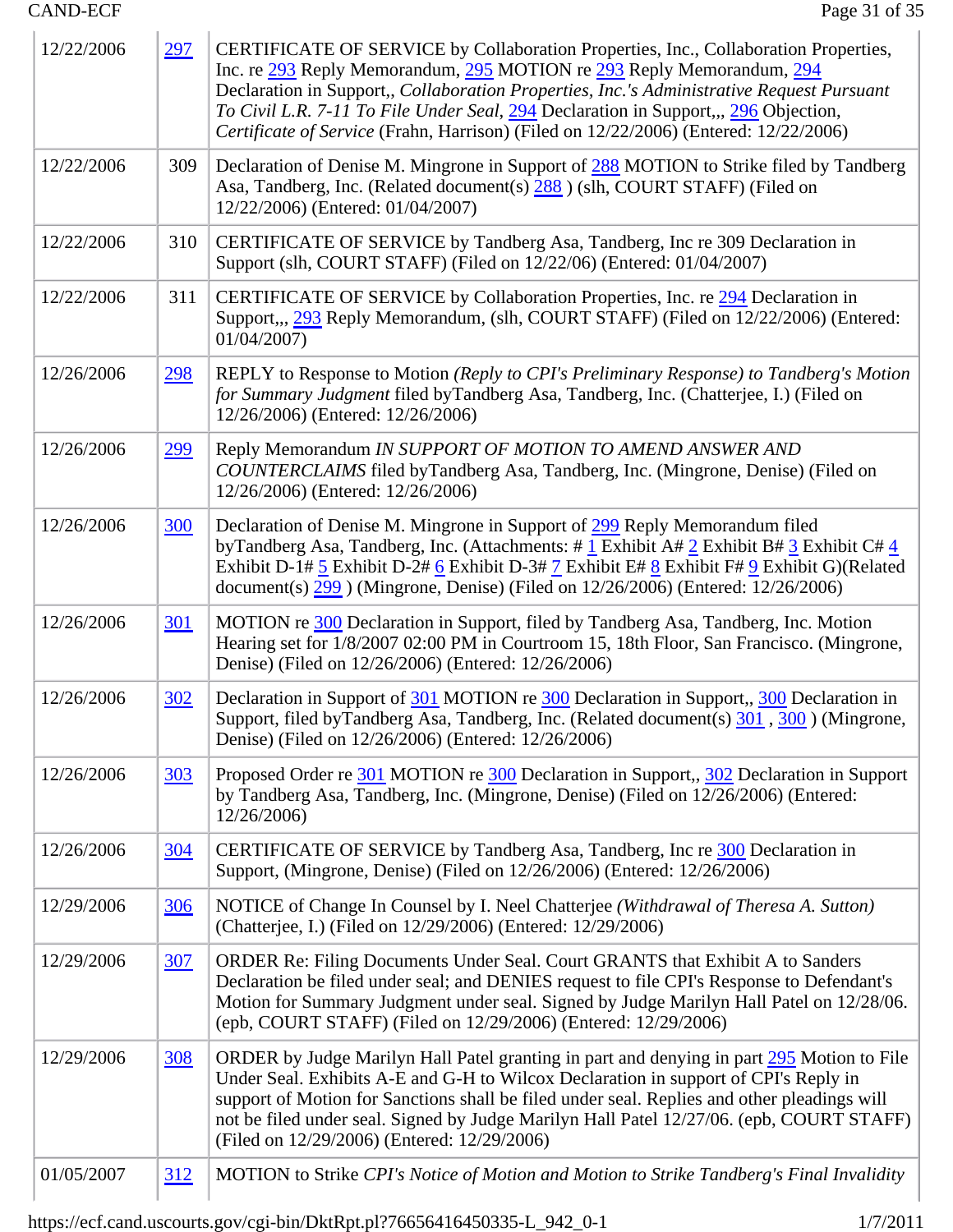|            |            | Contentions and to Preclude Certain Invalidity Arguments filed by Collaboration Properties,<br>Inc., Collaboration Properties, Inc (Attachments: #1 Proposed Order) (Frahn, Harrison)<br>(Filed on 1/5/2007) (Entered: 01/05/2007)                                                                                                                                                                                                                                                                                                     |  |  |
|------------|------------|----------------------------------------------------------------------------------------------------------------------------------------------------------------------------------------------------------------------------------------------------------------------------------------------------------------------------------------------------------------------------------------------------------------------------------------------------------------------------------------------------------------------------------------|--|--|
| 01/05/2007 | <u>313</u> | Declaration of Melissa A. Ganz in Support of 312 MOTION to Strike CPI's Notice of<br>Motion and Motion to Strike Tandberg's Final Invalidity Contentions and to Preclude<br>Certain Invalidity Arguments Declaration of Melissa A. Ganz in Support of CPI's Motion to<br>Strike Tandberg's Final Invalidity Contentions and to Preclude Certain Invalidity Arguments<br>filed byCollaboration Properties, Inc., Collaboration Properties, Inc (Related document(s)<br>312) (Frahn, Harrison) (Filed on 1/5/2007) (Entered: 01/05/2007) |  |  |
| 01/05/2007 | 314        | CERTIFICATE OF SERVICE by Collaboration Properties, Inc., Collaboration Properties,<br>Inc. re 313 Declaration in Support,,, 312 MOTION to Strike CPI's Notice of Motion and<br>Motion to Strike Tandberg's Final Invalidity Contentions and to Preclude Certain Invalidity<br>Arguments Certificate of Service (Frahn, Harrison) (Filed on 1/5/2007) (Entered:<br>01/05/2007                                                                                                                                                          |  |  |
| 01/05/2007 | 315        | CLERK'S NOTICE Continuing Motion Hearing. Motion Hearing of 1/8/07 vacated and re-<br>set for 1/18/2007 02:00 PM in Courtroom 15, 18th Floor, San Francisco. (epb, COURT<br>STAFF) (Filed on 1/5/2007) (Entered: 01/05/2007)                                                                                                                                                                                                                                                                                                           |  |  |
| 01/05/2007 | 321        | Declaration of Melissa A. Ganz in support of CPI's Motion to Strike Tandberg's Final<br>Invalidity Contentions and to Preclude Certain Invalidity Arguments filed byCollaboration<br>Properties, Inc. (gba, COURT STAFF) (Filed on 1/5/2007) (Entered: 01/17/2007)                                                                                                                                                                                                                                                                     |  |  |
| 01/12/2007 | <u>316</u> | Memorandum in Opposition TANDBERG'S OPPOSITION TO CPI'S NOTICE OF MOTION<br>AND MOTION TO COMPEL ALL OUTSTANDING DISCOVERY RELATING TO ALL OF<br>THE PRODUCTS ACCUSED IN CPI'S FINAL INFRINGEMENT CONTENTIONS filed<br>byTandberg, Inc. (Mingrone, Denise) (Filed on 1/12/2007) (Entered: 01/12/2007)                                                                                                                                                                                                                                  |  |  |
| 01/12/2007 | <u>317</u> | Declaration in Support of 316 Memorandum in Opposition, filed by Tandberg, Inc.<br>(Attachments: # $\frac{1}{2}$ Exhibit A# $\frac{2}{2}$ Exhibit B# $\frac{3}{2}$ Exhibit C# $\frac{4}{2}$ Exhibit D)(Related document(s)<br>316) (Mingrone, Denise) (Filed on 1/12/2007) (Entered: 01/12/2007)                                                                                                                                                                                                                                       |  |  |
| 01/12/2007 | <u>318</u> | Memorandum in Opposition re 312 MOTION to Strike CPI's Notice of Motion and Motion<br>to Strike Tandberg's Final Invalidity Contentions and to Preclude Certain Invalidity<br>Arguments filed byTandberg, Inc. (Mingrone, Denise) (Filed on 1/12/2007) (Entered:<br>01/12/2007                                                                                                                                                                                                                                                         |  |  |
| 01/12/2007 | <u>319</u> | Declaration of Bas de Blank in Support of 318 Memorandum in Opposition, filed<br>byTandberg, Inc. (Related document(s) $\frac{318}{318}$ ) (Mingrone, Denise) (Filed on 1/12/2007)<br>(Entered: 01/12/2007)                                                                                                                                                                                                                                                                                                                            |  |  |
| 01/12/2007 | <u>320</u> | CERTIFICATE OF SERVICE by Tandberg, Inc re 319 Declaration in Support (Mingrone,<br>Denise) (Filed on 1/12/2007) (Entered: 01/12/2007)                                                                                                                                                                                                                                                                                                                                                                                                 |  |  |
| 01/12/2007 | 322        | Declaration of Bas De Blank in support of opposition to motion to strike final invalidity<br>contentions and to preclude certain invalidity arguments filed byTandberg Asa, Tandberg,<br>Inc. (gba, COURT STAFF) (Filed on 1/12/2007) (Entered: 01/17/2007)                                                                                                                                                                                                                                                                            |  |  |
| 01/18/2007 | <u>323</u> | MOTION to Strike Supplemental Rule 26 Disclosures of Two CPI Witnesses filed by<br>Tandberg, Inc. (Mingrone, Denise) (Filed on 1/18/2007) (Entered: 01/18/2007)                                                                                                                                                                                                                                                                                                                                                                        |  |  |
| 01/18/2007 | <u>324</u> | Declaration in Support of 323 MOTION to Strike Supplemental Rule 26 Disclosures of Two<br>CPI Witnesses filed by Tandberg, Inc. (Attachments: $\#$ 1 Exhibit A $\#$ 2 Exhibit B)(Related<br>document(s) $\frac{323}{2007}$ ) (Mingrone, Denise) (Filed on 1/18/2007) (Entered: 01/18/2007)                                                                                                                                                                                                                                             |  |  |
| 01/18/2007 | 325        | Proposed Order re 323 MOTION to Strike Supplemental Rule 26 Disclosures of Two CPI<br>Witnesses, 324 Declaration in Support by Tandberg, Inc. (Mingrone, Denise) (Filed on<br>1/18/2007) (Entered: 01/18/2007)                                                                                                                                                                                                                                                                                                                         |  |  |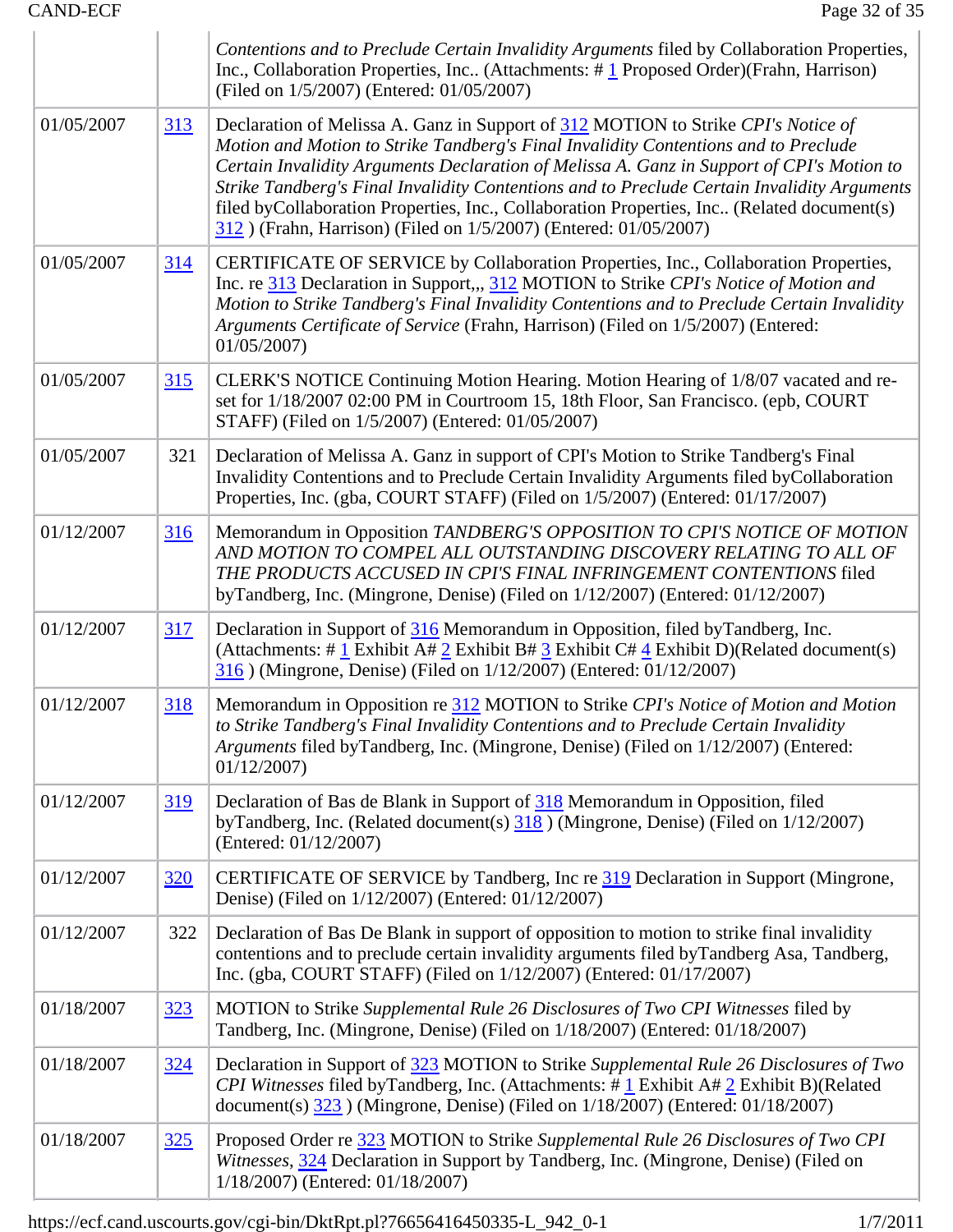| 01/18/2007 | <u>326</u> | Memorandum in Opposition Collaboration Properties, Inc.'s Opposition to Tandberg's<br>Motion to Strike and Motion for Protective Order filed byCollaboration Properties, Inc.,<br>Collaboration Properties, Inc (Attachments: #1 Proposed Order [Proposed] Order Denying<br>Tandberg's Motion to Strike CPI's Final Infringement Contentions and Motion for a<br>Protective Order)(Frahn, Harrison) (Filed on 1/18/2007) (Entered: 01/18/2007)                                                                                                                                                                                                                                                                                                                                                                                                                                                                                                                                               |  |
|------------|------------|----------------------------------------------------------------------------------------------------------------------------------------------------------------------------------------------------------------------------------------------------------------------------------------------------------------------------------------------------------------------------------------------------------------------------------------------------------------------------------------------------------------------------------------------------------------------------------------------------------------------------------------------------------------------------------------------------------------------------------------------------------------------------------------------------------------------------------------------------------------------------------------------------------------------------------------------------------------------------------------------|--|
| 01/18/2007 | <u>327</u> | DECLARATION of Jonathan C. Sanders in Opposition to 326 Memorandum in Opposition,<br>Declaration of Jonathan C. Sanders in Support of CPI's Opposition to Tandberg's Motion to<br>Strike and Motion for Protective Order filed byCollaboration Properties, Inc., Collaboration<br>Properties, Inc. (Attachments: # 1 Exhibit Exhibit A# 2 Exhibit Exhibit B# 3 Exhibit<br>Exhibit C# 4 Exhibit Exhibit D# 5 Exhibit Exhibit E# 6 Exhibit Exhibit F# 7 Exhibit Exhibit<br>G# $8$ Exhibit Exhibit H# $9$ Exhibit Exhibit I# $10$ Exhibit Exhibit J# $11$ Exhibit Exhibit K# $12$<br>Exhibit Exhibit L# 13 Exhibit Exhibit M# 14 Exhibit Exhibit N# 15 Exhibit Exhibit O# 16<br>Exhibit Exhibit P# 17 Exhibit Exhibit Q# 18 Exhibit Exhibit R# 19 Exhibit Exhibit S# 20<br>Exhibit Exhibit T# 21 Exhibit Exhibit U# 22 Exhibit Exhibit V# 23 Exhibit Exhibit W# 24<br>Exhibit Exhibit X)(Related document(s) $\frac{326}{10}$ ) (Frahn, Harrison) (Filed on 1/18/2007)<br>(Entered: 01/18/2007) |  |
| 01/18/2007 | <u>328</u> | DECLARATION of Victor Cole in Opposition to 326 Memorandum in Opposition,<br>Declaration of Victor Cole in Support of CPI's Opposition to Tandberg's Motion to Strike<br>and Motion for Protective Order filed byCollaboration Properties, Inc., Collaboration<br>Properties, Inc (Related document(s) 326) (Frahn, Harrison) (Filed on 1/18/2007)<br>(Entered: 01/18/2007)                                                                                                                                                                                                                                                                                                                                                                                                                                                                                                                                                                                                                  |  |
| 01/18/2007 | <u>329</u> | MOTION to Seal Collaboration Properties, Inc.'s Administrative Request Pursuant to Civil<br>L.R. 7-11 to File Under Seal filed by Collaboration Properties, Inc., Collaboration<br>Properties, Inc (Attachments: #1 Proposed Order [Proposed] Order Re: Filing Documents<br>Under Seal)(Frahn, Harrison) (Filed on 1/18/2007) (Entered: 01/18/2007)                                                                                                                                                                                                                                                                                                                                                                                                                                                                                                                                                                                                                                          |  |
| 01/19/2007 | <u>330</u> | Minute Entry: Motion Hearing/Status Conference held on 1/19/2007 before Marilyn Hall<br>Patel. Defendant's Motion for Leave to Amend Answer; Plaintiff's Motion for Sanctions<br>deemed submitted. Plaintiff to file Opposition to the Defendant's Summary Judgment by<br>3/9/07; reply due by 3/16/07. Dispositive Motion Hearing set for 4/5/2007 02:00 PM in<br>Courtroom 15, 18th Floor, San Francisco. Case Management Order modified: Fact discovery<br>cut-off: 1/8/07;Disclosure of affirmative experts: 1/26/07; Disclosure of rebuttal experts,<br>and Disclosure of all case-in-chief witnesses: 2/9/07; Expert discovery cut-off: 2/23/07;<br>Close of all discovery: 3/9/07. (Court Reporter Belle Ball.) (epb, COURT STAFF) (Date<br>Filed: 1/19/2007) (Entered: 01/19/2007)                                                                                                                                                                                                   |  |
| 01/22/2007 | <u>331</u> | NOTICE by Tandberg, Inc NOTICE OF WITHDRAWAL OF MOTION TO STRIKE<br>SUPPLEMENTAL RULE 26 DISCLOSURES OF TWO CPI WITNESSES (Mingrone,<br>Denise) (Filed on 1/22/2007) (Entered: 01/22/2007)                                                                                                                                                                                                                                                                                                                                                                                                                                                                                                                                                                                                                                                                                                                                                                                                   |  |
| 01/23/2007 | 332        | Reply Memorandum In Support Of Tandberg's Motion To Strike CPI'S Final Infringement<br>Contentions filed byTandberg, Inc. (Mingrone, Denise) (Filed on 1/23/2007) (Entered:<br>01/23/2007                                                                                                                                                                                                                                                                                                                                                                                                                                                                                                                                                                                                                                                                                                                                                                                                    |  |
| 01/23/2007 | <u>333</u> | Declaration of Peter Shen In Support of Reply Brief In Support of Tandberg's Motion to<br>Strike CPI's Final Infringement Contentions filed byTandberg, Inc. (Mingrone, Denise)<br>(Filed on 1/23/2007) (Entered: 01/23/2007)                                                                                                                                                                                                                                                                                                                                                                                                                                                                                                                                                                                                                                                                                                                                                                |  |
| 01/23/2007 | <u>334</u> | Declaration of Denise M. Mingrone in Support of 332 Reply Memorandum filed<br>by Tandberg, Inc. (Attachments: #1 Exhibit A# $2$ Exhibit B# $3$ Exhibit C# $4$ Exhibit D)<br>(Related document(s) $\frac{332}{2007}$ (Mingrone, Denise) (Filed on 1/23/2007) (Entered: 01/23/2007)                                                                                                                                                                                                                                                                                                                                                                                                                                                                                                                                                                                                                                                                                                            |  |
| 01/25/2007 | <u>335</u> | Reply Memorandum CPI's Reply in Support of its Motion to Strike Tandberg's Final<br>Invalidity Contentions and to Preclude Certain Invalidity Arguments filed byCollaboration<br>Properties, Inc., Collaboration Properties, Inc (Frahn, Harrison) (Filed on 1/25/2007)                                                                                                                                                                                                                                                                                                                                                                                                                                                                                                                                                                                                                                                                                                                      |  |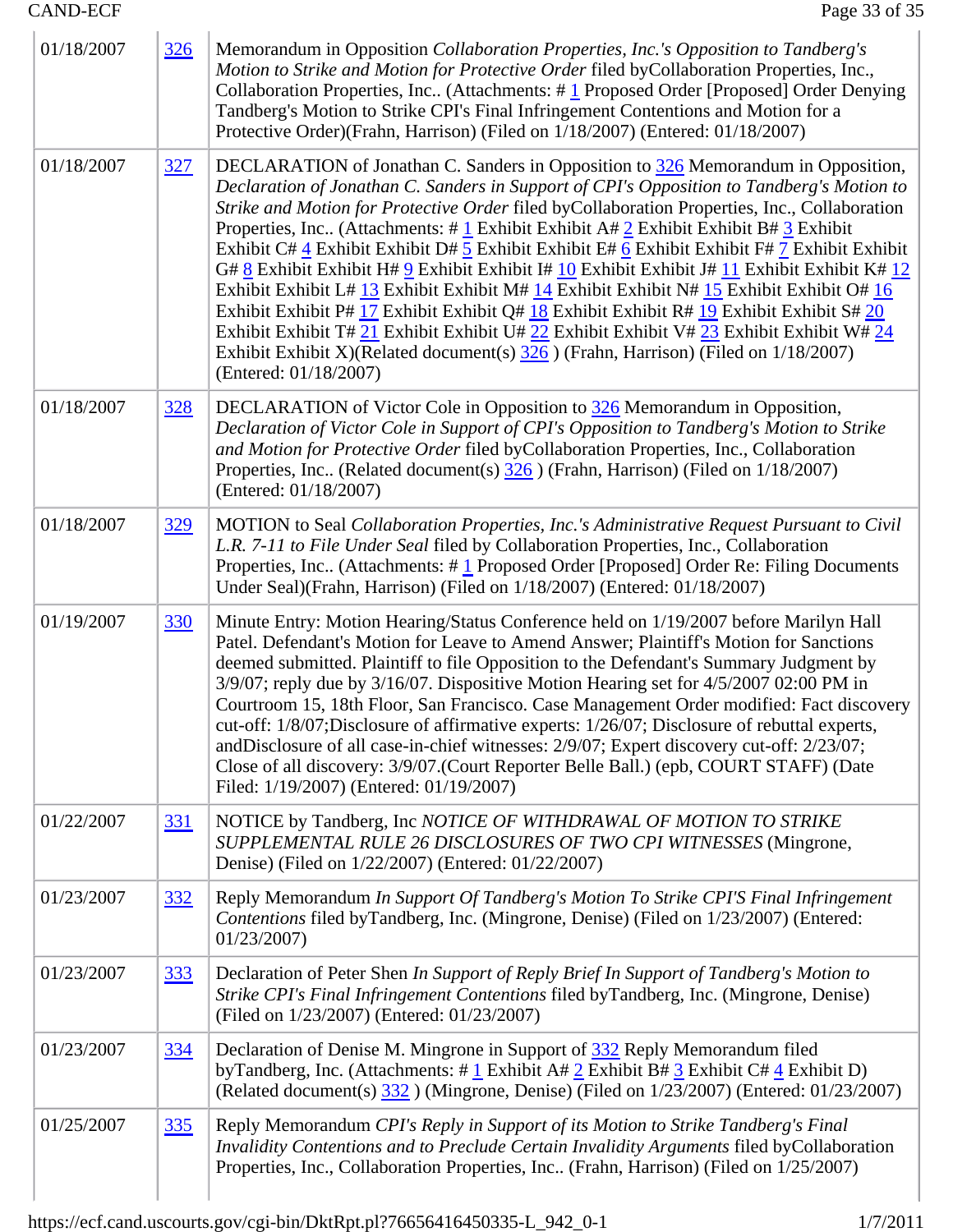|            |            | (Entered: 01/25/2007)                                                                                                                                                                                                                                                                                                                                                                                                                                                                                                                          |  |  |  |
|------------|------------|------------------------------------------------------------------------------------------------------------------------------------------------------------------------------------------------------------------------------------------------------------------------------------------------------------------------------------------------------------------------------------------------------------------------------------------------------------------------------------------------------------------------------------------------|--|--|--|
| 01/25/2007 | <u>336</u> | Declaration of Melissa A. Ganz in Support of 335 Reply Memorandum, Supplemental<br>Declaration of Melissa A. Ganz in Support of CPI's Reply in Support of its Motion to Strike<br>Tandberg's Final Invalidity Contentions and to Preclude Certain Invalidity Arguments filed<br>byCollaboration Properties, Inc., Collaboration Properties, Inc (Attachments: #1 Exhibit<br>Exhibits A through E# $2$ Exhibit Exhibit F# $3$ Exhibit Exhibit G and H)(Related document(s)<br>335) (Frahn, Harrison) (Filed on 1/25/2007) (Entered: 01/25/2007) |  |  |  |
| 01/25/2007 | <u>337</u> | CERTIFICATE OF SERVICE by Collaboration Properties, Inc., Collaboration Properties,<br>Inc. re 336 Declaration in Support,,, 335 Reply Memorandum, Certificate of Service (Frahn,<br>Harrison) (Filed on 1/25/2007) (Entered: 01/25/2007)                                                                                                                                                                                                                                                                                                      |  |  |  |
| 01/25/2007 | 338        | Memorandum in Opposition to CPI's Motion to Compel Responses to CPI's Interrogatories<br><i>Nos.</i> 22-24 and 34-50 filed byTandberg, Inc. (Mingrone, Denise) (Filed on 1/25/2007)<br>(Entered: 01/25/2007)                                                                                                                                                                                                                                                                                                                                   |  |  |  |
| 01/25/2007 | 339        | Declaration of Denise M. Mingrone in Support of 338 Memorandum in Opposition filed<br>byTandberg, Inc. (Attachments: $\#$ 1 Exhibit A)(Related document(s) $\frac{338}{338}$ ) (Mingrone,<br>Denise) (Filed on 1/25/2007) (Entered: 01/25/2007)                                                                                                                                                                                                                                                                                                |  |  |  |
| 01/25/2007 | 340        | NOTICE by Tandberg, Inc re 339 Declaration in Support (Mingrone, Denise) (Filed on<br>1/25/2007) (Entered: 01/25/2007)                                                                                                                                                                                                                                                                                                                                                                                                                         |  |  |  |
| 01/25/2007 | <u>341</u> | MOTION Administrative Request to File Exhibits B and C in Support of Declaration of<br>Denise M. Mingrone Under Seal re 339 Declaration in Support filed by Tandberg, Inc.<br>(Mingrone, Denise) (Filed on 1/25/2007) (Entered: 01/25/2007)                                                                                                                                                                                                                                                                                                    |  |  |  |
| 01/25/2007 | <u>342</u> | Declaration of Denise M. Mingrone in Support of 341 MOTION Administrative Request to<br>File Exhibits B and C in Support of Declaration of Denise M. Mingrone Under Seal re 339<br>Declaration in Support filed by Tandberg, Inc. (Related document(s) 341) (Mingrone,<br>Denise) (Filed on 1/25/2007) (Entered: 01/25/2007)                                                                                                                                                                                                                   |  |  |  |
| 01/25/2007 | 343        | Proposed Order re 341 MOTION Administrative Request to File Exhibits B and C in<br>Support of Declaration of Denise M. Mingrone Under Seal re 339 Declaration in Support by<br>Tandberg, Inc. (Mingrone, Denise) (Filed on 1/25/2007) (Entered: 01/25/2007)                                                                                                                                                                                                                                                                                    |  |  |  |
| 01/25/2007 | <u>344</u> | CERTIFICATE OF SERVICE by Tandberg, Inc (Mingrone, Denise) (Filed on 1/25/2007)<br>(Entered: 01/25/2007)                                                                                                                                                                                                                                                                                                                                                                                                                                       |  |  |  |
| 01/25/2007 | 345        | Memorandum in Opposition to CPI's Motion to Compel All Outstanding Tandberg Training,<br>Demonstration, Marketing, Support & Related Materials and Request for Supervised Meet<br>and Confer Sessions filed byTandberg, Inc. (Mingrone, Denise) (Filed on 1/25/2007)<br>(Entered: 01/25/2007)                                                                                                                                                                                                                                                  |  |  |  |
| 01/25/2007 | 346        | Declaration of Denise M. Mingrone in Support of 345 Memorandum in Opposition, filed<br>byTandberg, Inc. (Related document(s) $345$ ) (Mingrone, Denise) (Filed on 1/25/2007)<br>(Entered: 01/25/2007)                                                                                                                                                                                                                                                                                                                                          |  |  |  |
| 01/25/2007 | 347        | ORDER Re: Defendants' Motion to Amend Answer and Counterclaims by Judge Marilyn<br>Hall Patel granting in part and denying in part 252 Motion to Amend/Correct. Tandberg<br>ordered to file IMMEDIATELY a proposed amended answer adding allegations of intent to<br>deceive the PTO to the extent Tandberg is able to do so. Signed by Judge Judge Marilyn<br>Hall Patel 1/25/07. (epb, COURT STAFF) (Filed on 1/25/2007) (Entered: 01/25/2007)                                                                                               |  |  |  |
| 01/31/2007 | 348        | TRANSCRIPT of Proceedings held on 1/18/07 before Judge Marilyn H. Patel. Court<br>Reporter: Belle Ball. (gba, COURT STAFF) (Filed on 1/31/2007) (Entered: 01/31/2007)                                                                                                                                                                                                                                                                                                                                                                          |  |  |  |
| 02/15/2007 | <u>349</u> | STIPULATION of Dismissal Stipulation of Dismissal Pursuant to Rule $4I(a)(1)(ii)$ and<br>[Proposed] Order by Collaboration Properties, Inc., Collaboration Properties, Inc (Frahn,                                                                                                                                                                                                                                                                                                                                                             |  |  |  |